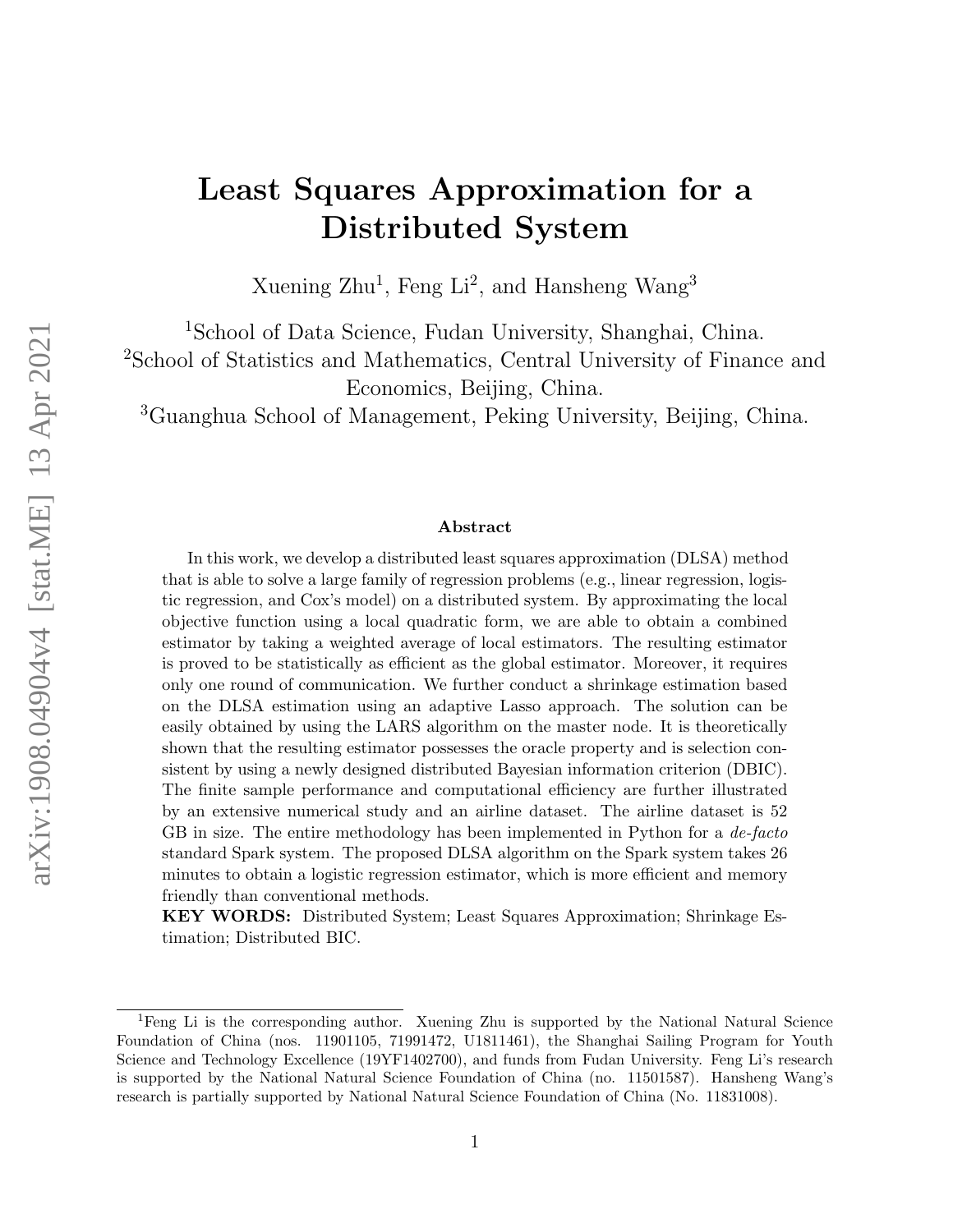# 1 Introduction

Modern data analysis often needs to address huge datasets. In many cases, the size of the dataset could be too large to be conveniently handled by a single computer. Consequently, the dataset must be stored and processed on many connected computer nodes, which thereafter are referred to as a distributed system. More precisely, a distributed system refers to a large cluster of computers, which are typically connected with each other via wire protocols such as RPC and HTTP [\(Zaharia et al.,](#page-36-0) [2012\)](#page-36-0). Consequently, they are able to communicate with each other and accomplish the intended data analysis tasks at huge scales in a collective manner.

By using a distributed system, we are able to break a large-scale computation problem into many small pieces and then solve them in a distributed manner. A key challenge faced by statistical computation on a distributed system is the communication cost. The communication cost refers to the wall-clock time cost needed for data communication between different computer nodes, which could be expensive in distributed systems [\(Zhang](#page-36-1) [et al.,](#page-36-1) [2013;](#page-36-1) [Shamir et al.,](#page-35-0) [2014;](#page-35-0) [Jordan et al.,](#page-34-0) [2019\)](#page-34-0). In this work, we consider a "masterand-worker"-type distributed system with strong workers. We assume that the workers are strong in the sense they are modern computers with reasonable storage and computing capacities. For example, a worker with 32 CPU cores, 128 GB RAM, and 512 GB SSD hard disk could be a very strong worker. As one will see later, the most widely used distributed environment, Hadoop [\(Apache Software Foundation,](#page-33-0) [2019a,](#page-33-0) version 2.7.2) and Spark [\(Apache Software Foundation,](#page-33-1) [2019b,](#page-33-1) version 2.3.1), belong to this category. Typically, the workers do not communicate with each other directly. However, they should be connected to a common master node, which is another computer with outstanding capacities. Consequently, most data should be distributed to workers, and most computations should be conducted by the workers. This enables us to solve a large-scale computation problem in a distributed manner. In contrast, the master should take the responsibility to coordinate with different workers.

For this "master-and-worker"-type distributed system, the communication cost is mostly between the master and workers. One can easily verify that good algorithms for some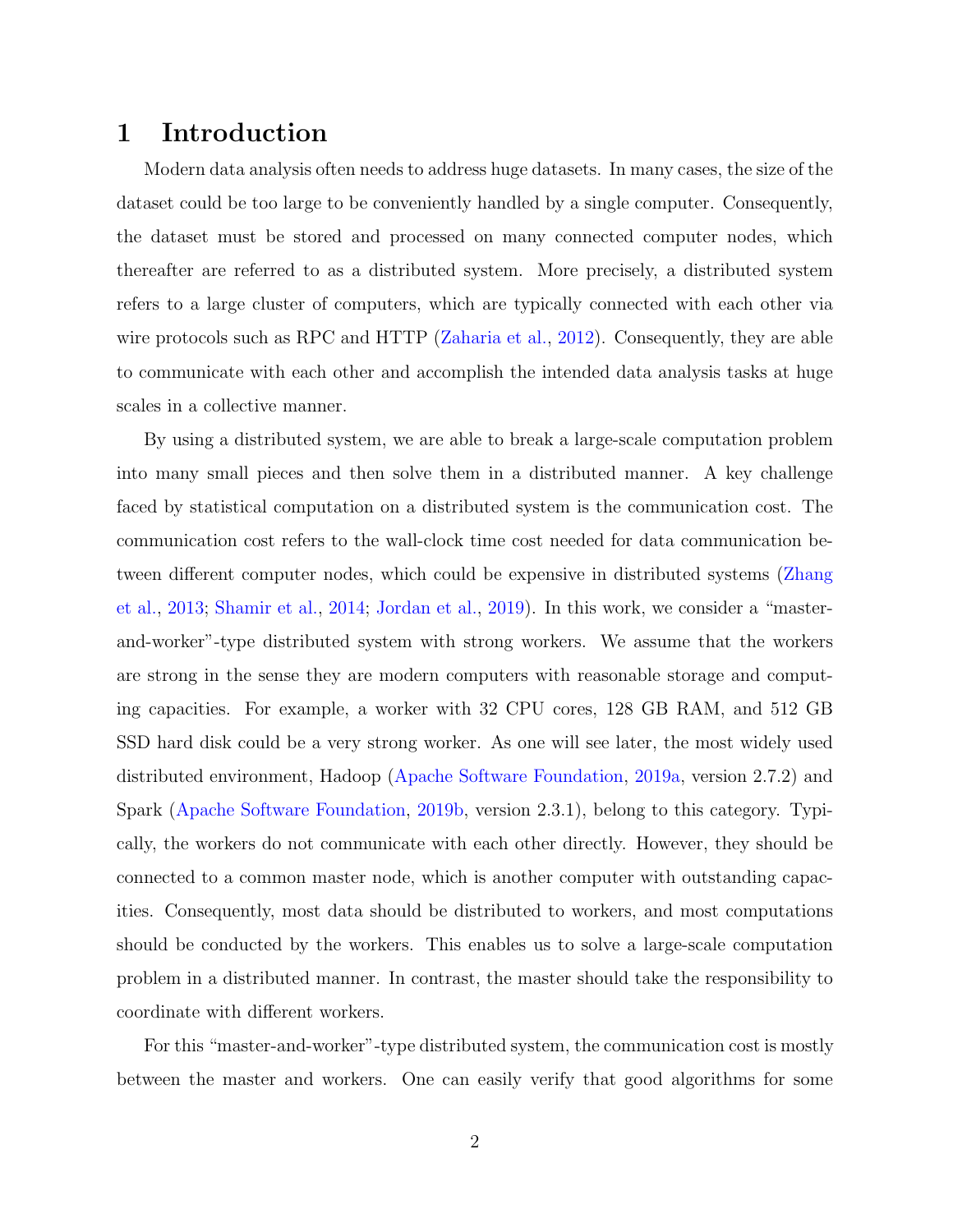simple moment estimates (e.g., sample mean) can be easily developed using this type of distributed system. For example, to compute the sample mean on a distributed system, one can first compute the sample mean on each worker, which is known as a map process. Then, each worker reports to the master the resulting sample mean and the associated sample size. Thereafter, the master can compute the overall sample mean by a weighted average of the sample means from each worker, which is known as a reduce process. Such a "MapReduce" algorithm requires only one "master-and-worker" communication for each worker. It requires no direct communication between workers. Because most computations are accomplished by the workers, it also makes good use of the strong worker capacities. As a result, the algorithm can be considered effective. Unfortunately, cases such as the sample mean are rather rare in statistical analysis. Most statistical algorithms do not have an analytical solution (e.g., the maximum likelihood estimation of a logistic regression model) and thus require multiple iterations (e.g., Newton-Raphson iteration or stochastic-gradientdescent-type algorithms). These iterations unfortunately lead to substantial "master-andworker" communication, which is communicationally expensive. Therefore, developing algorithms that are highly efficient computationally, communicationally and statistically for distributed systems has become a problem of great interest.

In the literature, the common wisdom for addressing a distributed statistical problem can be classified into two categories. The first category is the "one-shot" (OS) or "embarrassingly parallel" approach, which requires only one round of communication. Specifically, the local worker computes the estimators in parallel and then communicate to the master to obtain an average global estimator [\(Zhang et al.,](#page-36-1) [2013;](#page-36-1) [Liu and Ihler,](#page-35-1) [2014;](#page-35-1) [Lee et al.,](#page-34-1) [2015;](#page-34-1) [Battey et al.,](#page-33-2) [2015;](#page-33-2) [Fan et al.,](#page-34-2) [2017;](#page-34-2) [Chang et al.,](#page-33-3) [2017b,](#page-33-3)[a\)](#page-33-4). Although this approach is highly efficient in terms of communication, it might not achieve the best efficiency in statistical estimation in most occasions [\(Shamir et al.,](#page-35-0) [2014;](#page-35-0) [Jordan et al.,](#page-34-0) [2019\)](#page-34-0). The second approach includes iterative algorithms, which require multiple rounds of communication between the master and the workers. This approach typically requires multiple iterations to be taken so that the estimation efficiency can be refined to match the global (or centralized) estimator [\(Shamir et al.,](#page-35-0) [2014;](#page-35-0) [Wang et al.,](#page-36-2) [2017a,](#page-36-2)[b;](#page-36-3) [Jordan et al.,](#page-34-0) [2019\)](#page-34-0).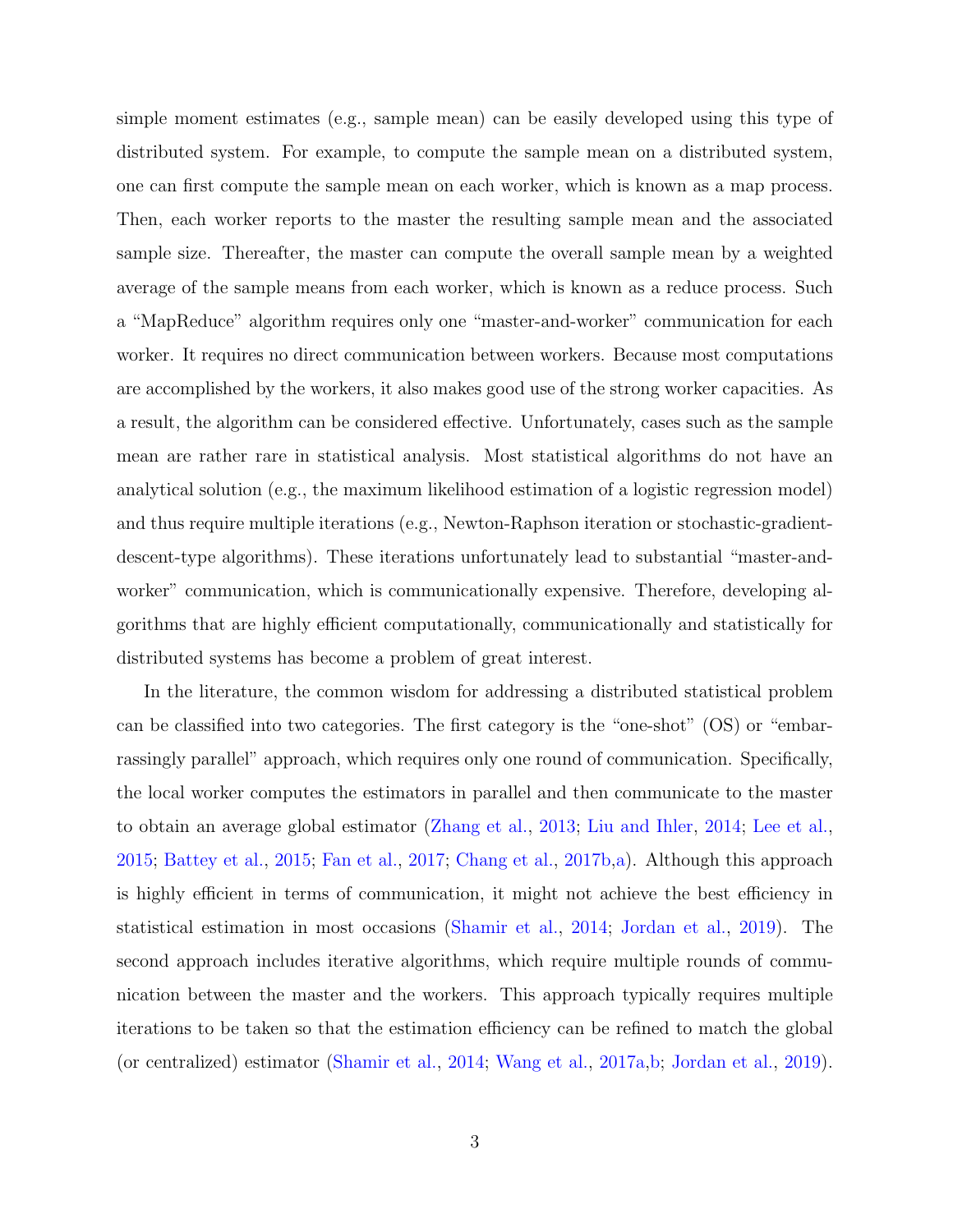In addition, see [Yang et al.](#page-36-4) [\(2016\)](#page-36-4); [Heinze et al.](#page-34-3) [\(2016\)](#page-34-3); [Smith et al.](#page-35-2) [\(2018\)](#page-35-2); [Li et al.](#page-35-3) [\(2019\)](#page-35-3) for distributed statistical modelling methods when the data are distributed according to features rather than samples.

The aforementioned two approaches are also studied for the sparse learning problem using  $\ell_1$  shrinkage estimation. For the first approach, [Lee et al.](#page-34-1) [\(2015\)](#page-34-1) investigated the distributed high-dimensional sparse regression using the OS approach by combining local debiased  $\ell_1$  estimates. [Battey et al.](#page-33-2) [\(2015\)](#page-33-2) revisited the same problem but further considered distributed testing and estimation methods in a unified likelihood framework, in which a refitted estimation is used to obtain an oracle convergence rate. For the second approach, both [Wang et al.](#page-36-2) [\(2017a\)](#page-36-2) and [Jordan et al.](#page-34-0) [\(2019\)](#page-34-0) have developed iterative algorithms to solve the sparse estimation problem, and they theoretically proved that the error bounds match the centralized estimator. Beyond the  $\ell_1$  shrinkage estimation, [Chen](#page-33-5) [and Xie](#page-33-5) [\(2014\)](#page-33-5) studied a penalized likelihood estimator with more general penalty function forms in a high-dimensional setting. However, to the best of our knowledge, there are no guarantees that simultaneously ensure the model selection consistency [\(Fan and Li,](#page-34-4) [2001\)](#page-34-4) and establish a criterion for consistent tuning parameter selection [\(Wang et al.,](#page-35-4) [2007\)](#page-35-4). In addition, all of the above methods assume independent and identical samples stored by each worker, which is questionable in practice because the distributed dataset might experience great heterogeneity from worker to worker. We would like to remark that the heterogeneity cannot be avoided because it is mainly due to the practical need to record data across time or space (for example). Ignoring the heterogeneity will lead to suboptimal or even biased estimation result.

In this work, we aim to develop a novel methodology to address a sparse estimation problem with low dimensions ( $p < n$ , where n is the local sample size). Under the high dimensional setting, we refer to the recent work of [Li et al.](#page-35-5) [\(2020\)](#page-35-5) for a distributed prefeature screening procedure, which consumes a communication cost of  $O(p)$ . Hence, the feature dimension can be greatly reduced and then we could launch our estimation procedure. Specifically, we assume the data possessed by different workers are allowed to be heterogeneous but share the same regression relationship. The proposed method borrows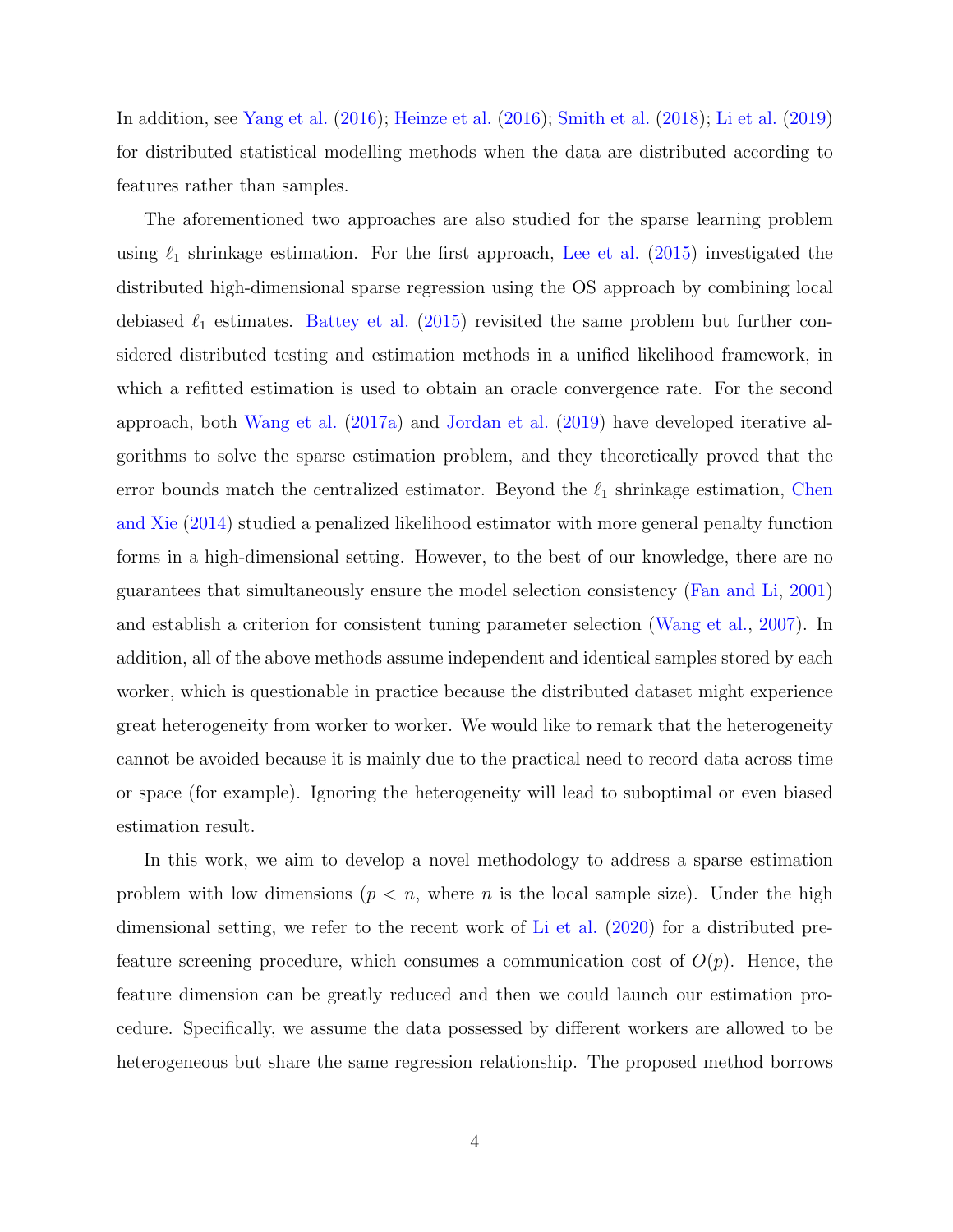the idea of the least squares approximation (LSA, [Wang and Leng,](#page-35-6) [2007\)](#page-35-6) and can be used to handle a large class of parametric regression models on a distributed system. Specifically, let  $Y \in \mathbb{R}$  be the response of interest, let X be the associated predictor, and let  $\theta \in \mathbb{R}^p$ be the corresponding regression coefficient. The objective is to estimate the regression parameter  $\theta$  and conduct a variable selection on a distributed system that has one master and many strong workers. Assume data, denoted by  $(Y_i, X_i)$ , with  $1 \leq i \leq N$ , that are distributed across different workers. Further, assume that the sample size on each worker is sufficiently large and of the same order. Under this setting, we propose a distributed LSA (DLSA) method. The key idea is as follows:

- (1) First, we estimate the parameter  $\theta$  on each worker separately by using local data on distributed workers. This can be done efficiently by using standard statistical estimation methods (e.g., maximum likelihood estimation). By assuming that the sample size of each worker is sufficiently large, the resulting estimator and its asymptotic covariance estimate should be consistent but not statistically efficient, as compared with the global estimates.
- (2) Next, each worker passes the local estimator of  $\theta$  and its asymptotic covariance estimate to the master. Because we do not consider a high-dimensional model setting, the communication cost in this regard should be negligible.
- (3) Once the master receives all the local estimators from the workers, a weighted least squares-type objective function can be constructed. This can be viewed as a local quadratic approximation of the global log-likelihood functions. As one can expect, the resulting estimator shares the same asymptotic covariance with the full-size MLE method (i.e., the global estimator) under appropriate regularity conditions.

The major steps of the DLSA method are further illustrated in Figure [1.](#page-5-0) As one can see, the DLSA method reduces communication costs mainly by using only one round of communication and avoids further iterative steps. Given the DLSA objective function on the master node, we can further conduct shrinkage estimation on the master. This is done by formulating an adaptive Lasso-type [\(Zou,](#page-37-0) [2006;](#page-37-0) [Zhang and Lu,](#page-36-5) [2007\)](#page-36-5) objective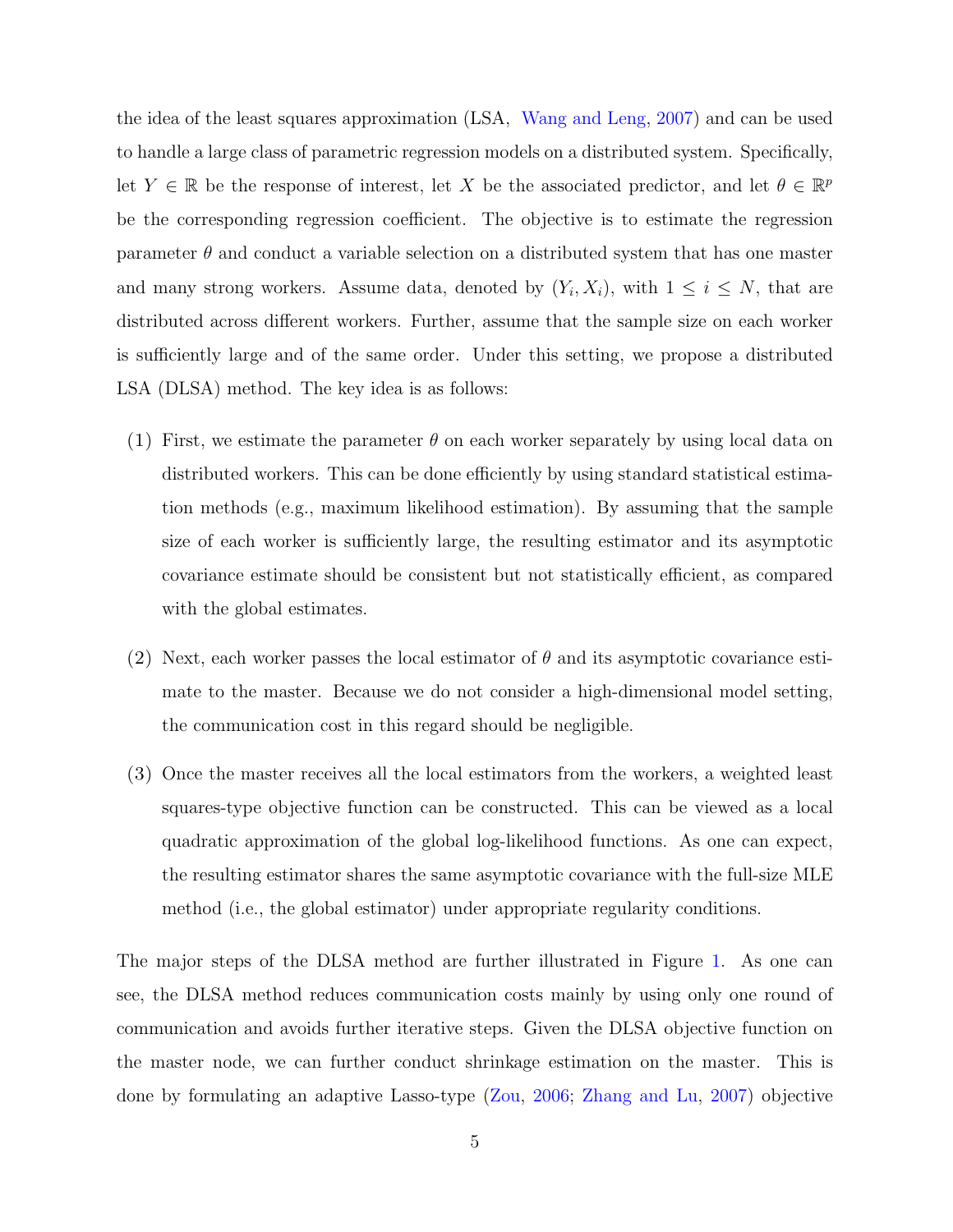

<span id="page-5-0"></span>Figure 1: Illustration of the DLSA method.

function. The objective functions can be easily solved by the LARS algorithm [\(Efron](#page-33-6) [et al.,](#page-33-6) [2004\)](#page-33-6) with minimal computation cost on the master. Thus, no communication is required. Accordingly, a solution path can be obtained on the master node. Thereafter, the best estimator can be selected from the solution path in conjunction with the proposed distributed Bayesian information criterion (DBIC). We theoretically show that the resulting estimation is selection consistent and as efficient as the oracle estimator, which is the global estimator obtained under the true model.

To summarize, we aim to make the following important contributions to the existing literature. First, we propose a master with strong workers (MSW) distributed system framework, which solves a large-scale computation problem in a communication-efficient way. Second, given this MSW system, we propose a novel DLSA method, which easily handles a large class of classical regression models such as linear regression, generalized linear regression, and Cox's model. Third, due to the simple quadratic form of the objective function, the analytical solution path can be readily obtained using the LARS algorithm on the master. Then, the best model can be easily selected by the DBIC criterion. Finally, but also most importantly, the proposed DLSA method fully takes advantage of the specialty of the MSW system, which pushes the intensive computation to the workers and therefore is as computationally, communicationally and statistically efficient as possible. Furthermore, we would like to make a remark here that although the proposed DLSA is designed for a distributed system, it can also be applied to a single computer when there are memory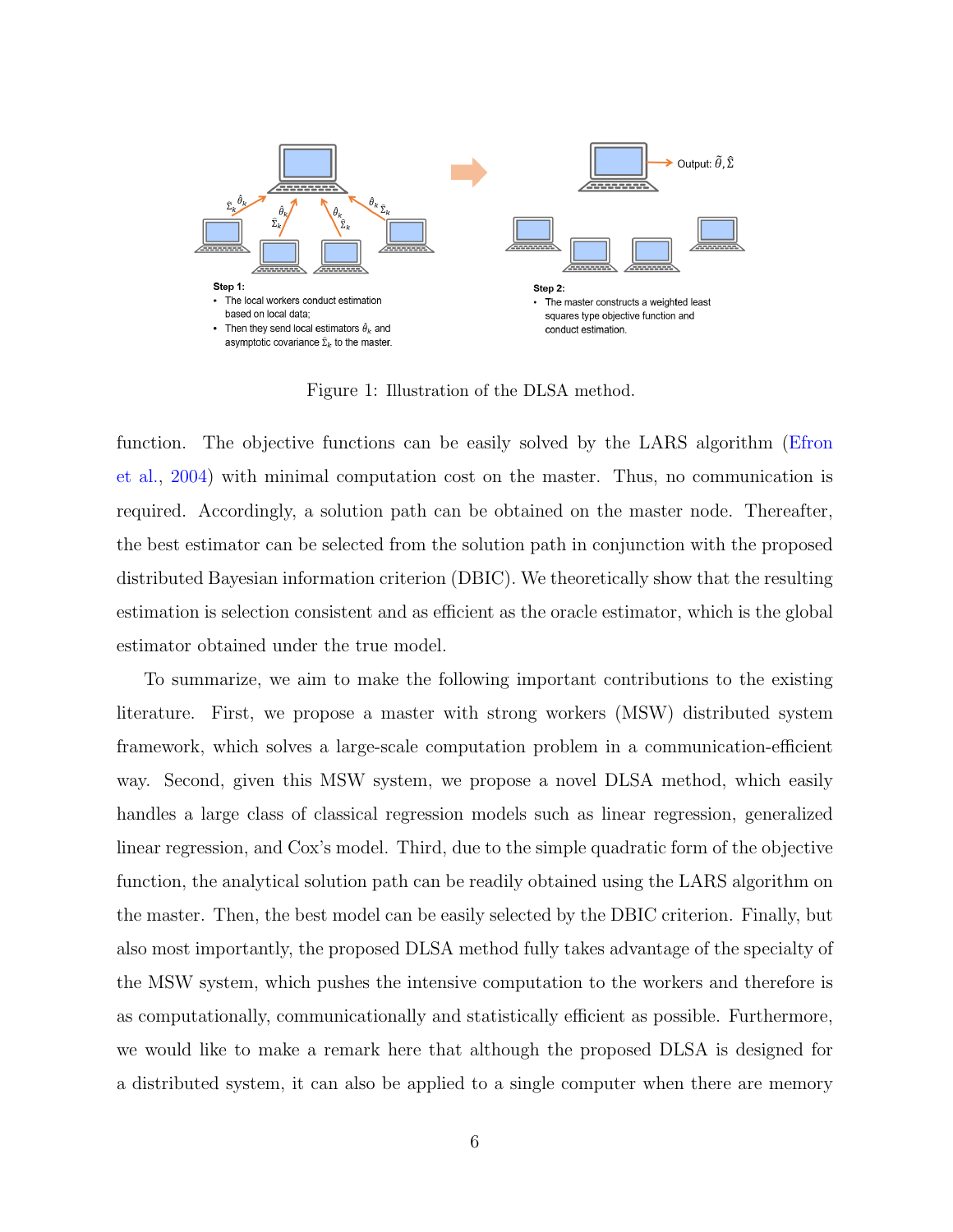constraints [\(Chen et al.,](#page-33-7) [2018;](#page-33-7) [Wang et al.,](#page-36-6) [2018\)](#page-36-6).

The remainder of this article is organized as follows. Section 2 introduces the model setting and the least squares approximation method. Section 3 presents a communicationefficient shrinkage estimation and a distributed BIC criterion. Numerical studies are given in Section 4. An application to U.S. Airline data with datasets greater than 52 GB is illustrated using the DLSA method on the Spark system in Section 5. The article concludes with a brief discussion in Section 6. All technical details are delegated to the Appendix.

### 2 Statistical modelling on distributed systems

#### 2.1 Model and Notations

Suppose in the distributed system that there are in total  $N$  observations, which are indexed as  $i = 1, \dots, N$ . The *i*th observation is denoted as  $Z_i = (X_i^{\top}, Y_i)^{\top} \in \mathbb{R}^{p+1}$ , where  $Y_i \in \mathbb{R}$  is the response of interest and  $X_i \in \mathbb{R}^p$  is the corresponding covariate vector. Specifically, the observations are distributed across K local workers. Define  $S = \{1, \dots, N\}$ to be all sample observations. Decompose  $S = \bigcup_{k=1}^{K} S_k$ , where  $S_k$  collects the observations distributed to the kth worker. Obviously, we should have  $\mathcal{S}_{k_1} \cap \mathcal{S}_{k_2} = \emptyset$  for any  $k_1 \neq k_2$ . Define  $n = N/K$  as the average sample size for each worker. Then, we assume  $|\mathcal{S}_k| = n_k$  and that all  $n_k$  diverge in the same order  $O(n)$ . Specifically,  $c_1 \le \min_k n_k/n \le \max_k n_k/n \le c_2$ for some positive constants  $c_1$  and  $c_2$ . We know immediately that  $N = \sum n_k$ . In practice, due to the data storing strategy, the data in different workers could be quite heterogeneous, e.g., they might be collected according to spatial regions. Despite the heterogeneity here, we assume they share the same regression relationship, and the parameter of interest is given by  $\theta_0 \in \mathbb{R}^p$ . We focus on the case in which p is fixed.

Let  $\mathcal{L}(\theta;Z)$  be a plausible twice-differentiable loss function. Define the global loss function as  $\mathcal{L}(\theta) = N^{-1} \sum_{i=1}^{N} \mathcal{L}(\theta; Z_i)$ , whose global minimizer is  $\widehat{\theta} = \arg \min \mathcal{L}(\theta)$  and the true value is  $\theta_0$ . It is assumed that  $\widehat{\theta}$  admits the following asymptotic rule

<span id="page-6-0"></span>
$$
\sqrt{N}(\widehat{\theta}-\theta_0) \to_d N(0,\Sigma)
$$

for some positive definite matrix  $\Sigma \in \mathbb{R}^{p \times p}$  as  $N \to \infty$ . If  $\mathcal{L}(\theta; Z)$  is the negative log-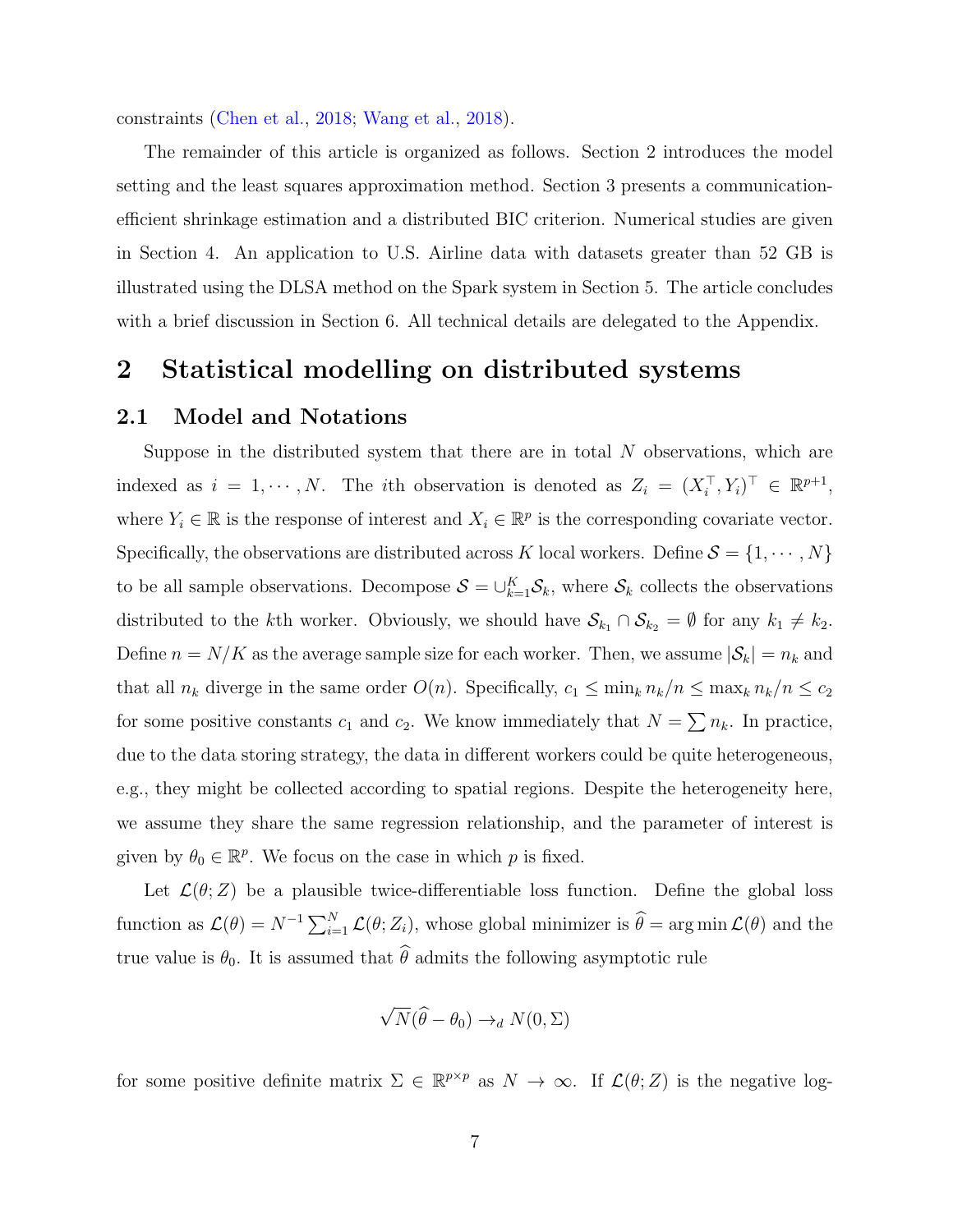likelihood function, then  $\widehat{\theta}$  is the global MLE estimator. Correspondingly, define the local loss function in the k<sup>th</sup> worker as  $\mathcal{L}_k(\theta) = n_k^{-1}$  $\int_k^{-1} \sum_{i \in S_k} \mathcal{L}(\theta; Z_i)$ , whose minimizer is  $\theta_k =$  $\arg \min_{\theta} \mathcal{L}_k(\theta)$ . We assume that

$$
\sqrt{n_k}(\widehat{\theta}_k - \theta_0) \to_d N(0, \Sigma_k)
$$

as  $n_k \to \infty$  for a positive definite matrix  $\Sigma_k$ . The goal is to conduct statistical analysis based on the data on the local worker and minimize the communication cost as much as possible.

#### 2.2 Least Squares Approximation and Variance Optimality

In this section, we motivate our approach through least squares approximation to the global loss function, which takes a local quadratic form. To motivate this idea, we begin by decomposing and approximating the global loss function using Taylor's expansion techniques as follows:

$$
\mathcal{L}(\theta) = N^{-1} \sum_{k=1}^{K} \sum_{i \in S_k} \mathcal{L}(\theta; Z_i) = N^{-1} \sum_{k=1}^{K} \sum_{i \in S_k} \left\{ \mathcal{L}(\theta; Z_i) - \mathcal{L}(\widehat{\theta}_k; Z_i) \right\} + C_1
$$
  

$$
\approx N^{-1} \sum_{k=1}^{K} \sum_{i \in S_k} (\theta - \widehat{\theta}_k)^{\top} \mathcal{L}(\widehat{\theta}_k; Z_i) (\theta - \widehat{\theta}_k) + C_2,
$$
 (2.1)

where the last equation uses the fact that  $\mathcal{L}_k(\widehat{\theta}_k) = 0$ , and  $C_1$  and  $C_2$  are some constants. Typically, the minimizer  $\widehat{\theta}_k$  will achieve the convergence rate  $\sqrt{n_k}$ . Intuitively, the quadratic form in [\(2.1\)](#page-6-0) should be a good local approximation of the global loss function [\(Wang and](#page-35-6) [Leng,](#page-35-6) [2007\)](#page-35-6). This inspires us to consider the following weighted least squares objective function:

$$
\widetilde{\mathcal{L}}(\theta) = N^{-1} \sum_{k} (\theta - \widehat{\theta}_{k})^{\top} \Big\{ \sum_{i \in S_{k}} \widetilde{\mathcal{L}}(\widehat{\theta}_{k}; Z_{i}) \Big\} (\theta - \widehat{\theta}_{k}),
$$

$$
\stackrel{\text{def}}{=} \sum_{k} (\theta - \widehat{\theta}_{k})^{\top} \alpha_{k} \widehat{\Sigma}_{k}^{-1} (\theta - \widehat{\theta}_{k}),
$$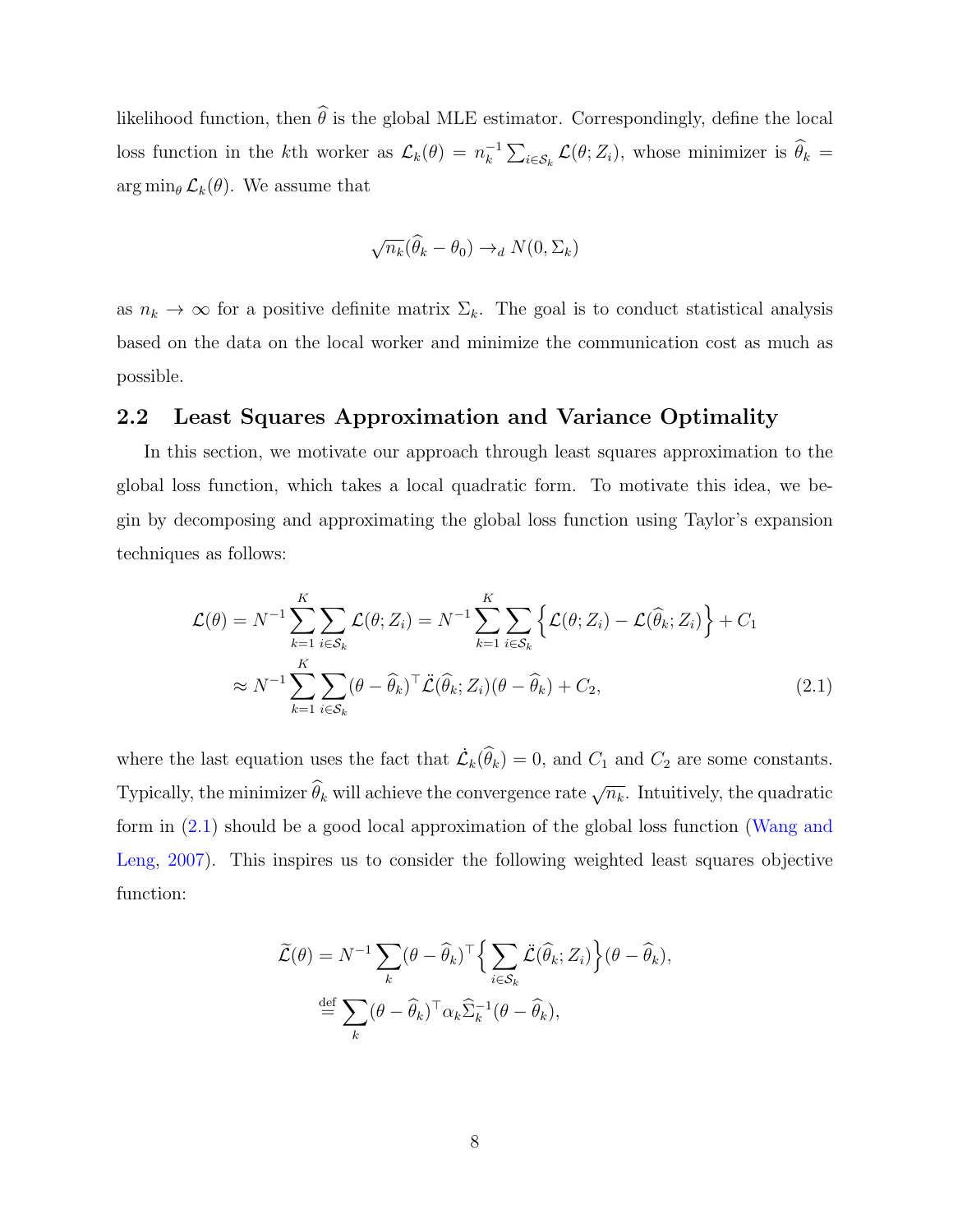where  $\alpha_k = n_k/N$ . This leads to a weighted least squares estimator (WLSE), which takes an analytical form as follows:

<span id="page-8-0"></span>
$$
\widetilde{\theta} = \arg\min_{\theta} \widetilde{\mathcal{L}}(\theta) = \left(\sum_{k} \alpha_k \widehat{\Sigma}_{k}^{-1}\right)^{-1} \left(\sum_{k} \alpha_k \widehat{\Sigma}_{k}^{-1} \widehat{\theta}_{k}\right).
$$
\n(2.2)

It is remarkable that the estimator  $\tilde{\theta}$  in [\(2.2\)](#page-8-0) can be easily computed on a distributed system. Specifically, the local worker sends  $\widehat{\theta}_k$  and  $\widehat{\Sigma}_k$  to the master node, and then, the master node produces the WLSE by  $(2.2)$ . As a result, the above WLSE requires only one round of communication. Hence, it is highly efficient in terms of communication.

Note that instead of taking a simple average of local estimators  $\widehat{\theta}_k$  in the literature, the analytical solution in [\(2.2\)](#page-8-0) takes a weighted average of  $\hat{\theta}_k$  using weights  $\hat{\Sigma}_k^{-1}$ . This will result in a higher statistical efficiency if the data are stored heterogeneously. To investigate the asymptotic properties of the WLSE, we assume the following conditions.

- (C1) (PARAMETER SPACE) The parameter space  $\Theta$  is a compact and convex subset of  $\mathbb{R}^p$ . In addition, the true value  $\theta_0$  lies in the interior of  $\Theta$ .
- (C2) (COVARIATES DISTRIBUTION) Assume the covariates  $X_i$  ( $i \in S_k$ ) from the kth worker are independently and identically distributed from the distribution  $F_k(x)$ .
- (C3) (IDENTIFIABILITY) For any  $\delta > 0$ , there exists  $\epsilon > 0$  such that

$$
\lim_{n \to \infty} \inf P \Big\{ \inf_{\|\theta^* - \theta_0\| \ge \delta, 1 \le k \le K} \big( \mathcal{L}_k(\theta^*) - \mathcal{L}_k(\theta_0) \big) \ge \epsilon \Big\} = 1,
$$
\nand\n
$$
E \Big\{ \frac{\partial \mathcal{L}_k(\theta)}{\partial \theta} \Big|_{\theta = \theta_0} \Big\} = \mathbf{0}.
$$

(C4) (Local Convexity) Define

$$
\Omega_k(\theta) = E\left\{ \frac{\partial \mathcal{L}(\theta; Z_i)}{\partial \theta} \frac{\partial \mathcal{L}(\theta; Z_i)}{\partial \theta^{\top}} \middle| i \in \mathcal{S}_k \right\} = E\left\{ \frac{\partial^2 \mathcal{L}_k(\theta; Z_i)}{\partial \theta \partial \theta^{\top}} \middle| i \in \mathcal{S}_k \right\}
$$

Assume that  $\Omega_k(\theta)$  is nonsingular at the true value  $\theta_0$ . In addition, let  $\Sigma_k =$  $\{\Omega_k(\theta_0)\}^{-1}$ , and  $\Sigma = \{\sum_k \alpha_k \Omega(\theta_0)\}^{-1}$ .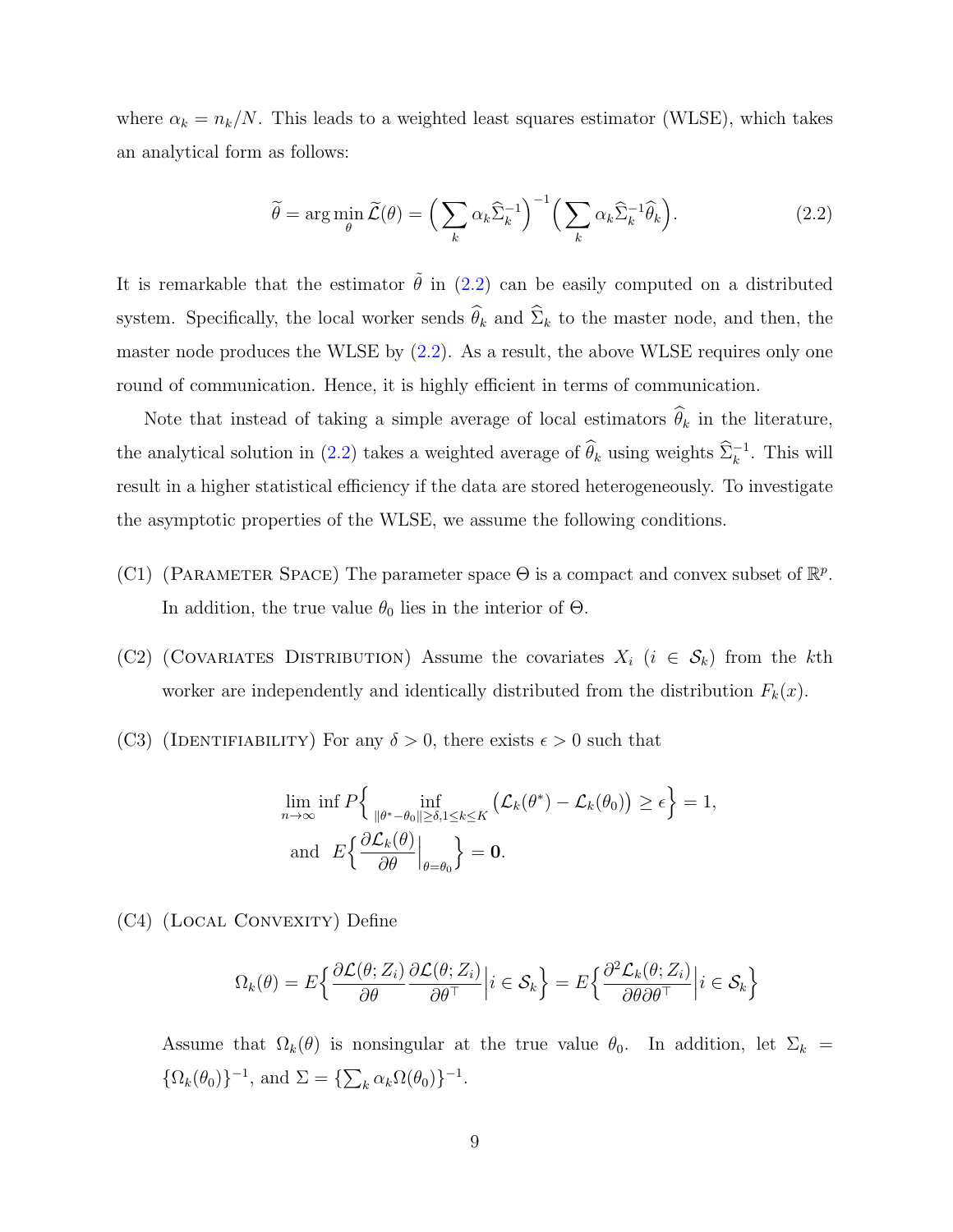(C5) (SMOOTHNESS) Define  $B(\delta) = \{ \theta^* \in \Theta | ||\theta^* - \theta_0|| \leq \delta \}$  as a ball around the true value  $\theta_0$  with radius  $\delta > 0$ . Assume for almost all  $Z \in \mathbb{R}^p$  that the loss function  $\mathcal{L}(\theta; Z)$ admits all third derivatives  $\partial^3 \mathcal{L}(\theta;Z) / (\partial \theta_i \partial \theta_j \partial \theta_l)$  for all  $\theta \in B(\delta)$ . In addition, assume that there exist functions  $M_{ijl}(Z)$  and  $\delta > 0$  such that

$$
\left|\frac{\partial^3}{\partial \theta_i \partial \theta_j \partial \theta_l} \mathcal{L}(\theta^*; Z)\right| \le M_{ijl}(Z), \quad \text{for all } \theta^* \in B(\delta), \tag{2.3}
$$

where  $E\{M_{ijl}(Z_m)|m\in\mathcal{S}_k\}<\infty$  for all  $1\leq i,j,l\leq p$  and  $1\leq k\leq K$ .

The above conditions are standard conditions to establish the asymptotic properties for M-estimators. First, Condition (C1) assumes the parameter space to be convex [\(Jordan](#page-34-0) [et al.,](#page-34-0) [2019\)](#page-34-0). Next, Condition (C2) concerns the distribution of the covariates  $\{X_i : i \in \mathcal{S}_k\}.$ Specifically, there are different  $F_k(x)$  for different  $1 \leq k \leq K$ . In particular, it allows for the heterogeneous distribution of covariates across workers. We would like to remark that heterogeneity is a common phenomenon in distributed systems, and it has been ignored in much of the literature. Condition (C3) assures the identifiability of the local loss functions across all workers. Finally, Conditions (C4) and (C5) are standard regularity conditions of the loss functions, which require certain degrees of local convexity and smoothness of the loss functions. These conditions are widely assumed in the literature to guarantee asymptotic convergence of the estimators [\(Fan and Li,](#page-34-4) [2001;](#page-34-4) [Lehmann and Casella,](#page-34-5) [2006;](#page-34-5) [Jordan et al.,](#page-34-0) [2019\)](#page-34-0).

Given the conditions, we can establish the asymptotic properties of WLSE in the following Proposition [1](#page-9-0) and Theorem [1.](#page-10-0)

<span id="page-9-0"></span>**Proposition 1.** Assume Conditions  $(C1)$ – $(C5)$ . Then, we have

<span id="page-9-1"></span>
$$
\sqrt{N}(\widetilde{\theta} - \theta_0) = V(\theta_0) + B(\theta_0)
$$
\n(2.4)

with  $cov\{V(\theta_0)\} = \sum$  and  $B(\theta_0) = O_p(K/\sqrt{N})$ , where  $\Sigma = (\sum_{k=1}^{K} \alpha_k \Sigma_k^{-1})$  $\binom{-1}{k}$ -1.

The proof of Proposition [1](#page-10-0) is given in Appendix A.1. Proposition 1 separates  $\sqrt{N}(\widetilde{\theta}-\theta_0)$ into two parts, namely, the variance part and the bias part. Particularly, one should note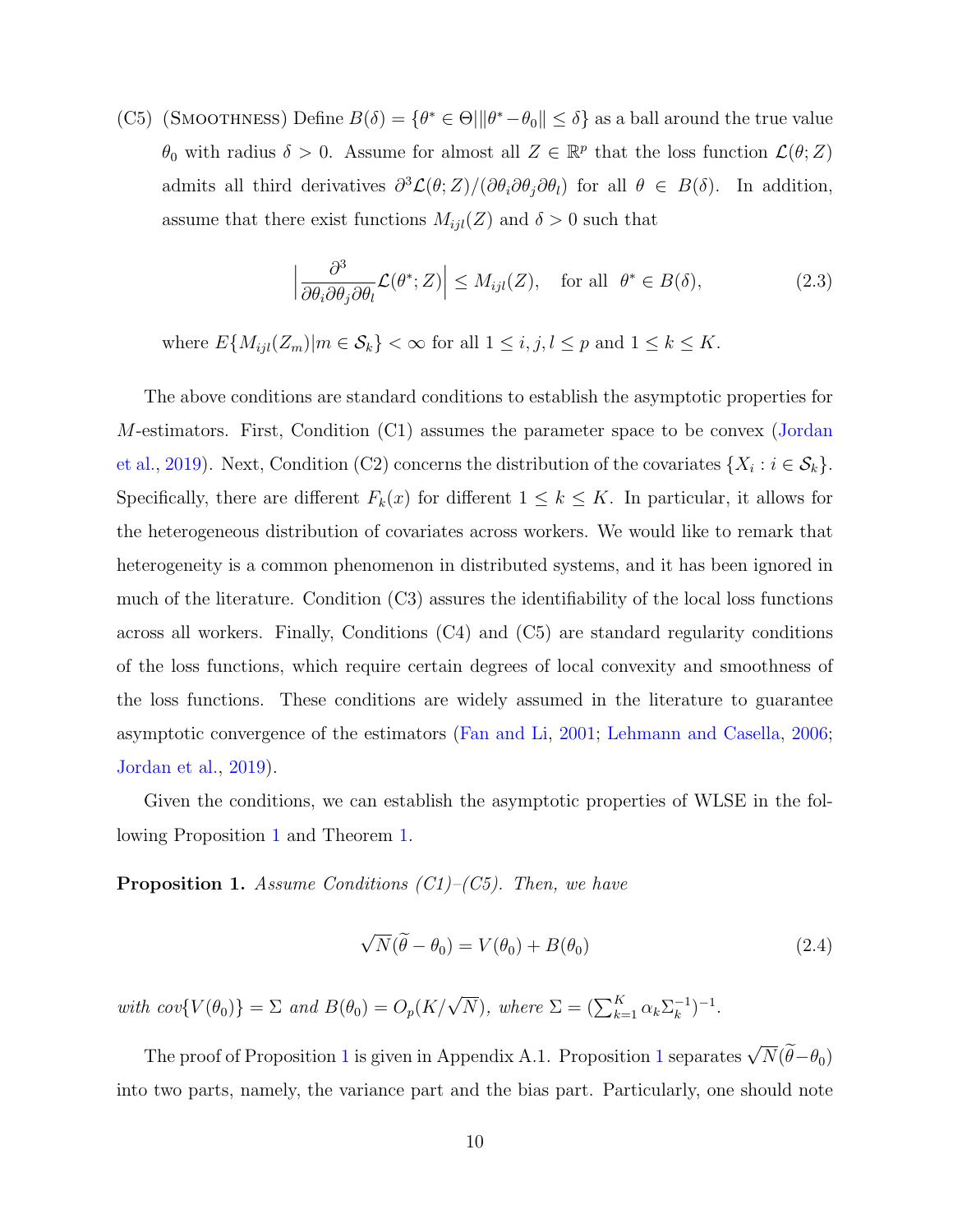that the variance order is the same as the global estimator  $\hat{\theta}$ , which is  $O(N^{-1})$ , while the bias order is related to the number of local workers K. In addition, the covariance of  $V(\theta_0)$ is exactly the same with the global estimator (i.e.,  $\Sigma$ ). Consequently, if the local sample size is sufficiently large, the bias should be sufficiently small, and thus, the estimation efficiency will be the same as the global estimator. We state this result in the following theorem.

<span id="page-10-0"></span>**Theorem 1.** (GLOBAL ASYMPTOTIC NORMALITY) Assume conditions  $(C1)$ – $(C5)$  and further assume  $n/N^{1/2} \to \infty$ . Then, we have  $\sqrt{N}(\widetilde{\theta}-\theta_0) \to_d N(0,\Sigma)$ , which achieves the same asymptotic normality as the global estimator  $\widehat{\theta}$ .

The proof of Theorem [1](#page-10-0) is given in Appendix A.2. It can be concluded that we should require the local sample size to be of order larger than  $\sqrt{N}$ , which is easy to satisfy in practice. Otherwise, we should have  $N/n^2 = K/n \to \infty$ . This implies that the number of workers is even larger than the average local sample size  $n$ . This is obviously not the case in practice if we have limited computational resources.

#### 2.3 Two-Step Estimation

In the previous analysis, to guarantee a  $\sqrt{N}$ -consistency rate of the WLSE, we require that  $n_k/$ √  $N \to \infty$ . The assumption might not be suitable if we have sufficient computational resources (e.g., a large number of workers). As a result, it could violate the condition that  $K/n \to 0$  if K is much larger than n. To allow the case with large K and small n, we further propose a two-step estimator to refine  $\tilde{\theta}$ . The details are given as follows.

In the first step, we obtain WLSE  $\tilde{\theta}$  using one round of communication. Next, the WLSE is broadcasted from the master node to the workers. In the second step, on the kth work, we perform a one-step iteration using  $\tilde{\theta}$  as the initial value to obtain

<span id="page-10-1"></span>
$$
\widehat{\theta}_{k}^{(2)} = \widetilde{\theta} - \left(\frac{\partial^2 \mathcal{L}_k(\theta)}{\partial \theta \partial \theta^\top}\Big|_{\theta=\widetilde{\theta}}\right)^{-1} \frac{\partial \mathcal{L}_k(\theta)}{\partial \theta}\Big|_{\theta=\widetilde{\theta}}.
$$
\n(2.5)

Subsequently, the local estimator  $\widehat{\theta}_k^{(2)}$  as well as  $\widehat{\Sigma}_k^{(2)} = \{\partial^2 \mathcal{L}_k(\widetilde{\theta}) / \partial \theta \partial \theta^\top\}^{-1}$  are then transmitted from the worker to the master. Similar as the design of WLSE, we obtain a two-step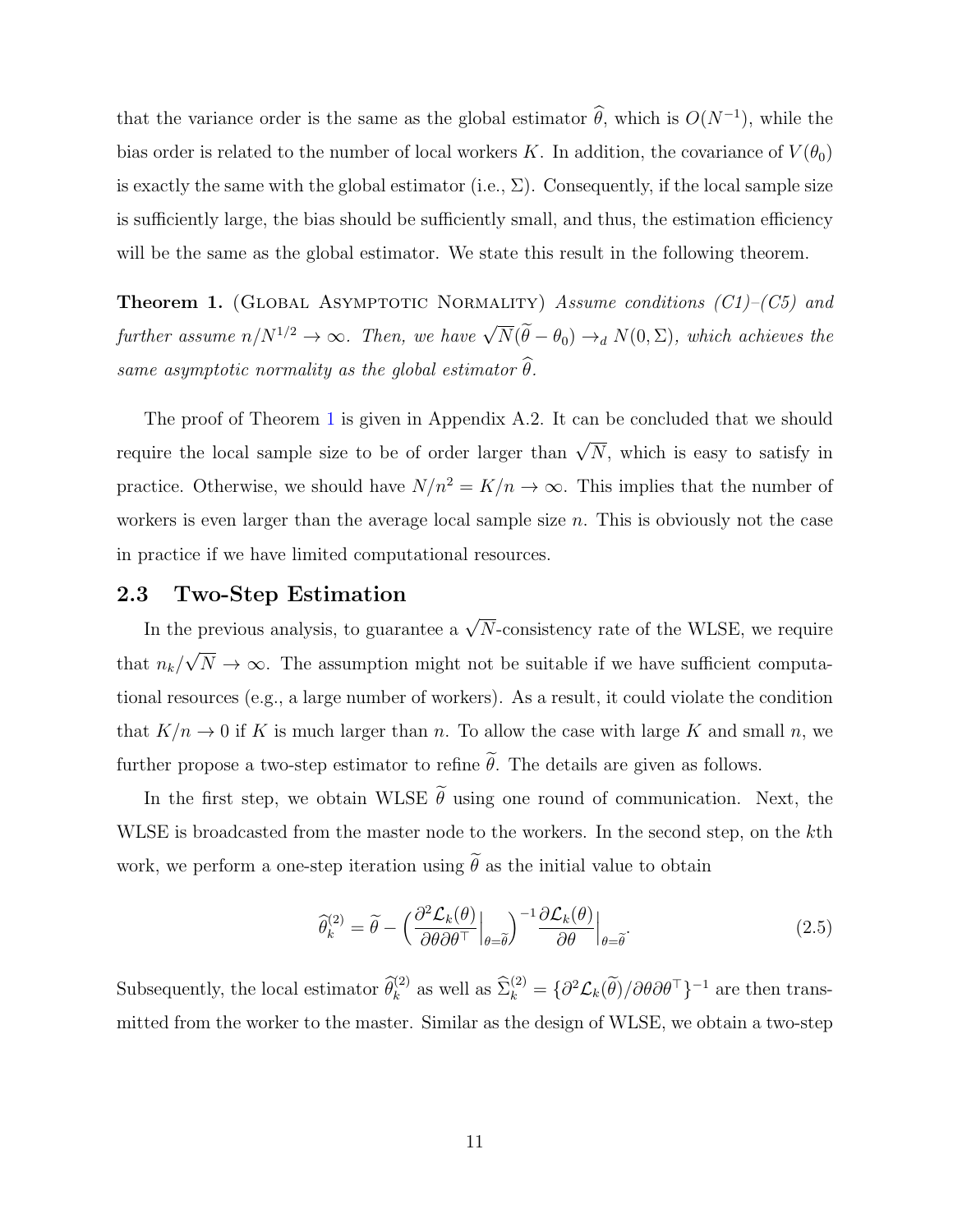WLSE (TWLSE) on the master as

<span id="page-11-1"></span>
$$
\widetilde{\theta}^{(2)} = \left(\sum_{k} \alpha_k \widehat{\Sigma}_{k}^{(2)-1}\right)^{-1} \left(\sum_{k} \alpha_k \widehat{\Sigma}_{k}^{(2)-1} \widehat{\theta}_{k}^{(2)}\right).
$$
\n(2.6)

As we will show in the theoretical analysis, TWLSE enjoys smaller bias rate than WLSE. It is mainly because that it takes a global estimator as an initial value with a further onestep iteration. Hence it is capable to borrow the power of the global estimator and further reduce the bias from  $O(n^{-1})$  to  $O(n^{-2})$ . We state the result rigorously in the following Theorem.

<span id="page-11-0"></span>**Theorem 2.** Assume Condition (C1)–(C5). Then we have  $\sqrt{N}(\tilde{\theta}^{(2)} - \theta_0) = V_2(\theta_0) + B_2(\theta_0)$ with  $cov\{V_2(\theta_0)\} = \sum$  and  $B_2(\theta_0) = O_p(n^{-2}N^{1/2})$ . In addition, we have  $\sqrt{N}(\widetilde{\theta}^{(2)} - \theta_0) \rightarrow_d$  $N(0, \Sigma)$  if we assume  $n/N^{1/4} \to \infty$ .

The proof of Theorem [2](#page-11-0) is given in Appendix A.3. The assumption  $n/N^{1/4} \to \infty$  is much milder than WLSE and in the meanwhile it allows  $K = O(N^{3/4})$ . We would like to remark that the same theoretical result can be achieved if we use one-shot estimator in our first step to reduce the communication cost.

One could see that our TWLSE can be easily extended to  $m$ -WLSE with  $m$  steps of iterations. Specifically, we could repeat step [\(2.5\)](#page-10-1) and [\(2.6\)](#page-11-1) for m rounds to obtain  $\widehat{\theta}_k^{(m)}$ and  $\hat{\theta}^{(m)}$  respectively. Particularly, if we let  $m/\log N \to \infty$ , we could allow for an extreme case that  $n = O(1)$ . This is suitable for the case when we have memory constraint of local workers. The theoretical result is given in the following Proposition.

<span id="page-11-2"></span>**Proposition 2.** Assume Condition (C1)–(C5) and  $m/\log N \to \infty$ . Then we have  $\sqrt{N}(\widetilde{\theta}^{(m)} \theta_0$ )  $\rightarrow_d N(0,\Sigma)$ .

The proof of Proposition [2](#page-11-2) is given in Appendix A.4. To achieve the desired property, we trade off the communication cost to reduce local computational burden with a large number of workers.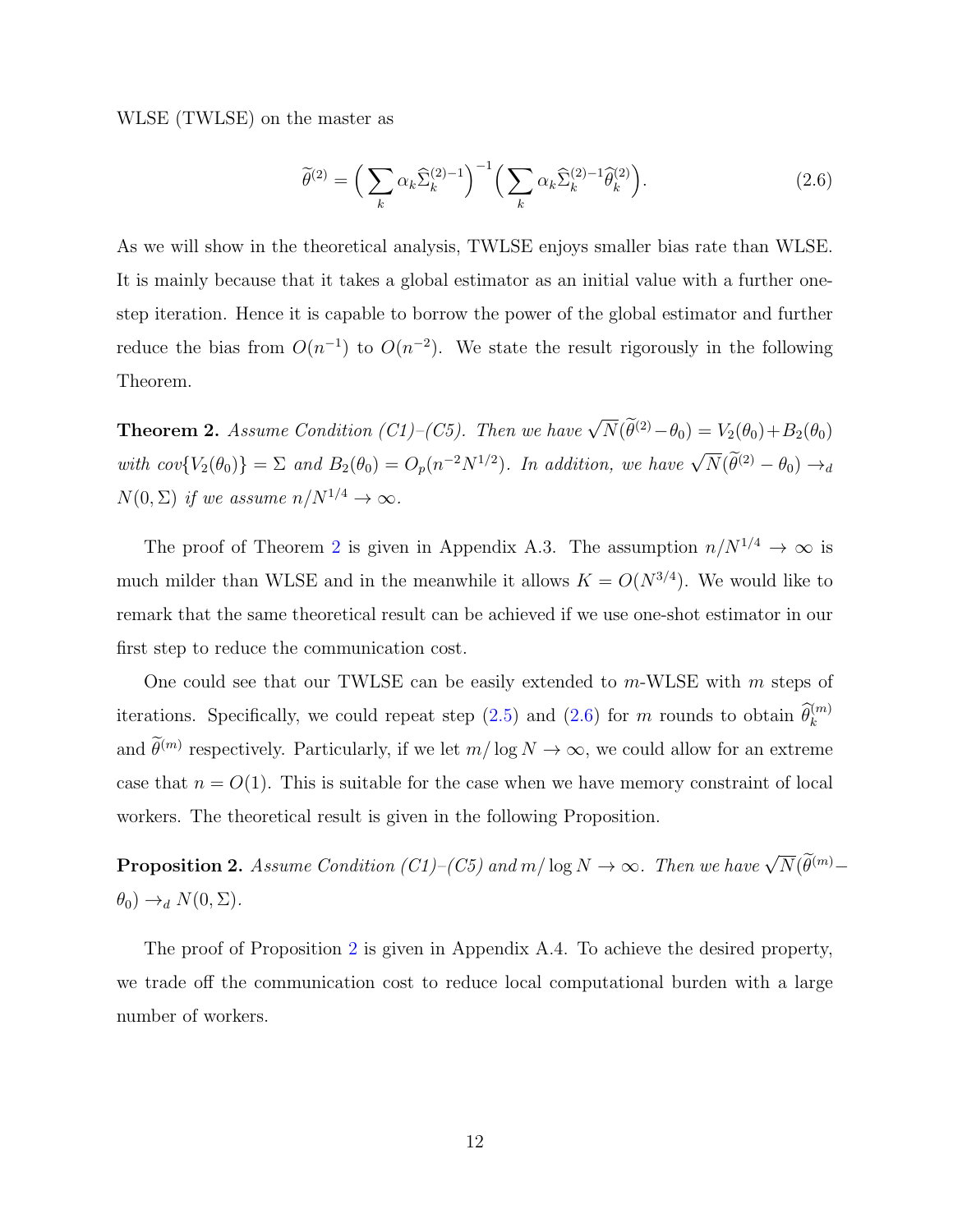### 3 Communication-efficient shrinkage estimation

#### 3.1 Distributed Adaptive Lasso Estimation and Oracle Property

Variable selection is a classical but critically important problem. That is because in practice, the number of available covariates is typically large, but only a small number of covariates are related to the response. Given an appropriate variable selection technique, one can discover the important variables with high probability. In recent decades, various variable selection techniques have been well studied [\(Tibshirani,](#page-35-7) [1996;](#page-35-7) [Fan and Li,](#page-34-4) [2001;](#page-34-4) [Zou,](#page-37-0) [2006;](#page-37-0) [Wang and Leng,](#page-35-6) [2007;](#page-35-6) [Zhang,](#page-36-7) [2010\)](#page-36-7). However, how to conduct variable selection on a distributed system has not been sufficiently investigated. Existing approaches mostly focus on the  $\ell_1$  shrinkage estimation and develop corresponding algorithms [\(Lee et al.,](#page-34-1) [2015;](#page-34-1) [Battey et al.,](#page-33-2) [2015;](#page-33-2) [Wang et al.,](#page-36-2) [2017a;](#page-36-2) [Jordan et al.,](#page-34-0) [2019\)](#page-34-0). However, to the best of our knowledge, there are three problems that remain unsolved on a distributed system: (a) most works do not establish the oracle properties of the shrinkage estimators, (b) no consistent tuning parameter selection criterion is given or investigated, and (c) the computation will be heavy if one needs to conduct estimation and select the tuning parameters simultaneously.

To solve the above problems, we first define some notations. Without loss of generality, we assume the first  $d_0$   $(0 < d_0 < p)$  to be nonzero, i.e.,  $\theta_j \neq 0$  for  $1 \leq j \leq d_0$  and  $\theta_j = 0$ for  $j > d_0$ . Correspondingly, we denote  $\mathcal{M}_T = \{1, \dots, d_0\}$  to be true model. In addition, let  $\mathcal{M} = \{i_1, \dots, i_d\}$  be an arbitrary candidate model with size  $|\mathcal{M}| = d$ . In addition, for an arbitrary vector  $v = (v_j : 1 \le j \le p)^\top$ , define  $v^{(\mathcal{M})} = (v_i : i \in \mathcal{M})^\top \in \mathbb{R}^{|\mathcal{M}|}$ and  $v^{(-\mathcal{M})} = (v_i : i \notin \mathcal{M})^{\top} \in \mathbb{R}^{p-|\mathcal{M}|}$ . For an arbitrary matrix  $M = (m_{ij})$ , define  $M^{(\mathcal{M})} = (m_{j_1j_2} : j_1, j_2 \in \mathcal{M}) \in \mathbb{R}^{|\mathcal{M}| \times |\mathcal{M}|}.$ 

For simultaneous variable selection and parameter estimation, we follow the idea of [Wang and Leng](#page-35-6) [\(2007\)](#page-35-6) and consider the adaptive Lasso objective function on the master [\(Zou,](#page-37-0) [2006;](#page-37-0) [Zhang and Lu,](#page-36-5) [2007\)](#page-36-5),

<span id="page-12-0"></span>
$$
Q_{\lambda}(\theta) = \widetilde{\mathcal{L}}(\theta) + \sum_{j} \lambda_{j} |\theta_{j}|.
$$
 (3.1)

By the adaptive Lasso method, different amounts of shrinkage  $\lambda_j$  are imposed on each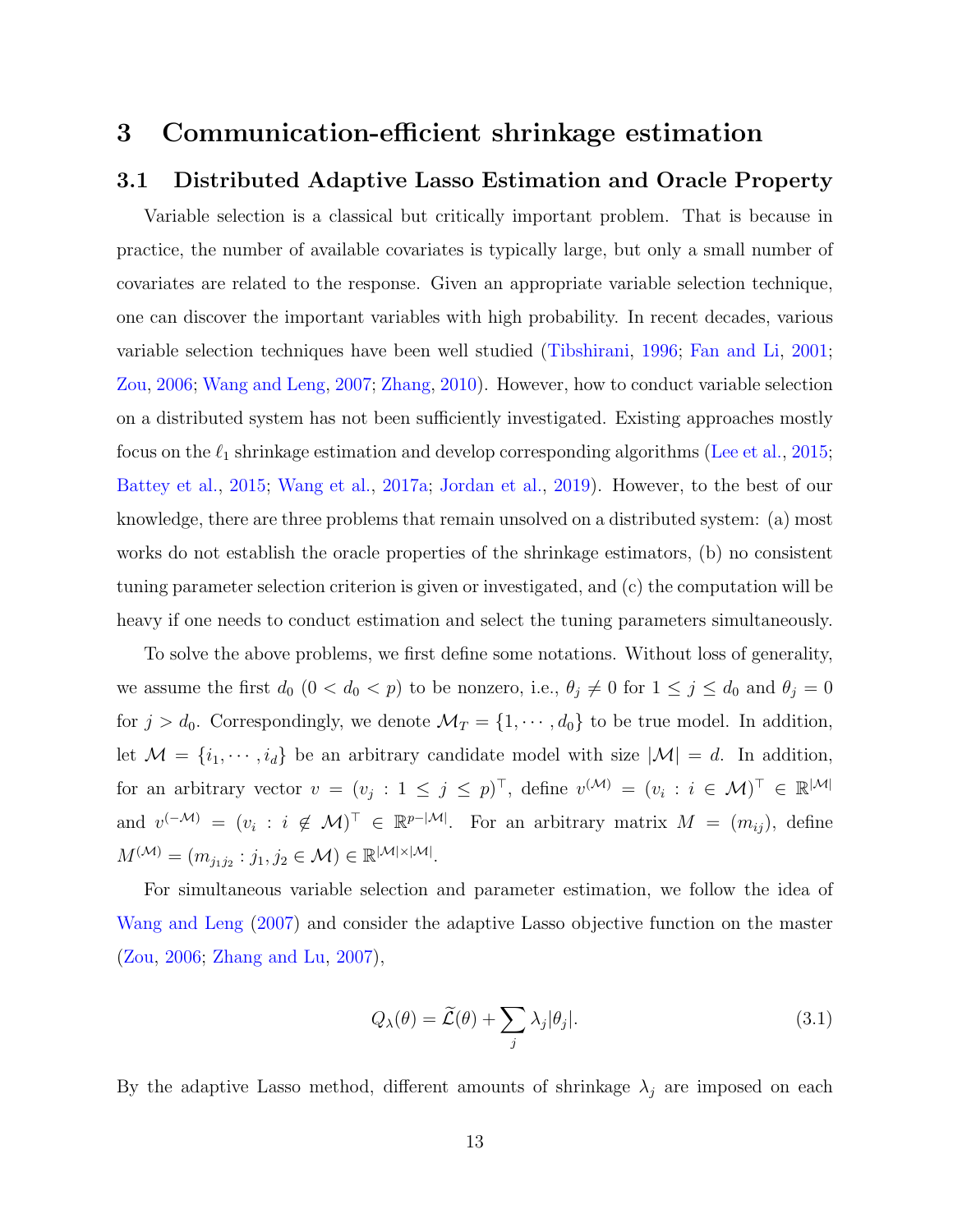estimator to improve the estimation efficiency [\(Zou,](#page-37-0) [2006;](#page-37-0) [Zou and Li,](#page-37-1) [2008\)](#page-37-1). Compared to the LSA approach of [Wang and Leng](#page-35-6) [\(2007\)](#page-35-6), we have the following key differences. First,  $\tilde{\theta}$  is the combined WLSE from local workers. Second,  $\hat{\Sigma}$  is constructed by the local asymptotic covariance estimators  $\widehat{\Sigma}_k$ . Consequently, to achieve a global convergence rate, one needs to carefully balance the local convergence rate of  $\widehat{\theta}_k$  and  $\widehat{\Sigma}_k$  with that of the global ones.

**Remark 1.** Under the high dimensional setting with large p, the communication of  $\widehat{\Sigma}_k$  is costly and inefficient. Under such a case, we recommend to conduct a pre-feature screening procedure [\(Li et al.,](#page-35-5)  $2020$ ) to screening important features by using one round of communication. That consumes a communication cost of  $O(p)$ . This enables us to reduce the feature dimension p greatly to a feasible size. Next, we could communicate the covariance estimator of important features to the master to complete shrinkage estimation using  $(3.1)$ , which is communication friendly under the high dimensional setting. We give the details of the pre-feature screening procedure in Section 4.2.

Define  $\widetilde{\theta}_{\lambda} = \arg \min_{\theta} Q_{\lambda}(\theta)$ . Then, we can establish the  $\sqrt{N}$ -consistency as well as the selection consistency result of  $\hat{\theta}_{\lambda}$  under certain conditions of  $\lambda = (\lambda_1, \dots, \lambda_p)^\top$ .

<span id="page-13-0"></span>**Theorem 3.** Assume the conditions  $(Cl)$ – $(C5)$  and  $n/N^{1/2} \rightarrow \infty$ . Let  $a_{\lambda} = \max\{\lambda_j, j \leq \lambda_j\}$  $d_0$  and  $b_\lambda = \min\{\lambda_j, j > d_0\}$ . Then, the following result holds. a. ( $\sqrt{N}$ -CONSISTENCY). If  $\sqrt{N}a_{\lambda} \rightarrow_p 0$ , then  $\widetilde{\theta}_{\lambda} - \theta = O_p(N^{-1/2})$ . b. (SELECTION CONSISTENCY). If  $\sqrt{N}a_{\lambda} \rightarrow_{p} 0$  and  $\sqrt{N}b_{\lambda} \rightarrow_{p} \infty$ , then

$$
P(\widetilde{\theta}_{\lambda}^{(-\mathcal{M}_T)} = 0) \to 1 \tag{3.2}
$$

The proof of Theorem [3](#page-13-0) is given in Appendix B.1. Note here that  $a_{\lambda}$  controls the largest amount of penalty on the true nonzero parameters. Consequently, this amount cannot be too large; otherwise, it will result in a highly biased estimator. In contrast,  $b_{\lambda}$  is responsible for producing sparse solutions of irrelevant covariates. Therefore,  $b_{\lambda}$  should be sufficiently large to produce an effective amount of shrinkage.

**Remark 2.** Note that the objective function of  $(3.1)$  constitutes of two parts. The first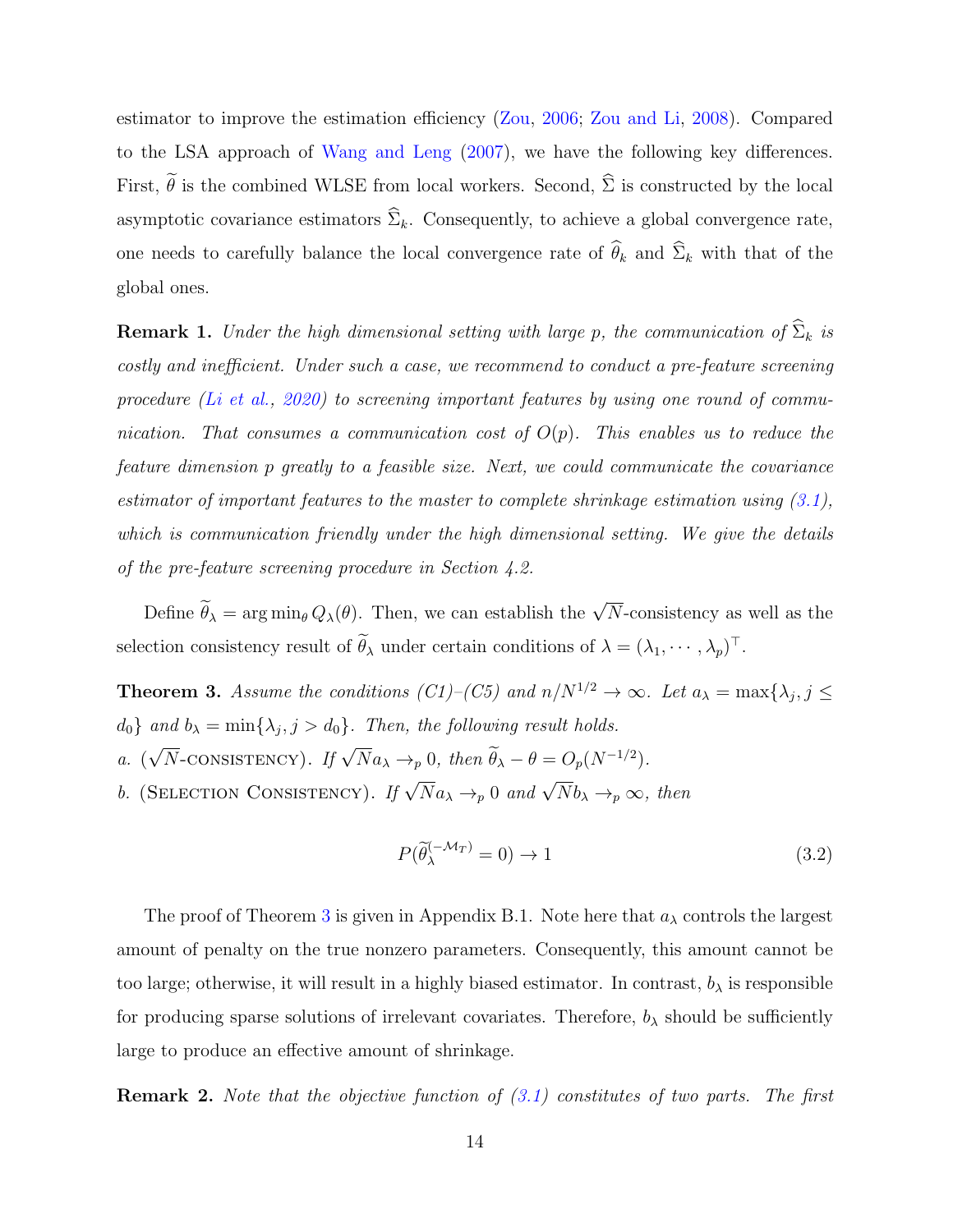part is the weighted least squares type objective function, and the second part is a penalty term. Hence the Theorem [3](#page-13-0) and the following theoretical properties are established based on Theorem [1.](#page-10-0) If we could allow for more steps of iterations (with TWLSE or m-WLSE), we could further relax the condition about n here as in Theorem [2](#page-11-0) and Proposition [2.](#page-11-2)

By Theorem [3,](#page-13-0) we know that with probability tending to one, we have  $\tilde{\theta}_{\lambda}^{(-\mathcal{M}_T)} = \mathbf{0}$ . Meanwhile,  $\tilde{\theta}_{\lambda}^{(\mathcal{M}_T)} - \theta_0^{(\mathcal{M}_T)} = O_p(N^{-1/2})$ . It is then natural to ask whether the statistical efficiency of  $\tilde{\theta}_{\lambda}^{(\mathcal{M}_T)}$  can be as good as the oracle estimator, which is the global estimator obtained under the true model, i.e.,  $\hat{\theta}_{oracle} = \arg \min_{\theta \in \mathbb{R}^p, \theta_j = 0, \forall j \notin \mathcal{M}_T} \mathcal{L}(\theta)$ . To this end, we require the following technical condition.

(C6) (COVARIANCE ASSUMPTION) Define the global unpenalized estimator as  $\widehat{\theta}_{\mathcal{M}} =$  $\arg\min_{\{\theta \in \mathbb{R}^p : \theta_j = 0, \forall j \notin \mathcal{M}\}} \mathcal{L}(\theta)$ . Assume for the global estimator  $\widehat{\theta}_{\mathcal{M}}$  with  $\mathcal{M} \supset \mathcal{M}_T$  that  $\sqrt{N}(\widehat{\theta}_{\mathcal{M}}^{(\mathcal{M})} - \theta_{0}^{(\mathcal{M})})$  $\mathcal{O}_{0}^{(\mathcal{M})}) \rightarrow_d N(0, \Sigma_{\mathcal{M}}) = N(0, \Omega_{\mathcal{M}}^{-1}),$  where  $\Sigma_{\mathcal{M}} \in \mathbb{R}^{|\mathcal{M}| \times |\mathcal{M}|}$  is a positivedefinite matrix, and  $\widehat{\theta}_{\mathcal{M}}^{(\mathcal{M})} = (\widehat{\theta}_{\mathcal{M},j} : j \in \mathcal{M})^{\top} \in \mathbb{R}^{|\mathcal{M}|}$ . Further assume for any  $M \supset M_T$  that  $\Omega_M = \Omega_{\mathcal{M}_F}^{(\mathcal{M})}$  holds, where  $\mathcal{M}_F = \{1, \cdots, p\}$  denotes the whole set.

Condition (C6) does not seem very intuitive. Nevertheless, it is a condition that is well satisfied by most maximum likelihood estimators. For instance, consider a logistic regression model with response  $Y_i \in \{0, 1\}$ , i.e.,

$$
P(Y_i = 1 | X_i) \stackrel{\text{def}}{=} p(X_i^{(\mathcal{M}_T)}) = \frac{\exp(\theta_0^{(\mathcal{M}_T) \top} X_i^{(\mathcal{M}_T)})}{1 + \exp(\theta_0^{(\mathcal{M}_T) \top} X_i^{(\mathcal{M}_T)})}.
$$

For an overfitted model, the inverse asymptotic covariance of  $\sqrt{N} \hat{\theta}_{\mathcal{M}}^{(\mathcal{M})}$  is  $\Omega_{\mathcal{M}} = \sum_{k=1}^{K} \alpha_k E\{$  $p(X_i^{(\mathcal{M}_T)}$  $\binom{(\mathcal{M}_T)}{i} (1-p(X_i^{(\mathcal{M}_T)})$  $\{(\mathcal{M}_T)\}_{i})\}X_i^{(\mathcal{M})}X_i^{(\mathcal{M})\top}$  $\{e^{(\mathcal{M})\top}\},$  which is a submatrix of  $\Omega_{\mathcal{M}_F} = \sum_{k=1}^K \alpha_k E\{p(X_i^{(\mathcal{M}_T)}\)}$  $i^{(\mathcal{M}_T)}$  $(1-p(X_i^{(\mathcal{M}_T)})$  $\big(X^{(\mathcal{M}_T)}_{i})\big)X^{(\mathcal{M}_F)}_{i}X^{(\mathcal{M}_F)\top}_{i}$  $\{e^{(\mathcal{M}_F)^T}\}\$ . Hence Condition (C6) holds. By similar argument, one can show that for any regression model with likelihood function of the form  $\prod_i f(Y_i, X_i^{\top} \theta)$ , the Condition (C6) is satisfied. A more detailed discussion has been provided by [Wang](#page-35-6) [and Leng](#page-35-6) [\(2007\)](#page-35-6). We then have the oracle property in the following theorem.

<span id="page-14-0"></span>**Theorem 4.** (ORACLE PROPERTY) Assume Conditions (C1)–(C6) and  $n/N^{1/2} \rightarrow \infty$ .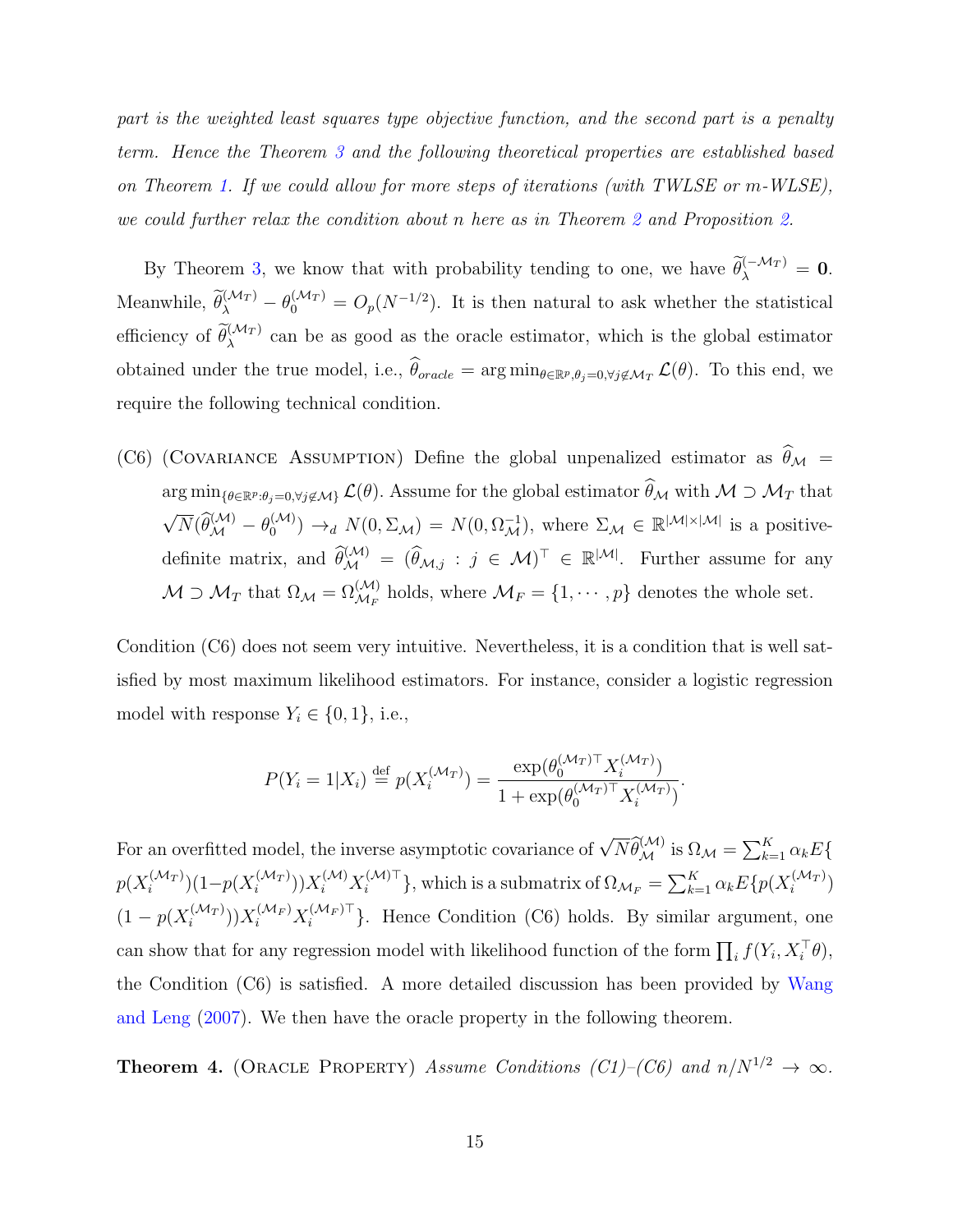Let  $\sqrt{N}a_{\lambda} \rightarrow_{p} 0$  and  $\sqrt{N}b_{\lambda} \rightarrow_{p} \infty$ ; then, it holds that

$$
\sqrt{N}\left(\tilde{\theta}_{\lambda}^{(\mathcal{M}_T)} - \theta^{(\mathcal{M}_T)}\right) \to_d N\left(0, \Sigma_{\mathcal{M}_T}\right). \tag{3.3}
$$

By Theorem [3](#page-13-0) and [4,](#page-14-0) we know that as long as the tuning parameters are approximately selected, the resulting estimator is selection consistent and as efficient as the oracle estimator. It is remarkable that tuning a total of  $p$  parameters simultaneously is not feasible in practice. To fix this problem, we follow the tradition of [Zou](#page-37-0) [\(2006\)](#page-37-0) and [Wang et al.](#page-35-4) [\(2007\)](#page-35-4) to specify  $\lambda_j = \lambda_0 |\tilde{\theta}_j|^{-1}$ . Since  $\tilde{\theta}_j$  is  $\sqrt{N}$ -consistent, then as long as as  $\lambda_0$  satisfies the condition  $\lambda_0$  $\sqrt{N} \to 0$  and  $\lambda_0 N \to \infty$ , then the conditions  $\sqrt{N} a_\lambda \to_p 0$  and  $\sqrt{N} b_\lambda \to_p \infty$ are satisfied. Thereafter, the original problem of tuning parameter selection for  $\lambda$  can be replaced by selection for  $\lambda_0$ .

#### 3.2 The Distributed Bayes Information Criterion

Although it has been shown that asymptotically, the oracle property can be guaranteed as long as the tuning parameters are approximately selected, it is still unclear how to conduct variable selection in practice. That motivates us to design a BIC-type criterion that can select the true model consistently in a completely data-driven manner [\(Zhang and](#page-36-5) [Lu,](#page-36-5) [2007;](#page-36-5) [Chen and Chen,](#page-33-8) [2008;](#page-33-8) [Zou and Zhang,](#page-37-2) [2009;](#page-37-2) [Wang et al.,](#page-36-8) [2013\)](#page-36-8). Specifically, to consistently recover the sparsity pattern, we consider a distributed Bayesian information criterion (DBIC)-based criterion as follows:

<span id="page-15-0"></span>
$$
DBIC_{\lambda} = (\widetilde{\theta}_{\lambda} - \widetilde{\theta})^{\top} \widehat{\Sigma}^{-1} (\widetilde{\theta}_{\lambda} - \widetilde{\theta}) + \log N \times df_{\lambda}, \qquad (3.4)
$$

where  $\widehat{\Sigma} = (\sum_{k=1}^K \alpha_k \widehat{\Sigma}_k^{-1})^{-1}$  and  $df_{\lambda}$  is the number of nonzero elements in  $\widetilde{\theta}_{\lambda}$ .

The design of the DBIC criterion is in the spirit of the BIC criterion used in [Wang and](#page-35-6) [Leng](#page-35-6) [\(2007\)](#page-35-6). The difference is that the DBIC uses the WLSE estimator  $\tilde{\theta}$  and the average of distributed covariance estimators  $\hat{\Sigma}$  to construct the least squares objective function. Intuitively, if  $\tilde{\theta}$  and  $\hat{\Sigma}$  approximate the global estimator  $\hat{\theta} = \arg \max \mathcal{L}(\theta)$  and asymptotic covariance very well, then the DBIC criterion should be able to facilitate consistent tuning parameter selection. Specifically, the resulting model should be selection consistent [\(Shao,](#page-35-8)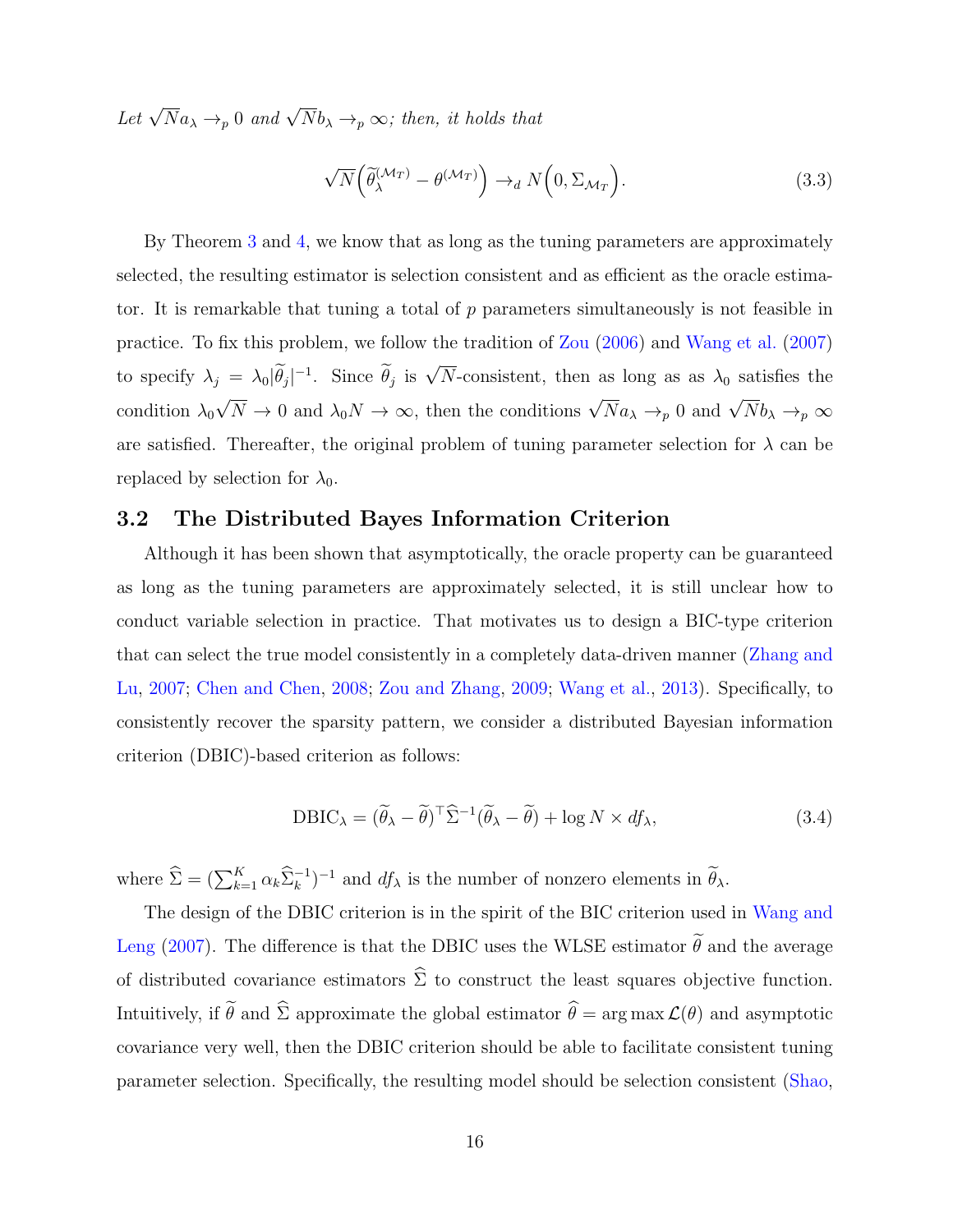[1997\)](#page-35-8).

To formally investigate the theoretical performance of DBIC, we first define some notations. First, we define the set of nonzero elements of  $\widehat{\theta}_{\lambda}$  by  $\mathcal{M}_{\lambda}$ . Given a tuning parameter  $\lambda$ ,  $\mathcal{M}_{\lambda}$  could be underfitted, correctly fitted or overfitted. We could then have the following partition:

$$
\mathbb{R}_{-} = \{ \lambda \in \mathbb{R}^{p} : \mathcal{M}_{\lambda} \not\supset \mathcal{M}_{T} \}, \quad \mathbb{R}_{0} = \{ \lambda \in \mathbb{R}^{p} : \mathcal{M}_{\lambda} = \mathcal{M}_{T} \},
$$

$$
\mathbb{R}_{+} = \{ \lambda \in \mathbb{R}^{p} : \mathcal{M}_{\lambda} \supset \mathcal{M}_{T}, \mathcal{M}_{\lambda} \neq \mathcal{M}_{T} \},
$$

where  $\mathbb{R}_-$  denotes the underfitted model, and  $\mathbb{R}_+$  denotes an overfitted model. We show in the following Theorem that the DBIC can consistently identify the true model.

<span id="page-16-0"></span>**Theorem 5.** Assume Conditions (C1)–(C6) and  $n/N^{1/2} \rightarrow \infty$ . Define a reference tuning parameter sequence  $\{\lambda_N\in\mathbb{R}^p\}$ , where the first  $d_0$  elements of  $\lambda_N$  are  $1/N$  and the remaining elements are  $\log N/\sqrt{N}$ . Then, we have

$$
P\left(\inf_{\lambda \in \mathbb{R}_+ \cup \mathbb{R}_+} DBIC_{\lambda} > DBIC_{\lambda_N}\right) \to 1.
$$

By Theorem [3](#page-13-0) and [4,](#page-14-0) we know that with probability tending to one, we should have  $M_{\lambda_N} = M_T$ . Consequently, the sequence  $\lambda_N$  here plays a role as a reference sequence that leads to the true model. Accordingly, Theorem [5](#page-16-0) implies that the optimal  $\lambda$  selected by the DBIC will consistently identify the true model. This is because any  $\lambda$  leading to an inconsistent model selection result should perform worse than  $\lambda_N$  in terms of DBIC values. Namely, denote the estimated set selected by DBIC is  $\widehat{M}_{DBIC}$ , then Theorem [5](#page-16-0) implies that  $\mathcal{M}_{DBIC} = \mathcal{M}_T$  with probability tending to 1.

### 4 Numerical studies

#### 4.1 Simulation Models and Settings

To demonstrate the finite sample performance of the DLSA method, we conduct a number of simulation studies in this section. Five classical regression models are presented, and the corresponding DLSA algorithms are implemented. For each model, we consider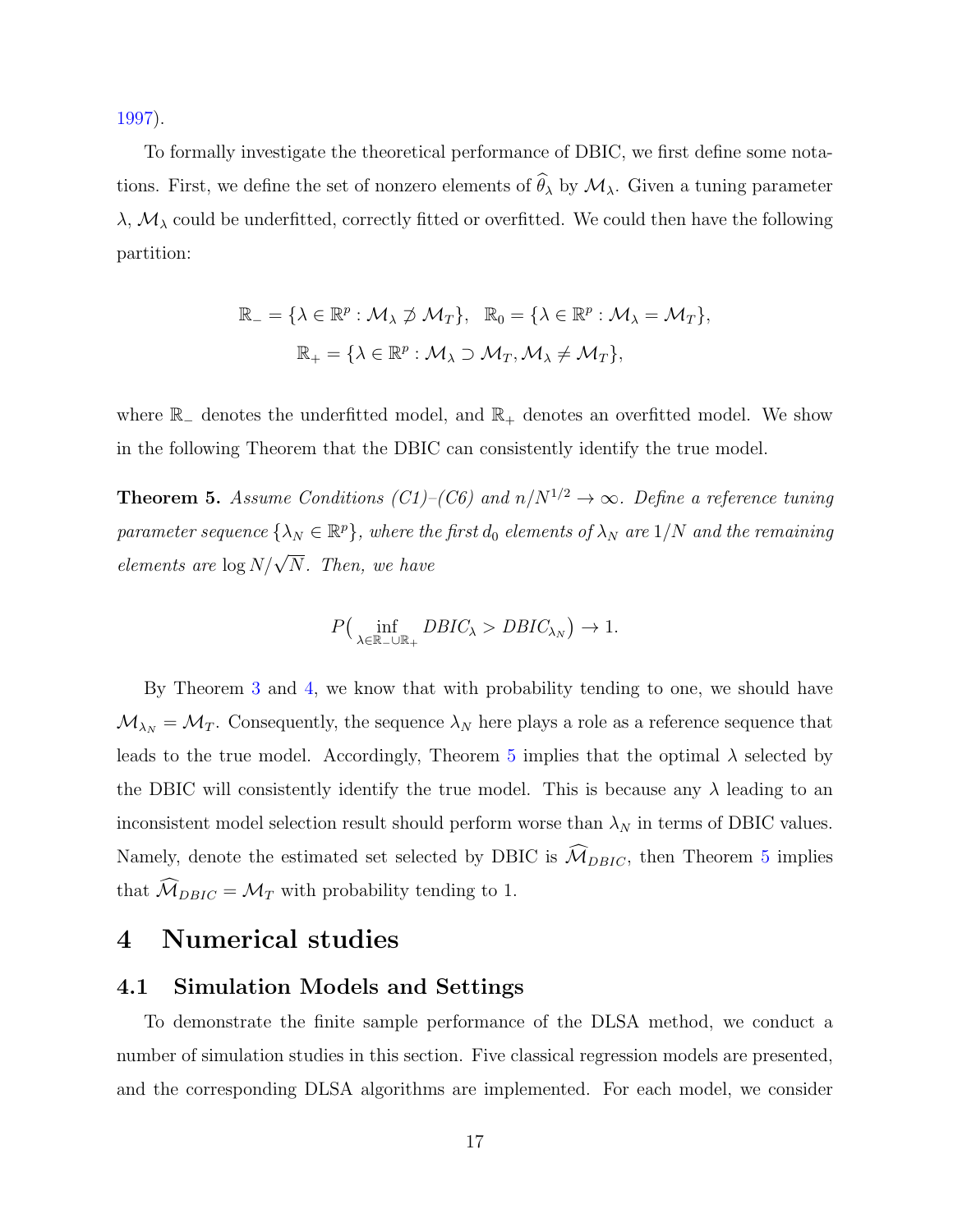two typical settings to verify the numerical performance of the proposed method. They represent two different data storing strategies together with competing methods. The first strategy is to distribute data in a complete random manner. Thus, the covariates on different workers are independent and identically distributed (i.i.d). In contrast, the second strategy allows for covariate distribution on different workers to be heterogeneous. The estimation efficiency as well as the as the variable selection accuracy are evaluated. Examples are given as follows.

Example 1. (Linear Regression). We first consider one of the most popular regression analysis tools, i.e., linear regression. In particular, we generate the continuous response  $Y_i$  by a linear relationship with the covariates  $X_i$  as follows:

$$
Y_i = X_i^{\top} \theta_0 + \epsilon_i,
$$

where the noise term  $\varepsilon_i$  is independently generated using a standard normal distribution  $N(0, 1)$ . Following [Fan and Li](#page-34-4) [\(2001\)](#page-34-4), the true parameter is set as  $\theta_0 = (3, 1.5, 0, 0, 2, 0, 0, 0)$ <sup>T</sup>.

EXAMPLE 2. (LOGISTIC REGRESSION). The logistic regression is a classical model that addresses binary responses [\(Hosmer Jr et al.,](#page-34-6) [2013\)](#page-34-6). In this example, we generate the response  $Y_i$  independently by the Bernoulli distribution given the covariate  $X_i$  as

$$
P(Y_i = 1 | X_i) = \frac{\exp(X_i^{\top} \theta_0)}{1 + \exp(X_i^{\top} \theta_0)}.
$$

We follow [Wang and Leng](#page-35-6) [\(2007\)](#page-35-6) to set the true parameter  $\theta_0 = (3, 0, 0, 1.5, 0, 0, 2, 0)$ <sup>T</sup>.

EXAMPLE 3. (POISSON REGRESSION). In this example, we consider the Poisson regression, which is used to model counted responses [\(Cameron and Trivedi,](#page-33-9) [2013\)](#page-33-9). The responses are generated according to the Poisson distribution as

$$
P(Y|X_i, \theta_0) = \frac{\lambda^{Y_i}}{Y_i!} \exp(-\lambda), \qquad (4.1)
$$

where  $\lambda = \exp(X_i^{\top} \theta_0)$ . The true parameter  $\theta_0$  is set to  $(0.8, 0, 0, 1, 0, 0, -0.4, 0, 0)^{\top}$ .

For each example, two different data storage strategies are considered. They lead to different covariate distributions  $F_x(x)$ . Specifically, the following two settings are investi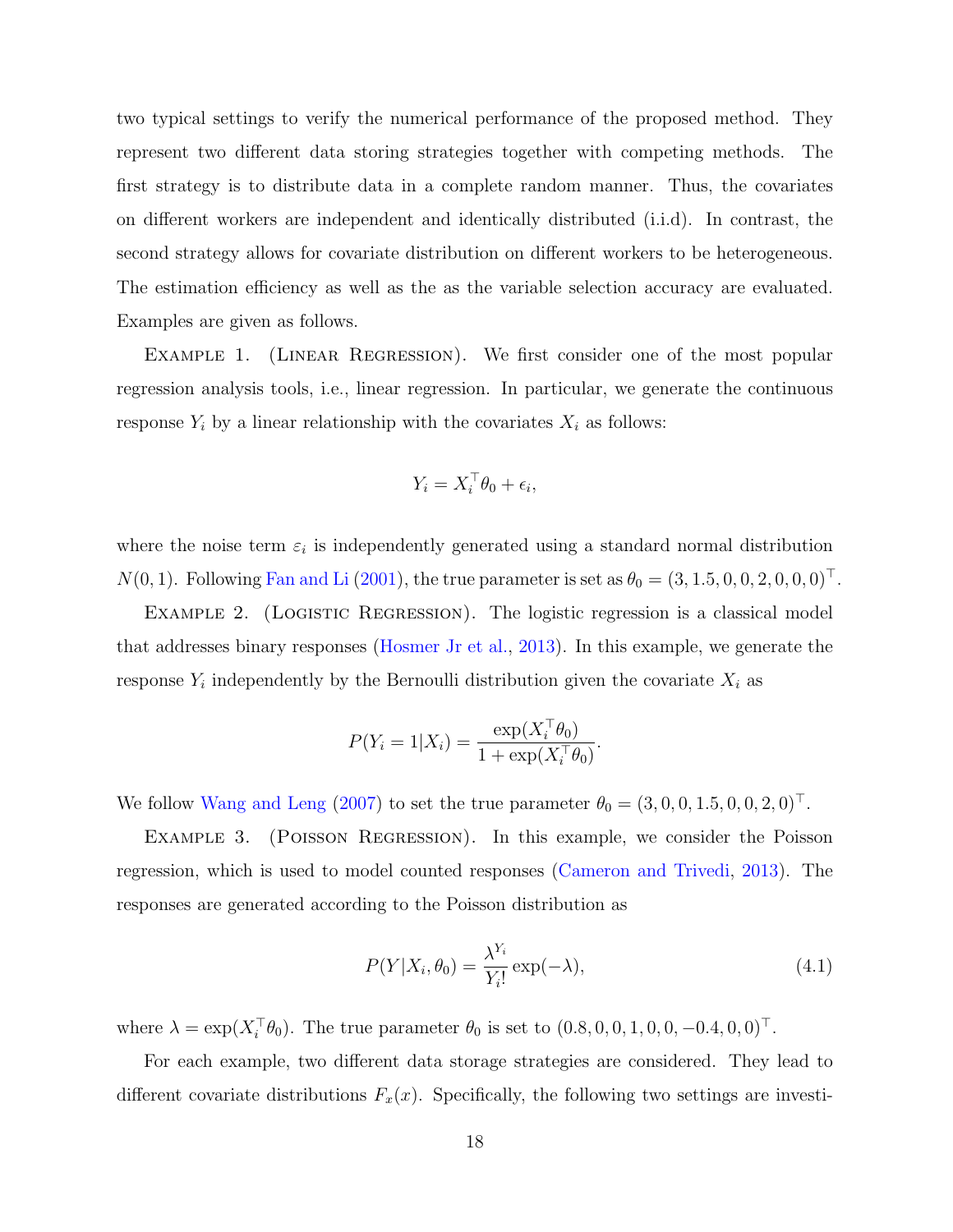gated.

- SETTING 1 (I.I.D COVARIATES). We first consider the setting in which the data are distributed independently and identically across the workers. Specifically, the covariates  $X_{ij}$  (1  $\leq i \leq N, 1 \leq j \leq p$ ) are sampled from the standard normal distribution  $N(0, 1)$ .
- SETTING 2 (HETEROGENEOUS COVARIATES). Next, we look at the case whereby the covariates distributed across each worker are heterogeneous. This is a common case in practice. Specifically, on the kth worker, the covariates are sampled from the multivariate normal distribution  $N(\mu_k, \Sigma_k)$ , where  $\mu_k = k/K$ , and  $\Sigma_k = (\sigma_{k, ij})$  $(\rho_k^{|j_1-j_2|})$  $\binom{[j_1-j_2]}{k}$  with  $\rho_k$  sampled from  $U[0.2, 0.3]$ .

The i.i.d setting is consistent with the existing methods such as the one-shot estimation method. The second heterogenous data setting is not widely considered in literature but more realistic in practice. We evaluate the numerical performances of the proposed method and existing methods under both settings.

#### 4.2 Pre-Feature Screening for High Dimensional Data

For high dimensional data, transmitting covariance estimators  $\hat{\Sigma}_k \in \mathbb{R}^{p \times p}$  could be costly. To reduce the feature dimension, we use a pre-feature screening procedure to screening important features before we conduct model estimation. As a consequence, the communication cost can be well controlled. In a recent work of [Li et al.](#page-35-5) [\(2020\)](#page-35-5), they design a distributed feature screening method using componentwise debiasing approach. The method first expresses specific correlation measures using a non-linear function of several component parameters, and then conduct distributed unbiased estimation of each component parameter. The method is shown to have better performance than simple average of correlation measures among workers.

Specifically, we express the correlation measure between the response  $Y$  and the jth feature as  $\omega_j = g(\nu_{j1}, \dots, \nu_{js})$ , where g is pre-specified function and  $\nu_{j1}, \dots, \nu_{js}$  are s components. Suppose we obtain the estimation of the  $\nu_{jm}$  on the jth worker as  $\hat{\nu}_{jm}^{(k)}$ . Then by distributed estimation we can obtain  $\overline{\nu}_{jm} = K^{-1} \sum_{k=1}^{K} \widehat{\nu}_{jm}^{(k)}$  and this enables us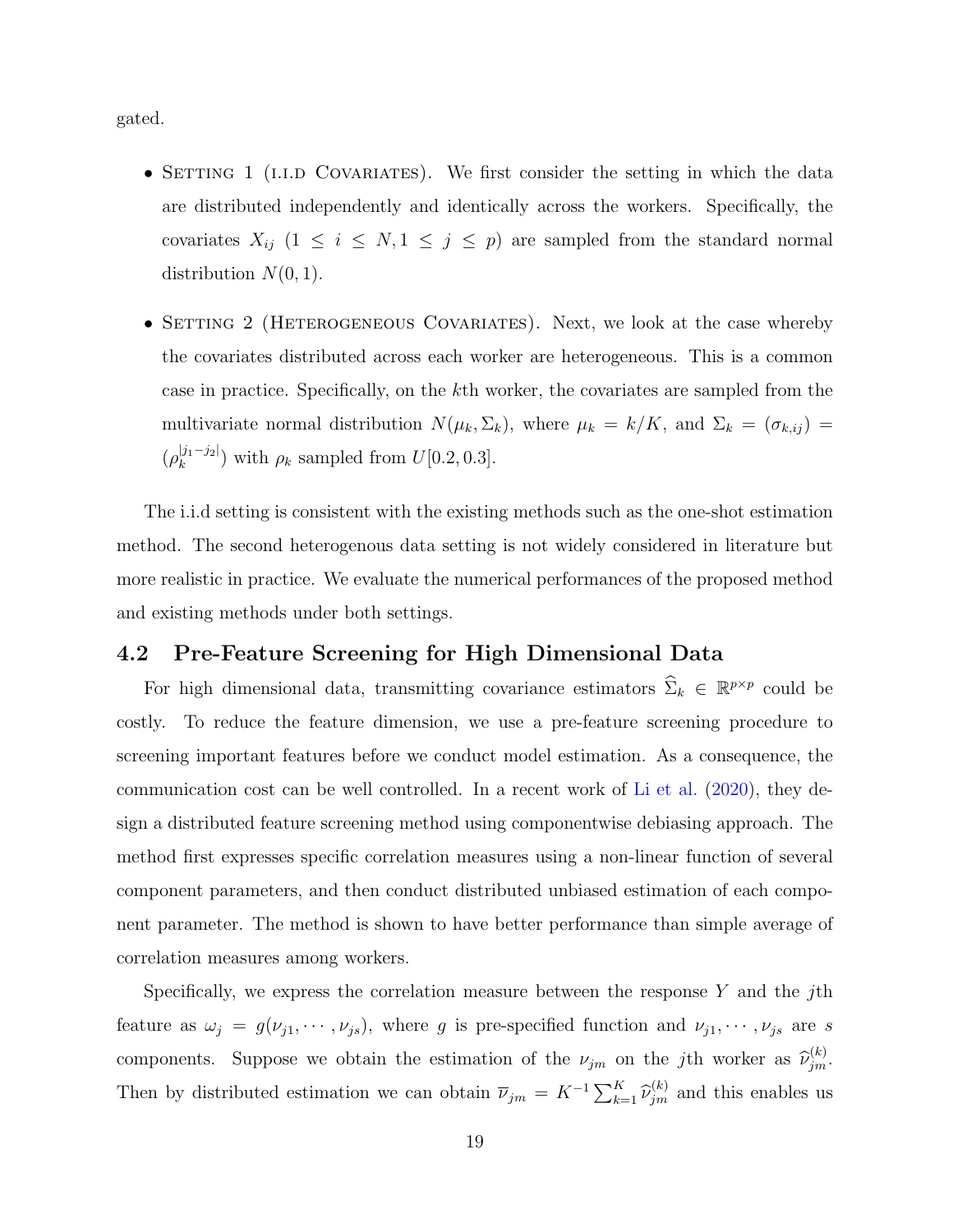to resemble  $\hat{\omega}_j = g(\overline{\nu}_{j1}, \cdots, \overline{\nu}_{js})$  on the master. As a result, the pre-feature screening procedure will use one round of communication with communication cost of  $O(p)$ . After the screening procedure, we broadcast the indexes of screened important features to workers for further estimation. For illustration purpose, we give the following two examples to explain that how the correlation measure is calculated. We also include the Kendall  $\tau$  rank correlation [\(Li et al.,](#page-34-7) [2012a\)](#page-34-7) and SIRS correlation [\(Zhu et al.,](#page-37-3) [2011\)](#page-37-3) for comparison. See [Li et al.](#page-35-5)  $(2020)$  for more details.

#### 1. Pearson Correlation.

The Pearson correlation is used by [Fan and Lv](#page-34-8) [\(2008\)](#page-34-8) in the sure independence screening (SIS) procedure. In this case we have

$$
\omega_j = g(\nu_1, \cdots, \nu_{j5}) = \left| \frac{E(X_{ij}Y_i) - E(X_{ij})E(Y_i)}{\sqrt{(EX_{ij}^2 - E^2(X_{ij}))(EY_i^2 - E^2(Y_i))}} \right|,
$$

where  $\nu_{j1} = E(X_{ij}Y_i)$ ,  $\nu_{j2} = E(X_{ij})$ ,  $\nu_{j3} = E(Y_i)$ ,  $\nu_{j4} = E(X_{ij}^2)$ , and  $\nu_{j5} = E(Y_i^2)$ . Using simple moments estimation we could estimate the above five components. For instance we have  $\widehat{\nu}_{j1}^{(k)} = n_k^{-1}$  $\sum_{i\in\mathcal{S}_k} X_{ij} Y_i$ . As a result, the estimated  $\widehat{\omega}_j$  is exactly the same with using the whole dataset in this case.

#### 2. Distance Correlation.

The distance correlation (DC) is used by [Li et al.](#page-34-9) [\(2012b\)](#page-34-9) as a model-free screening index. In this case  $\omega_i$  can be expressed as

$$
\omega_j = g(\nu_1, \cdots, \nu_8) = \frac{\nu_{j1} + \nu_{j2}\nu_{j3} - 2\nu_{j4}}{\sqrt{(\nu_{j5} + \nu_{j2}^2 - 2\nu_{j6})(\nu_{j7} + \nu_{j3}^2 - 2\nu_{j8})}},
$$

where  $\nu_{j1} = E\{|Y_i - Y'_i| \cdot |X_{ij} - X'_{ij}|\}, \nu_{j2} = E\{|Y_i - Y'_i|\}, \nu_{j3} = E\{|X_{ij} - X'_{ij}|\}, \nu_{j4} =$  $E\{E(|Y_i - Y_i'| |Y_i)E(|X_{ij} - X_{ij}'| |X_{ij})\}, \nu_{j5} = E\{|Y_i - Y_i'|^2\}, \nu_{j6} = E\{E^2(|Y_i - Y_i'|^2 |Y_i)\},$  $\nu_{j7} = E\{|X_{ij} - X'_{ij}|^2\}, \ \nu_{j8} = E\{E^2(|X_{ij} - X'_{ij}| |X_{ij})\}, \text{ and } (Y'_i, X'_{ij}) \text{ is an independent}$ copy of  $(Y_i, X_{ij})$ . On the kth worker, we could estimate  $\nu_{j1}$  to  $\nu_{j8}$  using local dataset. For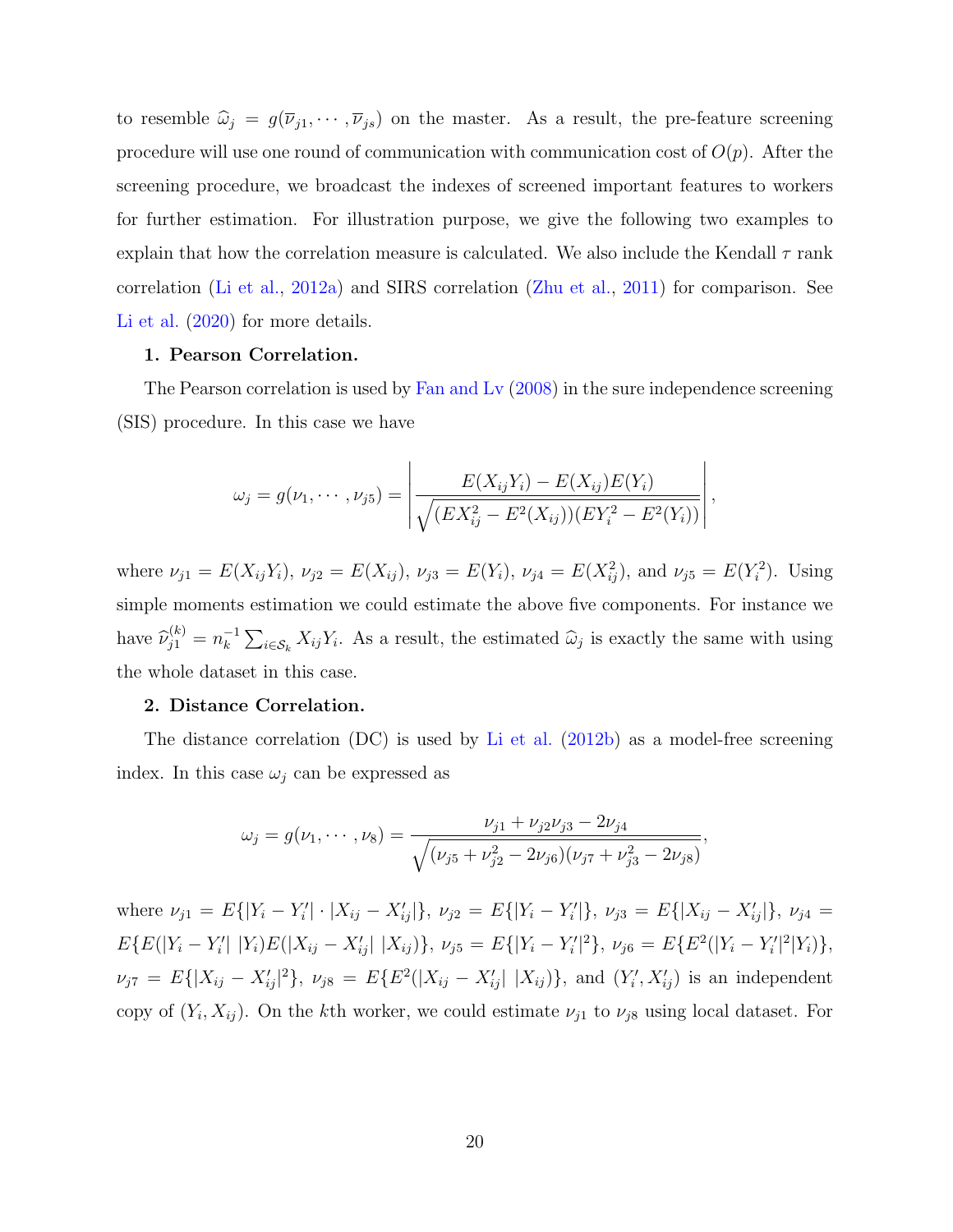instance, we can estimate  $\nu_{j1}$  as follows,

$$
\widehat{\nu}_{j1}^{(k)} = \frac{1}{n_k(n_k - 1)} \sum_{i_1 \neq i_2, i_1, i_2 \in \mathcal{S}_k} |Y_{i1} - Y_{i2}| \cdot |X_{i_1j} - X_{i_2j}|.
$$

We refer to [Li et al.](#page-34-9) [\(2012b\)](#page-34-9) for detailed estimations for  $\nu_{j2}$  to  $\nu_{j8}$ .

Under the high dimensional setting we set  $(N, p, K) = (2000, 10^3, 5)$  and  $(10^4, 10^4, 8)$ respectively. Hence the second case is more challenging with  $N = p$ . Correspondingly, the non-zero coefficients are set as  $\theta_{0j} = U_1 \cdot \text{sign}(U_2)$  for  $1 \leq j \leq 15$ , where  $U_1 \sim U[0.5, 2]$ and  $U_2 \sim U[-0.2, 0.8]$ . The numerical performances are evaluated for linear regression (Example 1) and logistic regression (Example 2) models respectively. After the prescreening procedure, we select top  $p_0 = 40$  features with highest screening measure values  $(\widehat{\omega}_j)$  as our candidate important feature set  $\widehat{\mathcal{M}}_{screen}$ . Based on  $\widehat{\mathcal{M}}_{screen}$ , we further conduct post-estimation with our DLSA method. We would like to further remark that if the postinference is needed, the pre-feature screening procedure may introduce post-selective bias [\(Berk et al.,](#page-33-10) [2013;](#page-33-10) [Lee and Taylor,](#page-34-10) [2014;](#page-34-10) [Taylor and Tibshirani,](#page-35-9) [2015;](#page-35-9) [Lee et al.,](#page-34-11) [2016\)](#page-34-11). Such bias may not be a major issue for estimation, but is critical for statistical inference. Hence, selection-adjusted statistical inference should be investigated and devised. We leave this problem as a future research topic.

#### 4.3 Performance Measurements

In this section, we give performance measurements and summarize simulation results with respect to the estimation efficiency as well as the variable selection accuracy. The sample sizes are set as  $N = (20, 100) \times 10^3$ . Correspondingly, the number of workers is set to  $K = (10, 20)$ .

For a reliable evaluation, we repeat the experiment  $R = 500$  times. Take the WLSE for example. For the rth replication, denote  $\hat{\theta}^{(r)}$  and  $\hat{\theta}^{(r)}$  as the global estimator and WLSE, respectively. To measure the estimation efficiency, we calculate the root mean square error (RMSE) for the *j*th estimator as  $RMSE_{\tilde{\theta},j} = \{R^{-1}\sum_r \|\tilde{\theta}_j^{(r)} - \theta_{0j}\|^2\}^{1/2}$ . The RMSE for the global estimator  $\hat{\theta}^{(r)}$  can be defined similarly. Then, the relative estimation efficiency (REE) with respect to the global estimator is given by  $\text{REE}_j = \text{RMSE}_{\hat{\theta},j} / \text{RMSE}_{\tilde{\theta},j}$  for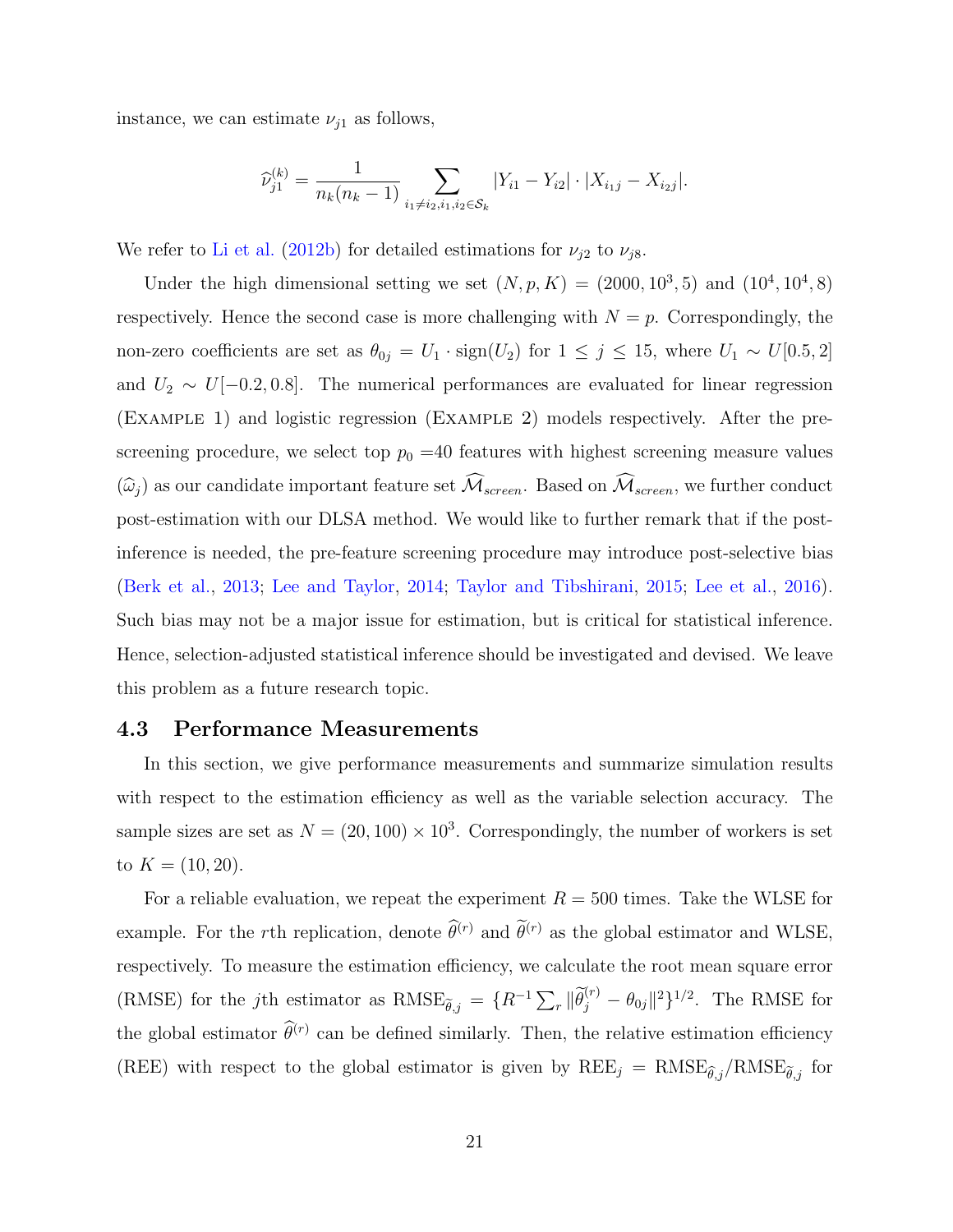$j = 1, \dots, p$ . Next, for each  $1 \leq j \leq p$ , we could construct a 95% confidence interval for  $\theta_{0j}$  as  $CI_j^{(r)} = (\tilde{\theta}_j^{(r)} - z_{0.975} \widetilde{SE}_j^{(r)}, \tilde{\theta}_j^{(r)} + z_{0.975} \widetilde{SE}_j^{(r)}),$  where  $\widetilde{SE}_j^{(r)}$  is the *j*th diagonal element of  $\hat{\Sigma} = (\sum_k \alpha_k \hat{\Sigma}_k^{-1})^{-1}$ , and  $z_\alpha$  is the  $\alpha$ th quantile of a standard normal distribution. Then the coverage probability (CP) is computed as  $\text{CP}_j = R^{-1} \sum_{r=1}^R I(\theta_j \in \text{CI}_j^{(r)})$ .

Next, based on the TWLSE, we further conduct shrinkage estimation on the master node. Let  $\widehat{\mathcal{M}}^{(r)}$  be the set of selected variables in the rth replication using the DBIC. Correspondingly,  $\tilde{\theta}_{\lambda}^{(r)}$  is the shrinkage estimator. To measure the sparse discovery accuracy, we calculate the average model size (MS) as  $MS = R^{-1} \sum_r |\mathcal{\tilde{M}}^{(r)}|$ . Next, the percentage of the true model being correctly identified is given by CM=  $R^{-1} \sum_r I(\mathcal{M}^{(r)} = \mathcal{M}_T)$ . In addition, to further investigate the estimation accuracy, we calculate the REE of the shrinkage estimation with respect to the global estimator as  $\text{REE}^s_j = \text{RMSE}_{\widehat{\theta},j} / \text{RMSE}_{\widetilde{\theta}_{\lambda},j}$ for  $j \in \mathcal{M}_T$ .

Lastly, for the high dimensional setting, we further evaluate the performances of four screening measures and post-estimation result. Specifically, we select top 40 features with highest screening measure values  $(\widehat{\omega}_j)$ , which is denoted as  $\widehat{\mathcal{M}}_{screen}^{(r)}$  in the rth replication. The coverage rate is defined as  $CR_{screen} = R^{-1} \sum_{r=1}^{R} I(\mathcal{M}_T \subset \widehat{\mathcal{M}}_{screen}^{(r)})$ . Similarly, one could define  $CR_{select}$  for the post shrinkage estimation result. Due to the high dimensionality, we define an overall  $\text{REE} = (\sum_j \text{RMSE}_{\hat{\theta},j})/(\sum_j \text{RMSE}_{\tilde{\theta},j})$  for the estimator  $\theta$ .

#### 4.4 Simulation Results

We compare the proposed DLSA method with (a) the OS estimator [\(Zhang et al.,](#page-36-1) [2013\)](#page-36-1), and (b) the CSL estimator [\(Jordan et al.,](#page-34-0) [2019\)](#page-34-0). Specifically, we denote the DLSA method with two-step estimation (TWLSE) as TDLSA method. The simulation results for the i.i.d setting is presented in Table [7](#page-48-0)[–8](#page-49-0) (in the Appendix). In addition, the results for the heterogenous setting are summarized in Table [1–](#page-23-0)[3.](#page-25-0) First, in the i.i.d case, one can observe that all three methods are as efficient as the global estimator when  $N$  is increased. For example, for the linear regression (i.e., Table [7\)](#page-48-0), all the methods could achieve REE  $\approx 1$ when  $N = 100,000$  and  $K = 20$ . However, in the heterogeneous setting (i.e., Setting 2), the finite sample performances of the competing methods are quite different. The proposed DLSA and TDLSA method achieve higher efficiency than the other methods, which is also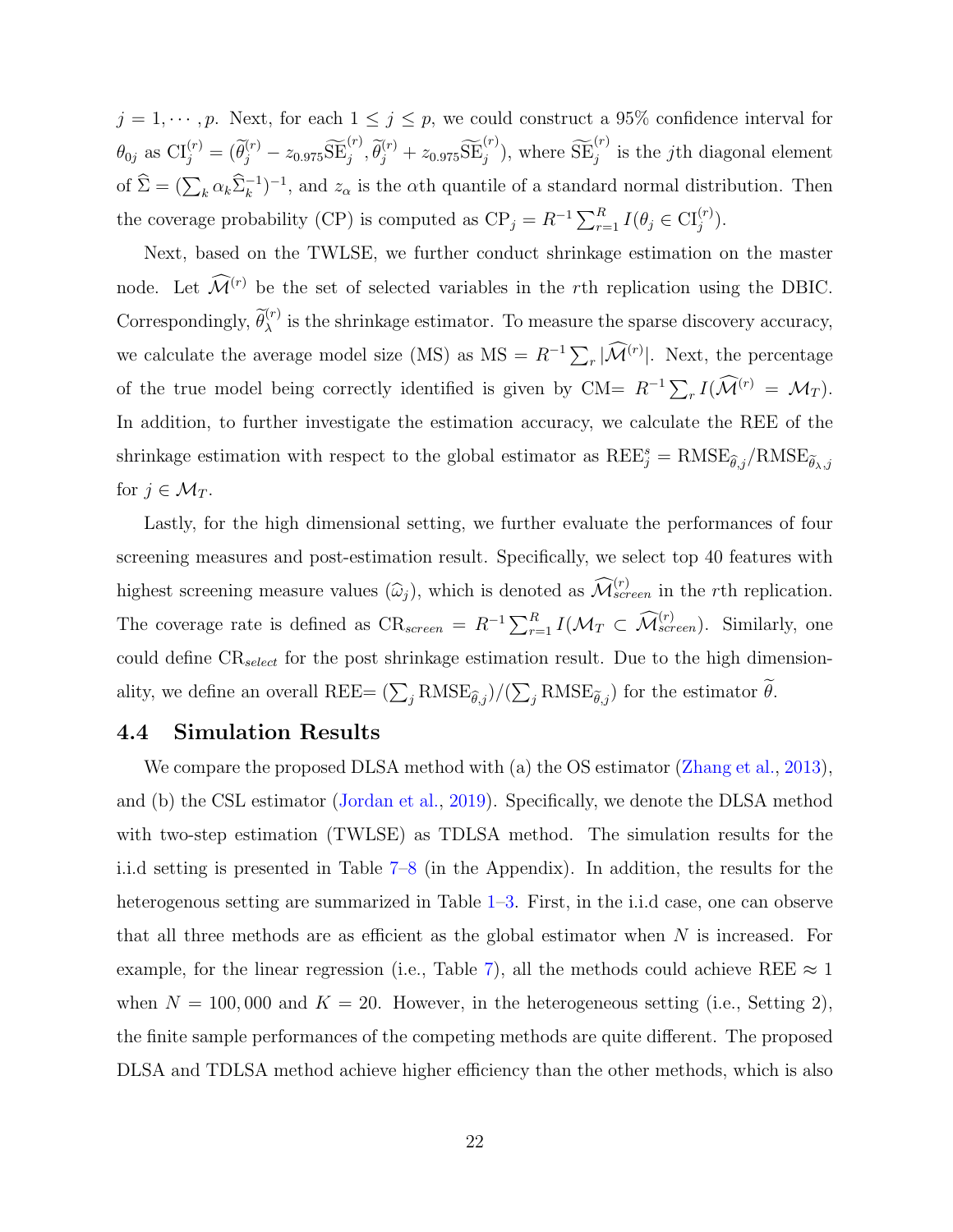asymptotically efficient as the global estimator. Furthermore, the TDLSA method is more efficient than the DLSA method. For instance, the REEs of the TDLSA estimation for the logistic regression (i.e., Table [2\)](#page-24-0) is near 1 in the second setting with  $N = 100,000$  and  $K = 20$ , while the REE for  $\theta_1$  of the OS, CSL, DLSA methods are approximately 0.77, 0.12, and 0.92, respectively. Although the OS estimator is less efficient, it is still consistent as N increases. The CSL method performs worst under this situation. That is because it only uses the local Hessian matrix; this could result in a highly biased estimator.

Lastly, the CPs for both DLSA and TDLSA methods are all around 95%, while the CP for the CSL method is largely underestimated especially under the heterogenous setting. With respect to the shrinkage estimation, one can observe that the adaptive Lasso estimator is able to achieve higher estimation efficiency in the second setting than the global estimator. For example, the REE for the shrinkage DLSA (SDLSA) method could be even higher than 1 for Poisson model in Setting 2 (i.e., Table [3\)](#page-25-0). In addition, we observe that the proposed DBIC does a great job at identifying the nonzero variables with high accuracy.

Next, we summarize the simulation results for the high dimensional setting in Table [10–](#page-50-0)[11](#page-51-0) for linear and logistic regression models. Specifically, the screening accuracies of four screening methods are presented in Table [10](#page-50-0) and the post-estimation result is given in Table [11.](#page-51-0) Among all screening methods, the SIS and DC are able to achieve higher screening coverage rate. For the post-estimation result, both TDLSA and SDLSA methods have better estimation accuracy than other methods.

## 5 Application to airline data

For illustration purposes, we study a large real-world dataset. Specifically, the dataset considered here is the U.S. Airline Dataset. The dataset is available at [http://stat-comput](http://stat-computing.org/dataexpo/2009)ing. [org/dataexpo/2009](http://stat-computing.org/dataexpo/2009). It contains detailed flight information about U.S. airlines from 1987 to 2008. The task is to predict the delayed status of a flight given all other flight information with a logistic regression model. Each sample in the data corresponds to one flight record, which consists of a binary response variable for delayed status (Delayed), and departure time, arrival time, distance of the flight, flight date, delay status at departures, carrier information, origin and destination as regressors. The complete variable details are described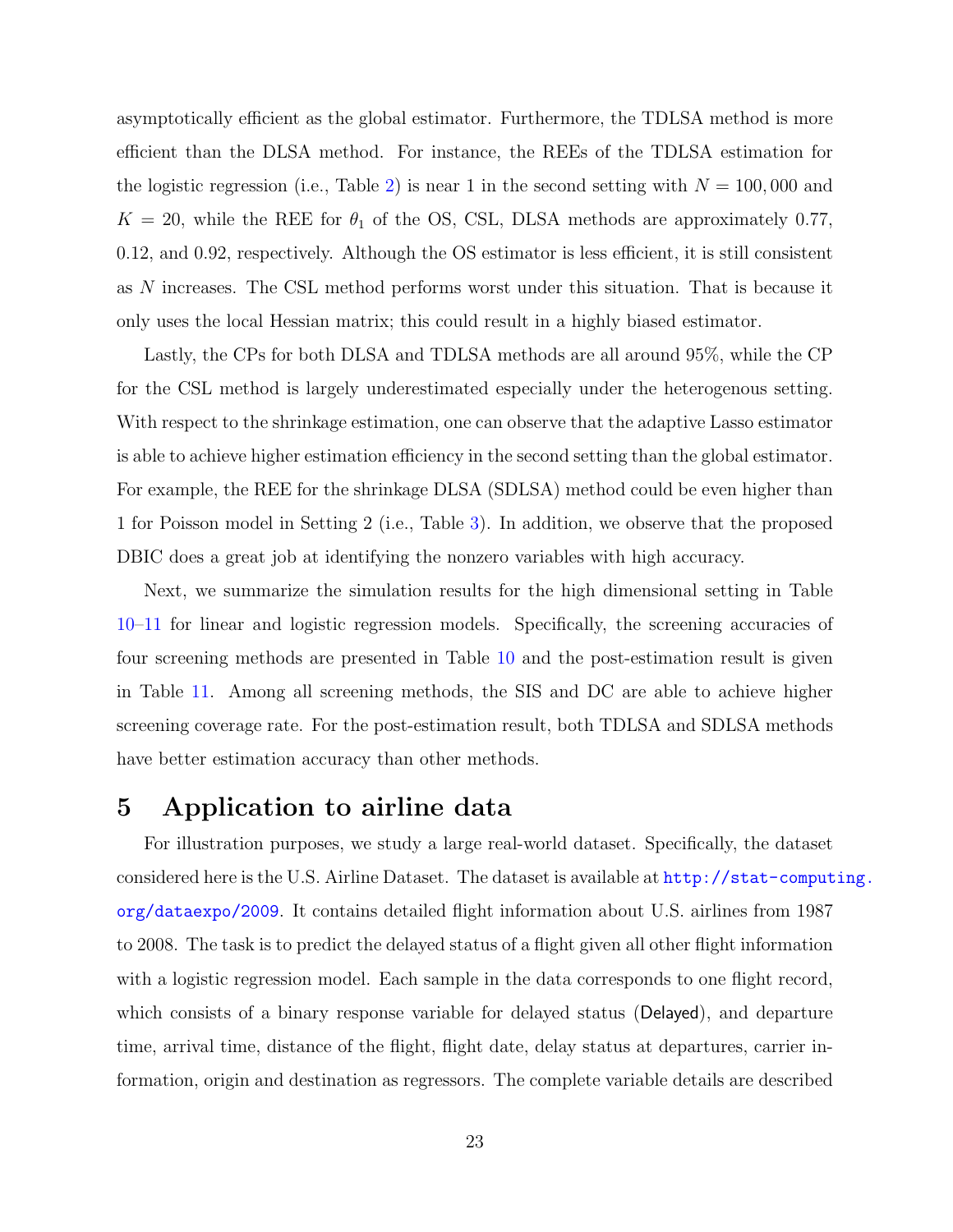<span id="page-23-0"></span>Table 1: Simulation results for Example 1 (Setting 2) with 500 replications. The numerical performances are evaluated for different sample sizes  $N \ (\times 10^3)$  and numbers of workers K. The REE is reported for all estimators. For the CSL, DLSA, TDLSA method, the CP is further reported in parentheses. Finally, the MS and CM are reported for the SDLSA method to evaluate the variable selection accuracy.

| Est.                 | $\theta_1$ | $\theta_{2}$ | $\theta_3$ | $\theta_4$ | $\theta_{5}$      | $\theta_6$ | $\theta_7$ | $\theta_8$ | MS   | CM   |
|----------------------|------------|--------------|------------|------------|-------------------|------------|------------|------------|------|------|
|                      |            |              |            |            | $N = 20, K = 10$  |            |            |            |      |      |
| <b>OS</b>            | 0.98       | 1.00         | 0.99       | 1.00       | 1.00              | 0.99       | 0.99       | 0.98       |      |      |
| $\operatorname{CSL}$ | 0.94       | 0.93         | 0.94       | 0.94       | 0.95              | 0.96       | 0.93       | 0.96       |      |      |
|                      | (94.2)     | (93.6)       | (95.4)     | (92.2)     | (92.8)            | (92.6)     | (91.0)     | (91.2)     |      |      |
| <b>DLSA</b>          | 1.00       | 1.00         | 1.00       | 1.00       | 1.00              | 1.00       | 1.00       | 1.00       |      |      |
|                      | (96.0)     | (94.8)       | (96.8)     | (94.0)     | (94.6)            | (94.0)     | (94.0)     | (93.0)     |      |      |
| TDLSA                | 1.00       | 1.00         | 1.00       | 1.00       | 1.00              | 1.00       | 1.00       | 1.00       |      |      |
|                      | (96.0)     | (94.8)       | (96.8)     | (94.0)     | (94.6)            | (94.0)     | (94.0)     | (93.0)     |      |      |
| SDLSA                | 1.08       |              |            | 1.13       |                   |            | 1.19       |            | 3.01 | 1.00 |
|                      |            |              |            |            | $N = 100, K = 20$ |            |            |            |      |      |
| OS.                  | 1.00       | 0.99         | 1.00       | 1.00       | 1.00              | 0.99       | 1.00       | 0.99       |      |      |
| CSL                  | 0.93       | 0.91         | 0.92       | 0.91       | 0.93              | 0.92       | 0.92       | 0.92       |      |      |
|                      | (93.2)     | (91.0)       | (92.0)     | (92.6)     | (92.0)            | (91.6)     | (92.4)     | (90.6)     |      |      |
| <b>DLSA</b>          | 1.00       | 1.00         | 1.00       | 1.00       | 1.00              | 1.00       | 1.00       | 1.00       |      |      |
|                      | (95.4)     | (95.4)       | (94.6)     | (94.6)     | (95.6)            | (93.8)     | (94.4)     | (94.6)     |      |      |
| <b>TDLSA</b>         | 1.00       | 1.00         | 1.00       | 1.00       | 1.00              | 1.00       | 1.00       | 1.00       |      |      |
|                      | (95.4)     | (95.4)       | (94.6)     | (94.6)     | (95.6)            | (93.8)     | (94.4)     | (94.6)     |      |      |
| <b>SDLSA</b>         | 1.10       |              |            | 1.13       |                   |            | 1.16       |            | 3.01 | 1.00 |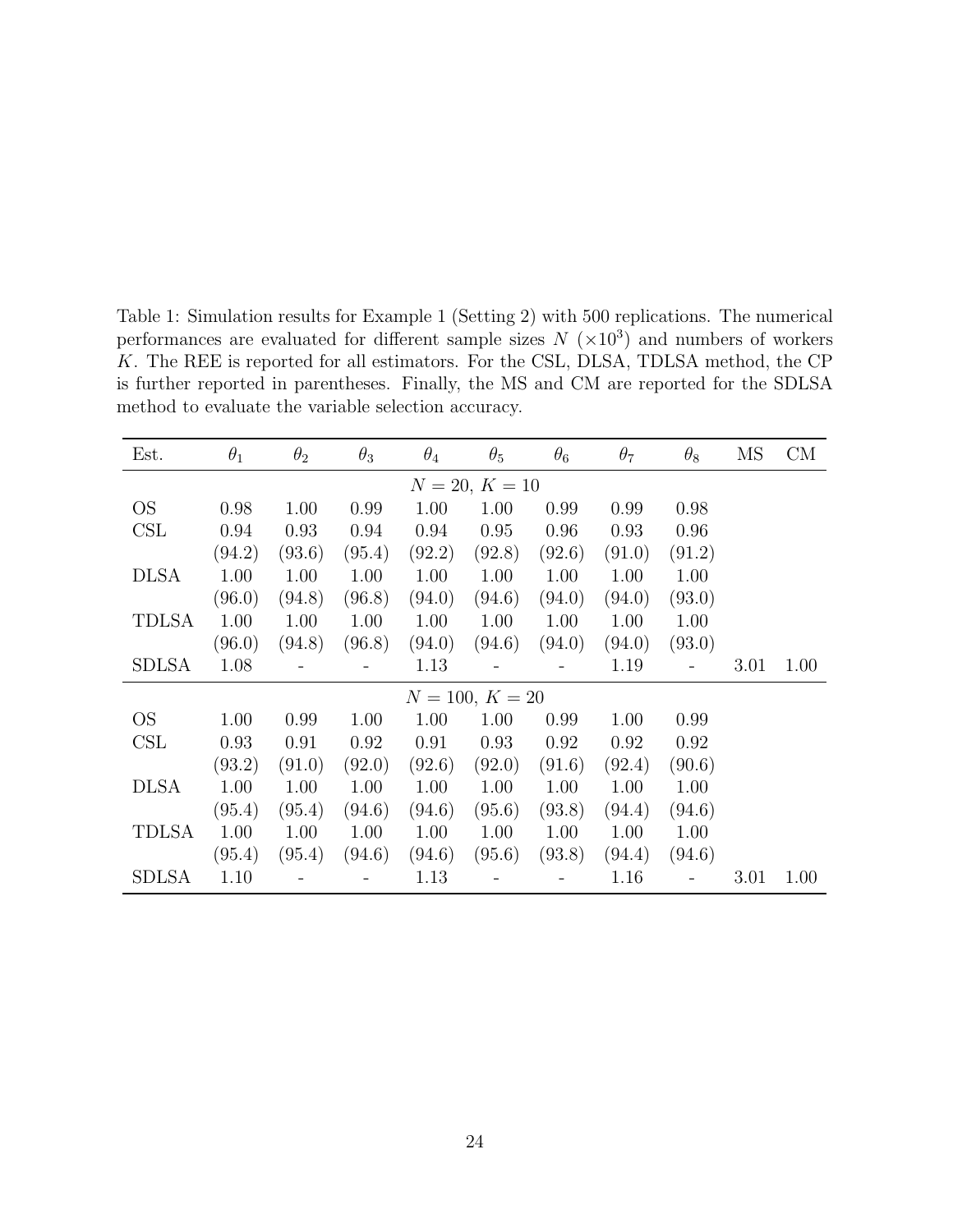<span id="page-24-0"></span>Table 2: Simulation results for Example 2 (Setting 2) with 500 replications. The numerical performances are evaluated for different sample sizes  $N \ (\times 10^3)$  and numbers of workers K. The REE is reported for all estimators. For the CSL, DLSA, TDLSA method, the CP is further reported in parentheses. Finally, the MS and CM are reported for the SDLSA method to evaluate the variable selection accuracy.

| Est.         | $\theta_1$ | $\theta_{2}$ | $\theta_3$ | $\theta_4$ | $\theta_{5}$      | $\theta_6$ | $\theta_7$ | $\theta_8$ | MS   | CM   |
|--------------|------------|--------------|------------|------------|-------------------|------------|------------|------------|------|------|
|              |            |              |            |            | $N = 20, K = 10$  |            |            |            |      |      |
| <b>OS</b>    | 0.76       | 0.87         | 0.87       | 0.79       | 0.89              | 0.91       | 0.78       | 0.88       |      |      |
| CSL          | 0.15       | 0.17         | 0.18       | 0.16       | 0.19              | 0.17       | 0.16       | 0.17       |      |      |
|              | (40.8)     | (43.0)       | (42.6)     | (42.0)     | (44.8)            | (42.0)     | (43.6)     | (40.0)     |      |      |
| <b>DLSA</b>  | 0.88       | 1.01         | 1.01       | 0.94       | 1.01              | 1.01       | 0.90       | 1.01       |      |      |
|              | (90.0)     | (95.8)       | (95.8)     | (92.6)     | (96.0)            | (96.0)     | (92.4)     | (95.0)     |      |      |
| <b>TDLSA</b> | 1.00       | 1.00         | 1.00       | 1.00       | 1.00              | 1.00       | 1.00       | 1.00       |      |      |
|              | (95.6)     | (96.0)       | (95.6)     | (95.0)     | (95.6)            | (95.4)     | (95.0)     | (95.0)     |      |      |
| SDLSA        | 1.02       |              |            | 1.09       |                   |            | 1.05       |            | 3.00 | 1.00 |
|              |            |              |            |            | $N = 100, K = 20$ |            |            |            |      |      |
| OS.          | 0.77       | 0.95         | 0.95       | 0.84       | 0.95              | 0.93       | 0.82       | 0.93       |      |      |
| CSL          | 0.12       | 0.13         | 0.13       | 0.12       | 0.14              | 0.13       | 0.12       | 0.12       |      |      |
|              | (31.8)     | (29.0)       | (29.2)     | (29.8)     | (30.0)            | (26.2)     | (29.4)     | (29.2)     |      |      |
| <b>DLSA</b>  | 0.92       | 1.00         | 1.01       | 0.94       | 1.00              | 1.01       | 0.92       | 1.01       |      |      |
|              | (92.6)     | (94.6)       | (94.2)     | (93.2)     | (93.2)            | (96.0)     | (92.8)     | (95.4)     |      |      |
| <b>TDLSA</b> | 1.00       | 1.00         | 1.00       | 1.00       | 1.00              | 1.00       | 1.00       | 1.00       |      |      |
|              | (95.6)     | (94.8)       | (94.2)     | (94.0)     | (93.4)            | (95.6)     | (94.6)     | (95.4)     |      |      |
| <b>SDLSA</b> | 1.02       |              |            | 1.11       |                   |            | 1.07       |            | 3.00 | 1.00 |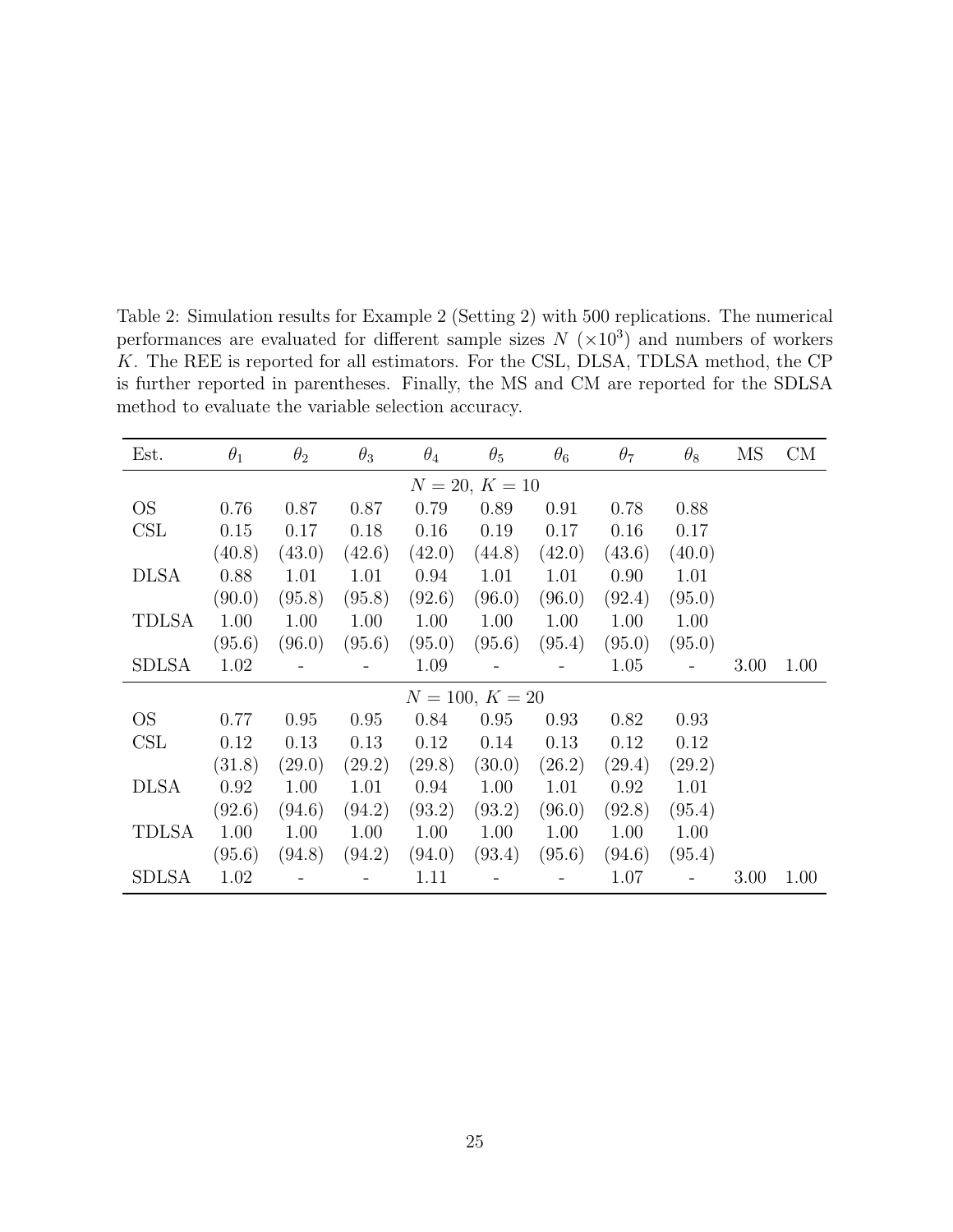<span id="page-25-0"></span>Table 3: Simulation results for Example 3 (Setting 2) with 500 replications. The numerical performances are evaluated for different sample sizes  $N \ (\times 10^3)$  and numbers of workers K. The REE is reported for all estimators. For the CSL, DLSA, TDLSA method, the CP is further reported in parentheses. Finally, the MS and CM are reported for the SDLSA method to evaluate the variable selection accuracy.

| Est.         | $\theta_1$ | $\theta_2$ | $\theta_3$ | $\theta_4$ | $\theta_{5}$      | $\theta_6$ | $\theta_7$ | $\theta_8$ | MS   | CM   |
|--------------|------------|------------|------------|------------|-------------------|------------|------------|------------|------|------|
|              |            |            |            |            | $N = 20, K = 10$  |            |            |            |      |      |
| <b>OS</b>    | 0.76       | 0.87       | 0.87       | 0.79       | 0.89              | 0.91       | 0.78       | 0.88       |      |      |
| CSL          | 0.15       | 0.17       | 0.18       | 0.16       | 0.19              | 0.17       | 0.16       | 0.17       |      |      |
|              | (40.8)     | (43.0)     | (42.6)     | (42.0)     | (44.8)            | (42.0)     | (43.6)     | (40.0)     |      |      |
| <b>DLSA</b>  | 0.88       | 1.01       | 1.01       | 0.94       | 1.01              | 1.01       | 0.90       | 1.01       |      |      |
|              | (90.0)     | (95.8)     | (95.8)     | (92.6)     | (96.0)            | (96.0)     | (92.4)     | (95.0)     |      |      |
| <b>TDLSA</b> | 1.00       | 1.00       | 1.00       | 1.00       | 1.00              | 1.00       | 1.00       | 1.00       |      |      |
|              | (95.6)     | (96.0)     | (95.6)     | (95.0)     | (95.6)            | (95.4)     | (95.0)     | (95.0)     |      |      |
| <b>SDLSA</b> | 1.02       |            |            | 1.09       |                   |            | 1.05       |            | 3.00 | 1.00 |
|              |            |            |            |            | $N = 100, K = 20$ |            |            |            |      |      |
| <b>OS</b>    | 0.77       | 0.95       | 0.95       | 0.84       | 0.95              | 0.93       | 0.82       | 0.93       |      |      |
| CSL          | 0.12       | 0.13       | 0.13       | 0.12       | 0.14              | 0.13       | 0.12       | 0.12       |      |      |
|              | (31.8)     | (29.0)     | (29.2)     | (29.8)     | (30.0)            | (26.2)     | (29.4)     | (29.2)     |      |      |
| <b>DLSA</b>  | 0.92       | 1.00       | 1.01       | 0.94       | 1.00              | 1.01       | 0.92       | 1.01       |      |      |
|              | (92.6)     | (94.6)     | (94.2)     | (93.2)     | (93.2)            | (96.0)     | (92.8)     | (95.4)     |      |      |
| <b>TDLSA</b> | 1.00       | 1.00       | 1.00       | 1.00       | 1.00              | 1.00       | 1.00       | 1.00       |      |      |
|              | (95.6)     | (94.8)     | (94.2)     | (94.0)     | (93.4)            | (95.6)     | (94.6)     | (95.4)     |      |      |
| <b>SDLSA</b> | 1.02       |            |            | 1.11       |                   |            | 1.07       |            | 3.00 | 1.00 |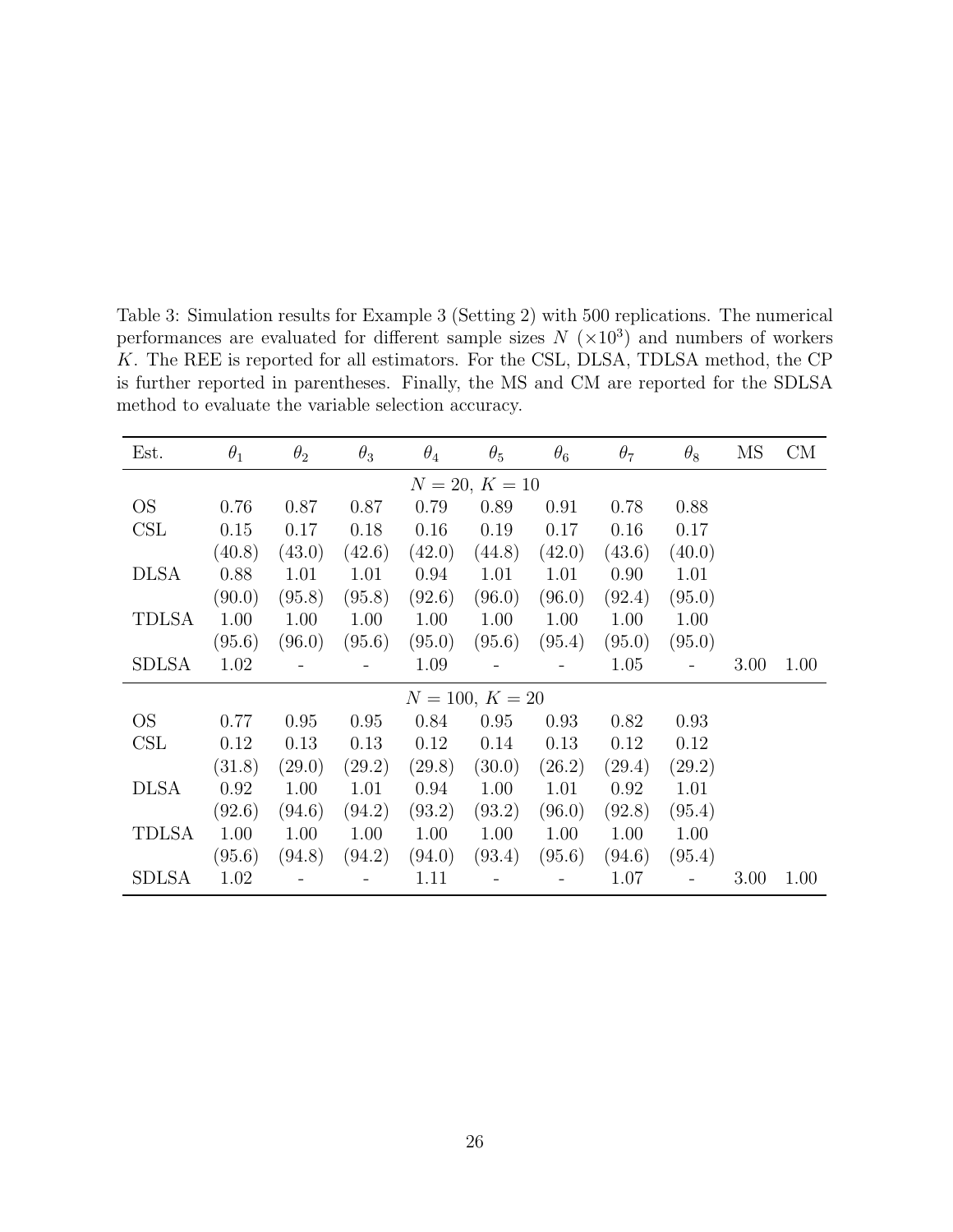| Variable        | Description                                                                            | Variable used in the model                             |
|-----------------|----------------------------------------------------------------------------------------|--------------------------------------------------------|
| Delayed         | Whether the flight is delayed, 1 for Used as the response variable<br>Yes; $0$ for No. |                                                        |
| Year            | Year between 1987 and 2008                                                             | Used as numerical variable                             |
| Month           | Which month of the year                                                                | Converted to 11 dummies                                |
| DayofMonth      | Which day of the month                                                                 | Used as numerical variable                             |
| DayofWeek       | Which day of the week                                                                  | Converted to 6 dummies                                 |
| DepTime         | Actual departure time                                                                  | Used as numerical variable                             |
| CRSDepTime      | Scheduled departure time                                                               | Used as numerical variable                             |
| CRSArrTime      | Scheduled arrival time                                                                 | Used as numerical variable                             |
| ElapsedTime     | Actual elapsed time                                                                    | Used as numerical variable                             |
| <b>Distance</b> | Distance between the origin and des-<br>tination in miles                              | Used as numerical variable                             |
| Carrier         | Flight carrier code for 29 carriers                                                    | Top 7 carries converted to 7<br>dummies                |
| Destination     | Destination of the flight (total 348)<br>categories)                                   | Top 75 destination cities con-<br>verted to 75 dummies |
| Origin          | Departing origin (total 343 cate-<br>gories)                                           | Top 75 origin cities converted to<br>75 dummies        |

<span id="page-26-0"></span>Table 4: Variable description for the U.S. airline data. Non-categorical numerical variables are standardized to have mean zero and variance one.

in Table [4.](#page-26-0) The data contain six continuous variables and five categorical variables. The categorical variables are converted to dummies with appropriate dimensions. We treat the Year and DayofMonth variables as numerical to capture the time effects. To capture possible seasonal patterns, we also convert the time variables Month and DayofWeek to dummies. Ultimately, a total of 181 variables are used in the model. The total sample size is 113.9 million observations. This leads to the raw dataset being 12 GB on a hard drive. After the dummy transformation described in Table [4,](#page-26-0) the overall in-memory size is over 52 GB, even if all the dummies are stored in a sparse matrix format. Thus, this dataset can hardly be handled by a single computer. All the numerical variables are standardized to have a mean of zero and a variance of one.

#### 5.1 The Spark System and MLE

To demonstrate our method, we set up a Spark-on-YARN cluster on the Alibaba cloud server (<https://www.alibabacloud.com/products/emapreduce>). This is a stan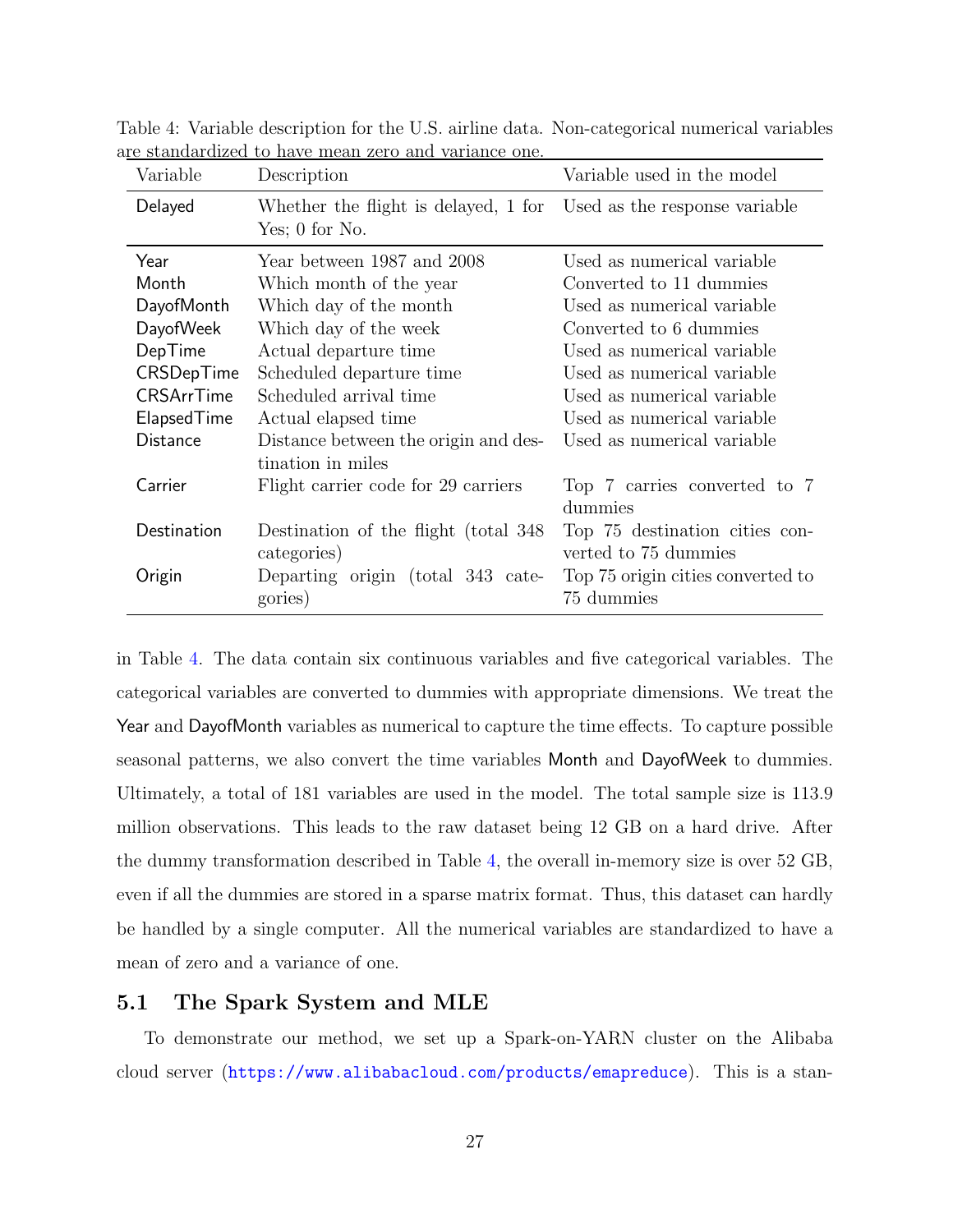dard industrial-level architecture setup for a distributed system.

The system consists of one master node and two worker nodes. Each node contains 32 virtual cores, 128 GB of RAM and two 80 GB SSD local hard drives. The dataset is stored on the Hadoop data file system (HDFS). We use such hardware specification to prevent the failure of Spark's default algorithm due to the well-known out-of-memory issue for comparison purposes. It is worth mentioning that our DLSA algorithm works well on workers with less than 64GB RAM.

Because the system's RAM is larger than the raw data size, one may wonder whether the logistic regression task can be run on a single node. Unfortunately, this is infeasible in practice. This is because much more memory (typically  $> 128$  GB with a double-precision floating-point format) is needed for operating on matrices of such a huge size. Even for the Spark system, a task of this magnitude cannot be directly performed using an existing algorithm library (e.g., Spark ML) unless each worker node is equipped with at least 128G RAM. This is because Spark is a very memory-intensive system. For example, to compute a single distributed matrix with a size of approximately 1 GB in memory, one might need each worker to have 2-5 GB of memory in practice. This overhead memory consumption grows significantly as the size of the data matrix increases. For discussions, see the Spark documentation at <https://spark.apache.org/docs/latest/tuning.html#memory-tuning> and [Chen and Guestrin](#page-33-11) [\(2016\)](#page-33-11).

We compared our approach with Spark's builtin distributed algorithm (implemented in the spark.ml.classification.LogisticRegression module). If one insists on computing the traditional MLE based on the entire dataset with a single node, we employ a stochastic gradient descent (SGD) algorithm [\(Zhang,](#page-36-9) [2004\)](#page-36-9) in the Python scikit-learn module [\(Pedregosa et al.,](#page-35-10) [2011\)](#page-35-10) to allow for a memory-constraint situation.

Fortunately, both the proposed DLSA and OS methods allow us to develop a userfriendly Spark algorithm with minimal computer resources. Our DLSA works well for a Spark system with only 64G RAM. As the algorithm is designed in a batch manner, it is highly efficient under memory constraints. The algorithm is developed with the Spark Python API (PySpark) and run on a Spark system (version > 2.3) (see Algorithm [1](#page-29-0) for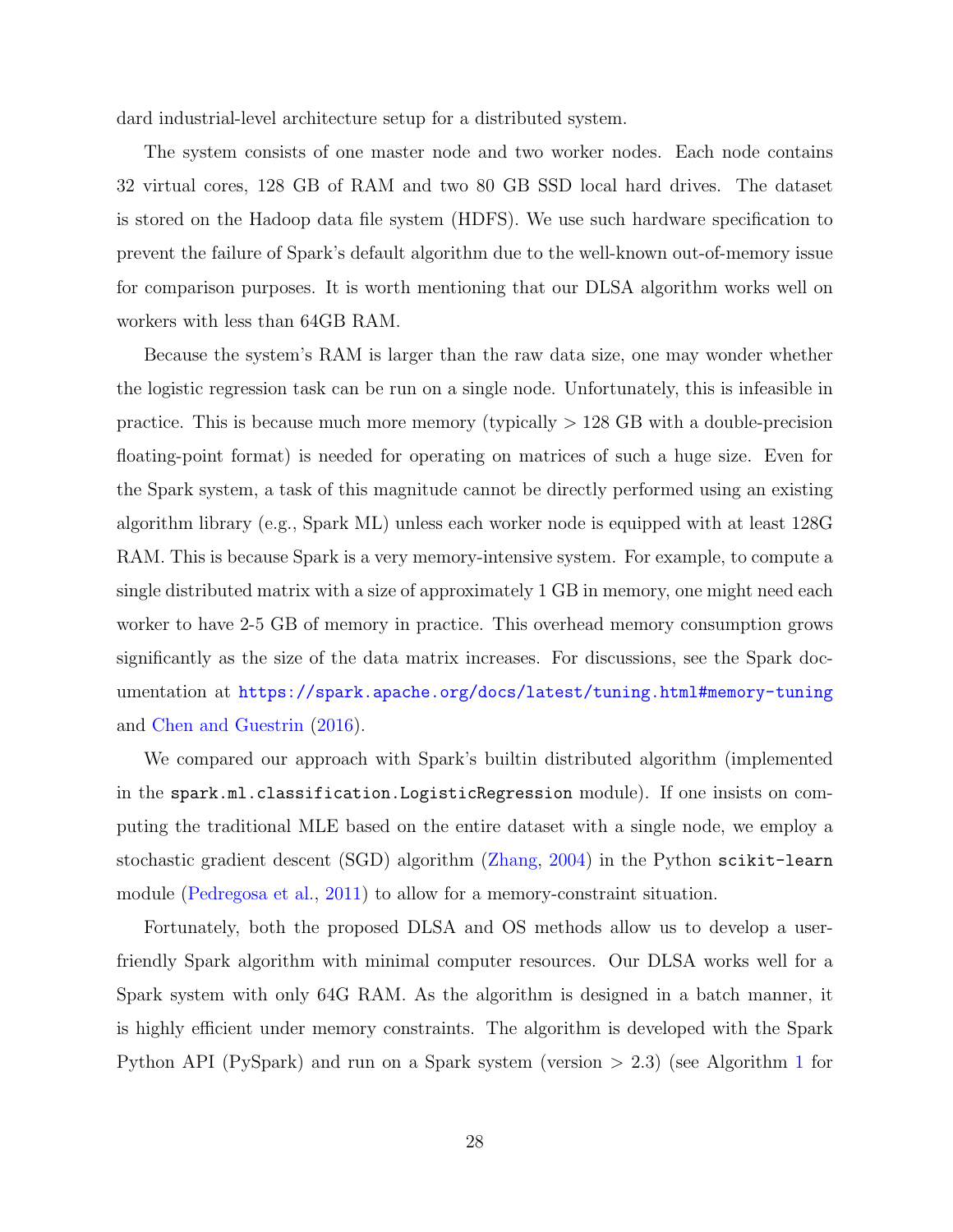details). It can be freely downloaded from <https://github.com/feng-li/dlsa>. We also provide the implementation of the aforementioned algorithms in Table [5](#page-30-0) in the repository. We then use our algorithm to fit a logistic regression model for modelling the delayed status of a flight.

To this end, the entire dataset is randomly partitioned into 1139 subgroups. The sample size for each subgroup is approximately 100, 000. Next, for each subgroup of data, we create a virtual worker (i.e., an executor in the Spark system) so that the computation for each worker can be conducted in a parallel manner. By doing so, the computation power of the entire Spark system can be maximized for both DLSA and OS methods. The corresponding log-likelihood values, computational time as well as the estimated communication time are reported in Table [5,](#page-30-0) respectively. We remark that the computing time for the MLE includes the data shuffling time with our DLSA and OS algorithms. This serves as an important benchmark to gauge the performance of the other competing methods (e.g., DLSA and OS methods). Comparing these results with that of the traditional MLE, we find that the traditional MLE is extremely difficult to compute without a distributed system.

Table [5](#page-30-0) also depicts that the log-likelihood value of the DLSA is the best with an affordable RAM consumption. The Spark's ML module takes longer time than DLSA because DLSA only requires one round communication and the parameter optimization is done within each executor. A serialized SGD takes more that 15 hours and obtains an inferior result (i.e., smaller log-likelihood value).

#### 5.2 Variable Selection Results with BIC

We next apply the proposed shrinkage DLSA method (referred to as SDLSA) with the BIC criterion to conduct variable selection. It is remarkable that this can be fully conducted on the master, and no further communication is needed. It takes only 0.2 seconds to accomplish the task. After the shrinkage estimation, we are able to reduce the 181 variables to 157 variables.

The detailed results are summarized in Table [6.](#page-32-0) First, with respect to time effects, both yearly and seasonal trends are found. The coefficient for the Year is 6.12, which implies that as the year proceeds, the airline delays become more severe. Next, the passengers are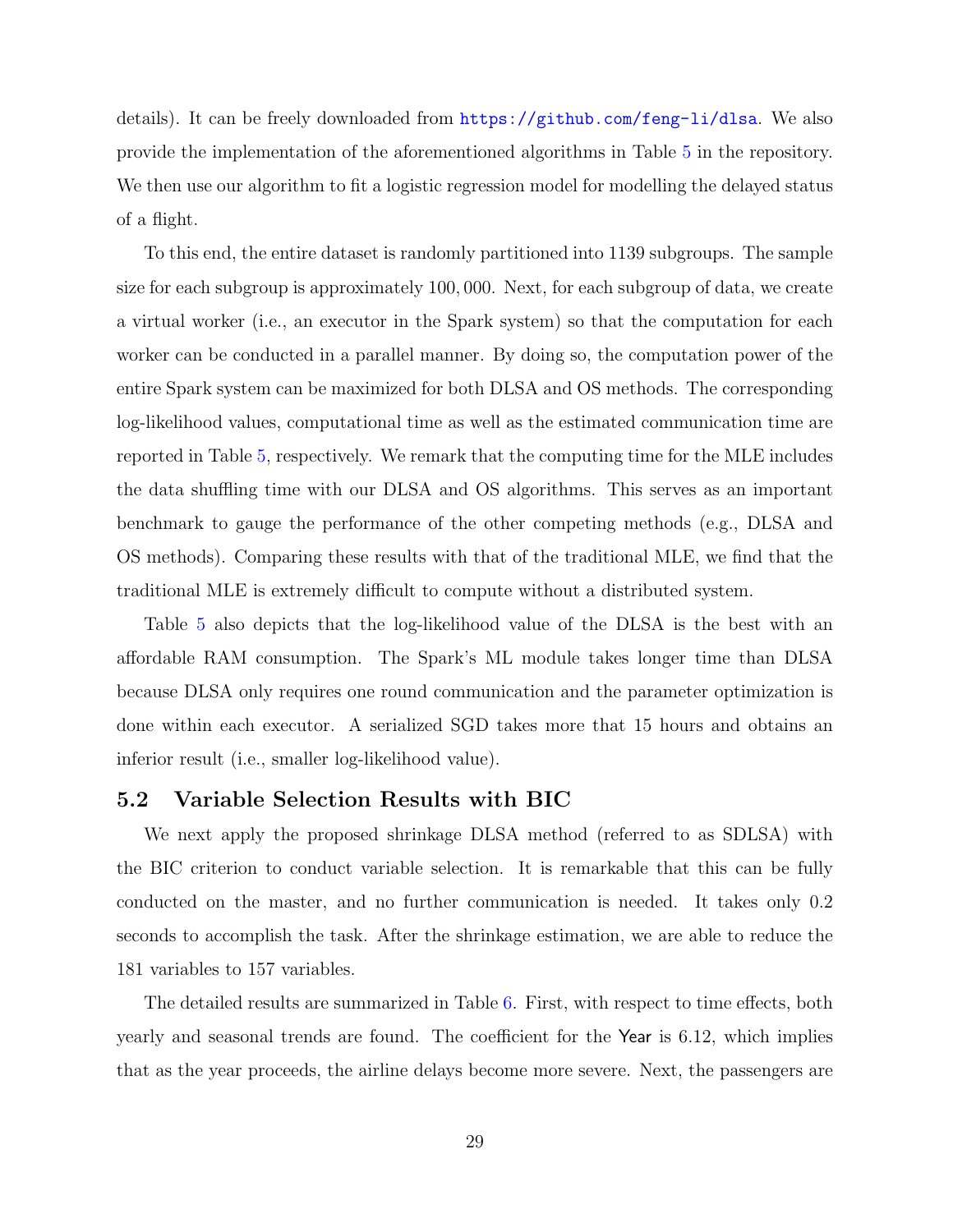Algorithm 1: Spark implementation

<span id="page-29-0"></span>Input: The model function for modelling each partitioned dataset

**Output:** The weighted least squares estimator  $\theta$ , covariance matrix  $\Sigma$ , DBIC DBIC<sub>1</sub>

#### Steps:

**Step (1)**. Pre-determine the overall cluster available memory as  $M_{ram}$ , the total number of CPU cores as  $C_{cores}$ , and the total data size to be processed as  $D_{total}$ ; **Step (2)** Define the number of batched chunks  $N_{chunks}$  to allow for out-of-memory data processing. We recommend that  $N_{chunks}$  be at least greater than  $3 \times D_{total}/M_{ram}$  in a Spark system.

**Step (3)**. Define the number of partitions  $P_{partition} = D_{total}/(N_{chunks} \times C_{cores}).$ 

**Step (4)**. Define a *model function* whereby the input is an  $n \times (p+2)$  Python Pandas DataFrame containing the response variable, covariates and partition id, and the output is a  $p \times (p+1)$  Pandas DataFrame whereby the first column is  $\theta_k$ and the remaining columns store  $\hat{\Sigma}_k^{-1}$ .

#### Step (5).

for i in 1: $N_{chunks}$  do

- (a). Transfer the data chunk to Spark's distributed DataFrame if the data are stored in another format.
- (b). Randomly assign an integer partition label from  $\{1, ..., P_{partition}\}\)$  to each row of the Spark DataFrame.

(c). Repartition the DataFrame in the distributed system if the data are not partitioned by the partition label.

- (d). Group the Spark DataFrames by the assigned partition label.
- (e). Apply the model function to each grouped dataset with Spark's Grouped map Pandas UDFs API and obtain a  $(pP_{partition}) \times (p+1)$  distributed Spark DataFrame  $R_i$ .

#### end

**Step (6).** Aggregate  $R_i$  over both partitions and chunks and return the  $p \times (p+1)$  matrix  $R_{final}$ .

Step (7). Return  $\tilde{\theta}$  by Equation [\(2.2\)](#page-8-0),  $\hat{\Sigma}$ , and DBIC<sub> $\lambda$ </sub> by Equation [\(3.4\)](#page-15-0).

• Because the final step in the DLSA algorithm is carried out on the master node and because data transformation from worker nodes to the master node is required, a special tool called "Apache Arrow" (<https://arrow.apache.org/>) is plugged-in to our system to allow efficient data transformation between Spark's distributed DataFrame and Python's Pandas DataFrame.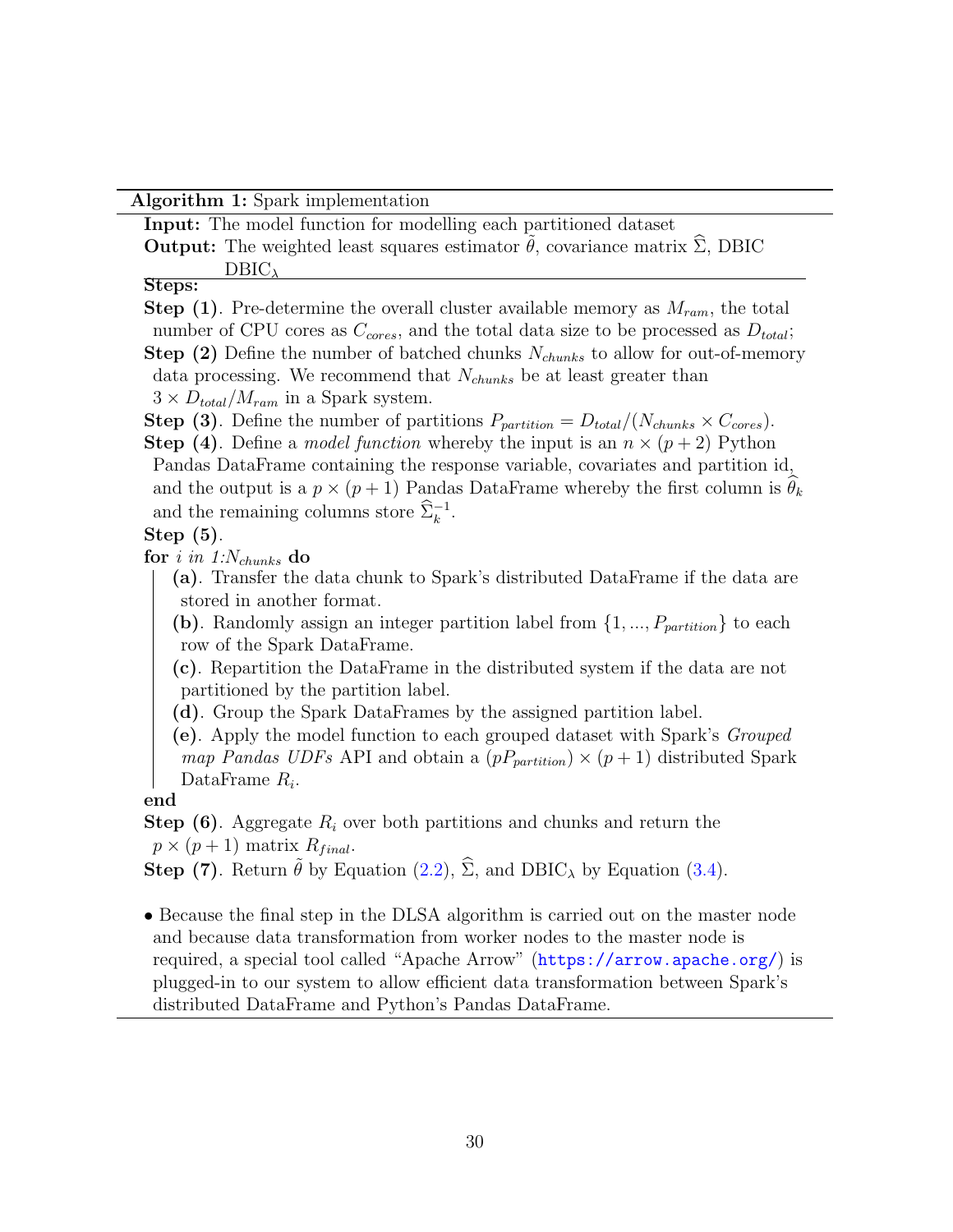<span id="page-30-0"></span>Table 5: Log likelihood, computational time and communication time comparison with the airline data. Note that the inevitable overhead for initializing the spark task is also included in the computational time. It is difficult to monitor the exact communication time per code interaction in Spark due to its lazy evaluation technique used. The overall communication time is estimated from the computational time by subtracting the computational time used on the master machine and the average computational time used on the workers.

| Algorithm      |                          | Log likelihood Computational<br>time (min) | Communication<br>time (min) | Worker's<br>RAM | No.<br>– of<br>workers |
|----------------|--------------------------|--------------------------------------------|-----------------------------|-----------------|------------------------|
| <b>DLSA</b>    | $-1.62 \times 10^8$ 26.2 |                                            | 3.8                         | 64GB            | 2                      |
| <b>TDLSA</b>   | $-1.62 \times 10^8$ 28.7 |                                            | 4.4                         | 64GB            | $\mathfrak{D}$         |
| OS.            | $-1.65 \times 10^8$      | 25.3                                       | 2.3                         | 64GB            | $\overline{2}$         |
| Spark ML       | $-1.63 \times 10^8$      | 54.7                                       | 18.6                        | 128GB           | 2                      |
| Serialized SGD | $-1.71 \times 10^{8}$    | 9132                                       |                             | 64GB            |                        |

likely to encounter delays in May, October, November, and December (with coefficients of 6.03, 0.8, 0.4, and 0.19, respectively). In terms of days of the week, more delays are expected for certain working days, i.e., Tuesday, Wednesday and Friday (with coefficients of 0.6, 0.85 and 0.39, respectively) compared to weekends. Finally, within a given day, we find the coefficients for both the scheduled departure time (CRSDepTime,  $-0.12$ ) and the scheduled arrival time (CRSArrTime,  $-0.13$ ) are negative, indicating that late departing and arriving flights suffer less so from delays.

Next, with respect to the airline carriers, AA (American Airlines), DL (Delta Air Lines), NW (Northwest Airlines), and UA (United Airlines) have estimated coefficients of 0.49, 0.18, 0.39, and 0.70, which indicates how more likely they are to be delayed compared with other airlines. In addition, one may be interested in with which airports are more likely to have delayed flights. According to our estimation results, the top five origin airports that cause delays are IAH (George Bush Intercontinental Airport), LGA (LaGuardia Airport), PHL (Philadelphia International Airport), RDU (Raleigh-Durham International Airport), ONT (Ontario International Airport), and SMF (Sacramento International Airport), with coefficients of 0.82, 0.87, 0.94, 1.58, and 1.59, respectively. The top five destination airports that cause delays are PBI (Palm Beach International Airport), MCI (Kansas City International Airport), DCA (Ronald Reagan Washington National Airport), SAN (San Diego International Airport), and MEM (Memphis International Airport), with coefficients of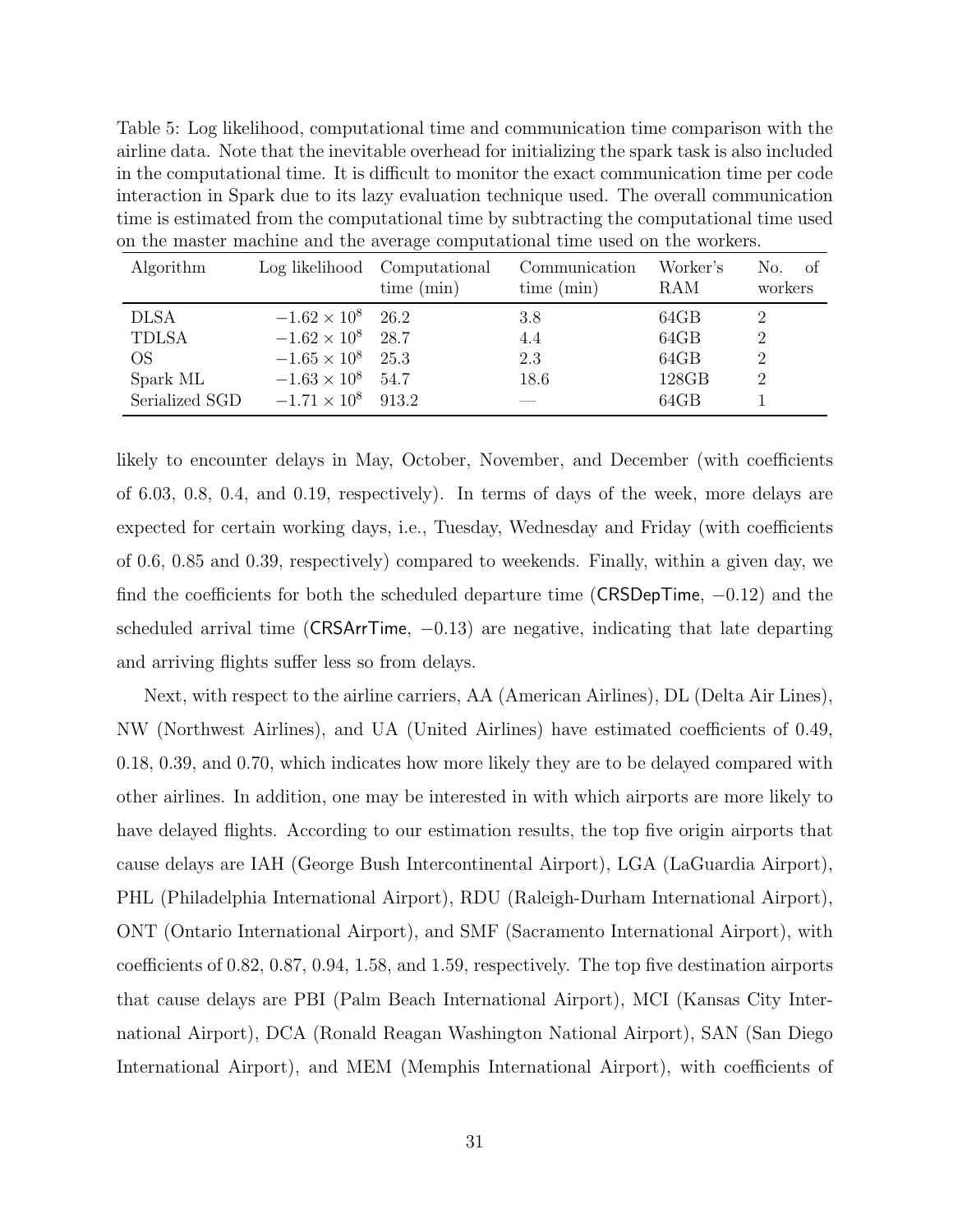# 6 Concluding remarks

In this article, we develop a novel DLSA algorithm that is able to perform large-scale statistical estimation and inference on a distributed system. The DLSA method can be applied to a large family of regression models (e.g., logistic regression, Poisson regression, and Cox's model). First, it is shown that the DLSA estimator is as statistically optimal as the global estimator. Moreover, it is computationally efficient and only requires one round of communication.

Furthermore, we develop the corresponding shrinkage estimation by using an adaptive Lasso approach. The oracle property is theoretically proven. A new DBIC measure for distributed variable selection, which only needs to be performed on the master and requires no further communication, is designed. We prove the DBIC measure to be selection consistent. Finally, numerical studies are conducted with five classical regression examples. In addition, a Spark toolbox is developed, which is shown to be computationally efficient both through simulation and in airline data analysis.

To facilitate future research, we now discuss several interesting topics. First, the DLSA method requires the objective function to have continuous second-order derivatives. This assumption might be restrictive and cannot be satisfied for certain regression models, e.g., the quantile regression. Consequently, the relaxation of this assumption can be investigated, and corresponding distributed algorithms should be designed for such regression models. Second, the dimension considered in our framework is finite. As a natural extension, one could study the shrinkage estimation properties in high-dimensional settings. Furthermore, as we commented on our pre-feature screening procedure, further post-selection statistical inference should be investigated [\(Berk et al.,](#page-33-10) [2013;](#page-33-10) [Taylor and Tibshirani,](#page-35-9) [2015;](#page-35-9) [Lee et al.,](#page-34-11) [2016\)](#page-34-11). Third, the algorithm is designed for independent data. In practice, dependent data (e.g., time series data and network data) are frequently encountered. It is thus interesting to develop corresponding algorithms by considering the dependency structure. Lastly, note that the penalty term given in [\(3.1\)](#page-12-0) can be added to other surrogate loss functions as in [Jordan et al.](#page-34-0) [\(2019\)](#page-34-0). Hence the theoretical analysis in Section 3 as a great potential to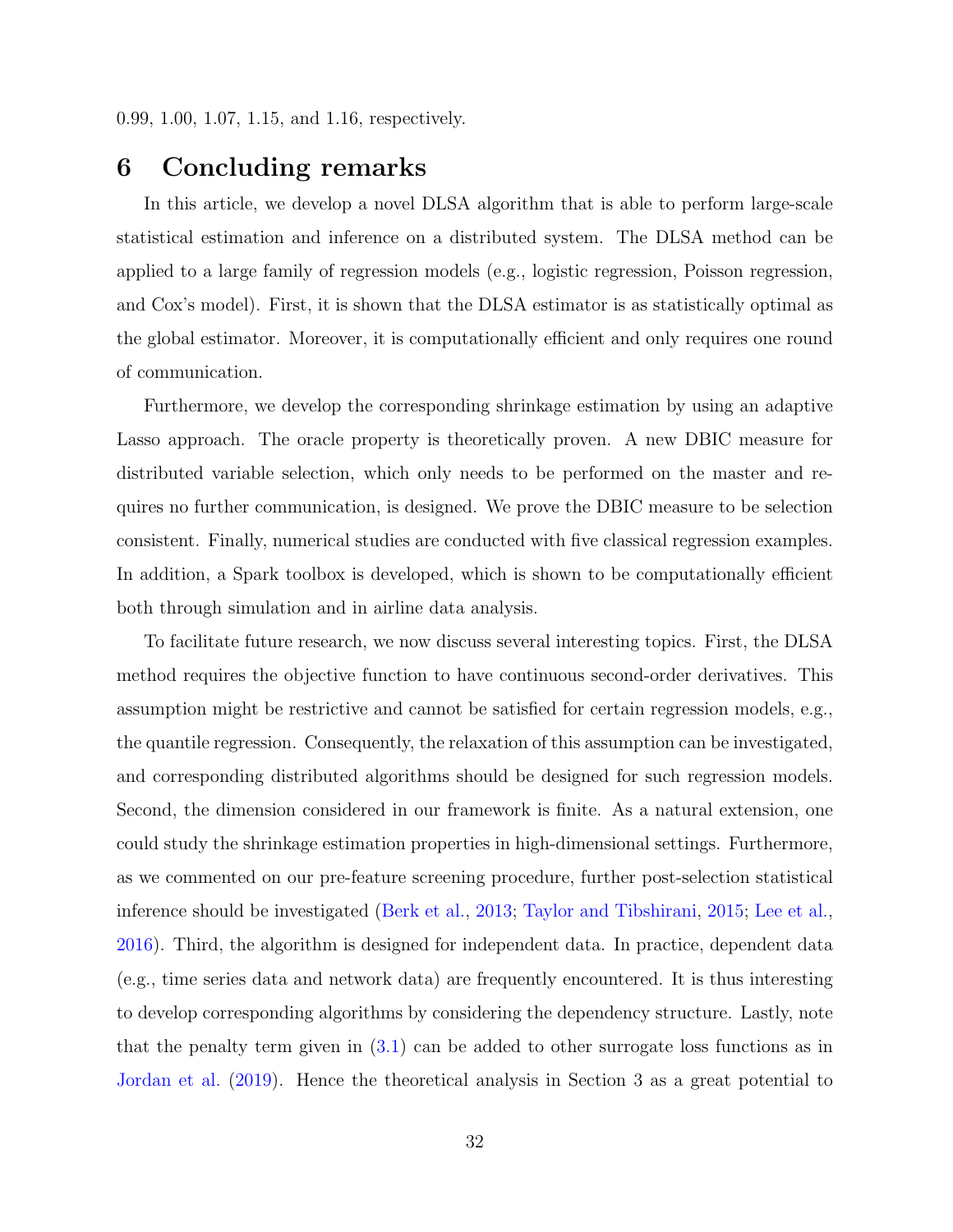| and " $D$ ".               | , respectively. The variances                                                     |                                  | assigned by the International Air Transport Association. |                                                                                   | for all coefficients are all smaller than 0.001<br>We denote                                                                                                                                                                                                         | "Airport"                                                                                                                | The notation *** indicates $0.001$ level of<br>"Origin"                                                                                                                                                                                                                                                                                                                                                                                                | and                                                                                         | "Destination" | by " $A$ ".       | «ن)                                                                                              |
|----------------------------|-----------------------------------------------------------------------------------|----------------------------------|----------------------------------------------------------|-----------------------------------------------------------------------------------|----------------------------------------------------------------------------------------------------------------------------------------------------------------------------------------------------------------------------------------------------------------------|--------------------------------------------------------------------------------------------------------------------------|--------------------------------------------------------------------------------------------------------------------------------------------------------------------------------------------------------------------------------------------------------------------------------------------------------------------------------------------------------------------------------------------------------------------------------------------------------|---------------------------------------------------------------------------------------------|---------------|-------------------|--------------------------------------------------------------------------------------------------|
| significance.              |                                                                                   |                                  |                                                          |                                                                                   |                                                                                                                                                                                                                                                                      |                                                                                                                          |                                                                                                                                                                                                                                                                                                                                                                                                                                                        |                                                                                             |               |                   |                                                                                                  |
|                            | $-0.30$<br>Intercept                                                              | Year<br>$6.12***$                | $-0.13$<br>rrTime<br><b>CRSA</b>                         | Distance<br>$-5.68***$                                                            | $CRSDe$ p $Time$<br>$-0.12$                                                                                                                                                                                                                                          | $-0.06$<br>DayofMonth                                                                                                    | 0.08<br>$El\text{a}p\text{sedTime}$                                                                                                                                                                                                                                                                                                                                                                                                                    | 0.15<br>DepTime                                                                             |               |                   |                                                                                                  |
| Month                      | Feb                                                                               | Mar                              |                                                          | $$\,{\rm May}\atop{6.03***}$                                                      |                                                                                                                                                                                                                                                                      |                                                                                                                          |                                                                                                                                                                                                                                                                                                                                                                                                                                                        |                                                                                             | Oct           | $\overline{N}$ ov | Dec                                                                                              |
|                            | $-0.13$                                                                           | $-0.01$                          | Apr $0.03$                                               |                                                                                   | $\frac{3 \text{ m}}{-0.28}$                                                                                                                                                                                                                                          | $_{\rm Jrd}^{\rm Jrd}$ $_{\rm 0.09}^{\rm -0.09}$                                                                         | $\frac{\text{Aug}}{\text{0.02}}$                                                                                                                                                                                                                                                                                                                                                                                                                       | $\frac{10}{10}$ or                                                                          | $0.8***$      | 0.4               | 0.19                                                                                             |
| Day of Week                | Tue                                                                               | Wed                              | Thu                                                      | Ë                                                                                 | $\frac{\text{Sat}}{0.22}$                                                                                                                                                                                                                                            | $\operatorname{Sum}$                                                                                                     |                                                                                                                                                                                                                                                                                                                                                                                                                                                        |                                                                                             |               |                   |                                                                                                  |
|                            | $0.6***$                                                                          | $0.85***$                        | $-0.57$                                                  | 0.39                                                                              |                                                                                                                                                                                                                                                                      | 0.26                                                                                                                     |                                                                                                                                                                                                                                                                                                                                                                                                                                                        |                                                                                             |               |                   |                                                                                                  |
| Carrier                    | AA                                                                                | S                                | <b>PL</b>                                                | $\sum_{i=1}^{n}$                                                                  | $U\Lambda$                                                                                                                                                                                                                                                           | 50 <sup>1</sup>                                                                                                          | $\frac{0.6}{-0.6}$                                                                                                                                                                                                                                                                                                                                                                                                                                     |                                                                                             |               |                   |                                                                                                  |
|                            | $0.49***$                                                                         | $-0.16$                          | 0.18                                                     | 0.39                                                                              | $0.7***$                                                                                                                                                                                                                                                             | $-0.43$                                                                                                                  |                                                                                                                                                                                                                                                                                                                                                                                                                                                        |                                                                                             |               |                   |                                                                                                  |
|                            | ABQ                                                                               | ANC                              |                                                          |                                                                                   |                                                                                                                                                                                                                                                                      | NHR                                                                                                                      |                                                                                                                                                                                                                                                                                                                                                                                                                                                        |                                                                                             |               | BUR               |                                                                                                  |
| O                          | $-0.46$                                                                           | $-0.14$                          |                                                          |                                                                                   |                                                                                                                                                                                                                                                                      |                                                                                                                          |                                                                                                                                                                                                                                                                                                                                                                                                                                                        |                                                                                             |               |                   |                                                                                                  |
|                            |                                                                                   |                                  |                                                          |                                                                                   |                                                                                                                                                                                                                                                                      |                                                                                                                          |                                                                                                                                                                                                                                                                                                                                                                                                                                                        |                                                                                             |               |                   |                                                                                                  |
| $\cap$ $\triangle$ $\circ$ | $-0.61$<br>CLE<br>CLE<br>0.49                                                     | $\frac{\text{0.78}}{\text{CLT}}$ |                                                          |                                                                                   |                                                                                                                                                                                                                                                                      |                                                                                                                          |                                                                                                                                                                                                                                                                                                                                                                                                                                                        |                                                                                             |               |                   |                                                                                                  |
|                            |                                                                                   |                                  |                                                          |                                                                                   |                                                                                                                                                                                                                                                                      | $\begin{array}{c} 0.13 \\ -0.46 \\ \text{DAY} \\ 0.40 \\ -0.79 \\ \text{LAD} \\ 0.00 \\ -0.29 \\ \text{MEM} \end{array}$ | $\begin{array}{c} {\rm BNA} \\ -0.17 \\ -0.28 \\ {\rm DCA} \\ -0.07 \\ {\rm I.AH} \\ {\rm I.AH} \\ {\rm I.AH} \\ {\rm I.AH} \\ {\rm I.AH} \\ {\rm I.AH} \\ {\rm I.AH} \\ {\rm I.AH} \\ {\rm I.AH} \\ {\rm I.AH} \\ {\rm I.AH} \\ {\rm I.AH} \\ {\rm I.AH} \\ {\rm I.AH} \\ {\rm I.AH} \\ {\rm I.AH} \\ {\rm I.AH} \\ {\rm I.AH} \\ {\rm I.AH} \\ {\rm I.AH} \\ {\rm I.AH} \\ {\rm I.AH} \\ {\rm I.AH} \\ {\rm I.AH} \\ {\rm I.AH} \\ {\rm I.AH} \\ {\$ |                                                                                             |               |                   |                                                                                                  |
|                            | 0.14                                                                              |                                  |                                                          |                                                                                   |                                                                                                                                                                                                                                                                      |                                                                                                                          |                                                                                                                                                                                                                                                                                                                                                                                                                                                        |                                                                                             |               |                   |                                                                                                  |
|                            | ${\rm EWR}$ 0.21                                                                  |                                  |                                                          |                                                                                   |                                                                                                                                                                                                                                                                      |                                                                                                                          |                                                                                                                                                                                                                                                                                                                                                                                                                                                        |                                                                                             |               |                   |                                                                                                  |
|                            |                                                                                   |                                  |                                                          |                                                                                   |                                                                                                                                                                                                                                                                      |                                                                                                                          |                                                                                                                                                                                                                                                                                                                                                                                                                                                        |                                                                                             |               |                   |                                                                                                  |
|                            |                                                                                   |                                  |                                                          |                                                                                   |                                                                                                                                                                                                                                                                      |                                                                                                                          |                                                                                                                                                                                                                                                                                                                                                                                                                                                        |                                                                                             |               |                   |                                                                                                  |
|                            | $\begin{array}{r} -0.44 \\ \text{LAX} \\ 0.38 \\ -0.20 \\ \text{OKC} \end{array}$ |                                  |                                                          |                                                                                   |                                                                                                                                                                                                                                                                      |                                                                                                                          |                                                                                                                                                                                                                                                                                                                                                                                                                                                        |                                                                                             |               |                   |                                                                                                  |
| O                          |                                                                                   |                                  |                                                          |                                                                                   |                                                                                                                                                                                                                                                                      | 0.71                                                                                                                     |                                                                                                                                                                                                                                                                                                                                                                                                                                                        |                                                                                             |               |                   |                                                                                                  |
|                            |                                                                                   | 0.13                             |                                                          |                                                                                   |                                                                                                                                                                                                                                                                      | $1.16***$                                                                                                                |                                                                                                                                                                                                                                                                                                                                                                                                                                                        |                                                                                             |               |                   |                                                                                                  |
| $\prec$                    |                                                                                   | <b>OMA</b>                       |                                                          |                                                                                   |                                                                                                                                                                                                                                                                      | $\begin{array}{c} \text{PBI} \\ -1.12 \end{array}$                                                                       |                                                                                                                                                                                                                                                                                                                                                                                                                                                        |                                                                                             |               |                   |                                                                                                  |
| $\circ$                    | $-0.71$                                                                           |                                  |                                                          |                                                                                   |                                                                                                                                                                                                                                                                      |                                                                                                                          |                                                                                                                                                                                                                                                                                                                                                                                                                                                        | $0.94***$                                                                                   |               |                   |                                                                                                  |
|                            | 0.69                                                                              | $-0.85$<br>$-0.74$               |                                                          |                                                                                   |                                                                                                                                                                                                                                                                      | $0.99***$                                                                                                                |                                                                                                                                                                                                                                                                                                                                                                                                                                                        |                                                                                             |               |                   |                                                                                                  |
| $\prec$                    | DICR                                                                              | RIC                              |                                                          | 388729892289288889389242088545393938927292893892420089729393939242008974459393939 | BD1<br>3.38<br>5.7 H 2002<br>5.7 H 2002<br>5.7 H 2002<br>7.8 H 2002<br>7.8 H 2002<br>7.8 H 2003<br>7.8 H 2003<br>7.8 H 2003<br>7.8 H 2003<br>7.8 H 2003<br>7.8 H 2003<br>7.8 H 2003<br>7.8 H 2003<br>7.8 H 2003<br>7.8 H 2003<br>7.8 H 2003<br>7.8 H 2003<br>7.8 H 2 | SAN<br>0.00                                                                                                              | $\begin{array}{l} -1.54 \\ -0.38 \\ -0.39 \\ -0.11 \\ \text{N} \rightarrow 0.39 \\ -0.13 \\ \text{N} \rightarrow 0.39 \\ -0.13 \\ -0.13 \\ -0.39 \\ -0.39 \\ -0.39 \\ -0.39 \\ -0.39 \\ -0.39 \\ -0.39 \\ -0.39 \\ -0.39 \\ -0.39 \\ -0.39 \\ -0.39 \\ -0.39 \\ -0.39 \\ -0.39 \\ -0.39 \\ -0.39 \\ -0.39 \\ -0.39 \\ -0.39 \\ -0.39 \\ -0.39 \\ -0.39 \\ -0.39 \\ -$                                                                                  | $\begin{array}{r} -0.54 \\ {\rm SDF} \\ 0.00 \\ -0.35 \\ {\rm TUL} \\ -0.36 \\ \end{array}$ |               |                   | Блан Села (1995)<br>Блан Села (1995)<br>Блан Села (1995)<br>Блан Села (1995)<br>Блан Села (1995) |
| $\circ$                    | $-5.80$<br>0.97                                                                   | $0.83$<br>$0.83$<br>$0.59$       |                                                          |                                                                                   | $0.05$<br>0.37                                                                                                                                                                                                                                                       |                                                                                                                          |                                                                                                                                                                                                                                                                                                                                                                                                                                                        |                                                                                             |               |                   |                                                                                                  |
|                            |                                                                                   |                                  |                                                          |                                                                                   |                                                                                                                                                                                                                                                                      | $1.15***$                                                                                                                |                                                                                                                                                                                                                                                                                                                                                                                                                                                        |                                                                                             |               |                   |                                                                                                  |
| ≺                          | SJU                                                                               |                                  | SMF<br>1.59***                                           |                                                                                   | STL                                                                                                                                                                                                                                                                  | $\frac{\text{SYR}}{-1.21}$                                                                                               |                                                                                                                                                                                                                                                                                                                                                                                                                                                        |                                                                                             |               |                   |                                                                                                  |
|                            | $-0.14$                                                                           |                                  |                                                          |                                                                                   | 0.14                                                                                                                                                                                                                                                                 |                                                                                                                          |                                                                                                                                                                                                                                                                                                                                                                                                                                                        |                                                                                             |               |                   |                                                                                                  |
|                            | 0.84                                                                              | 0.0                              | $-0.03$                                                  |                                                                                   | 0.38                                                                                                                                                                                                                                                                 |                                                                                                                          |                                                                                                                                                                                                                                                                                                                                                                                                                                                        |                                                                                             |               |                   |                                                                                                  |

<span id="page-32-0"></span>Table 6: Coefficients for the logistic model estimated with SDLSA using the BIC. The carrier and airport abbreviations are Table 6: Coefficients for the logistic model estimated with SDLSA using the BIC. The carrier and airport abbreviations are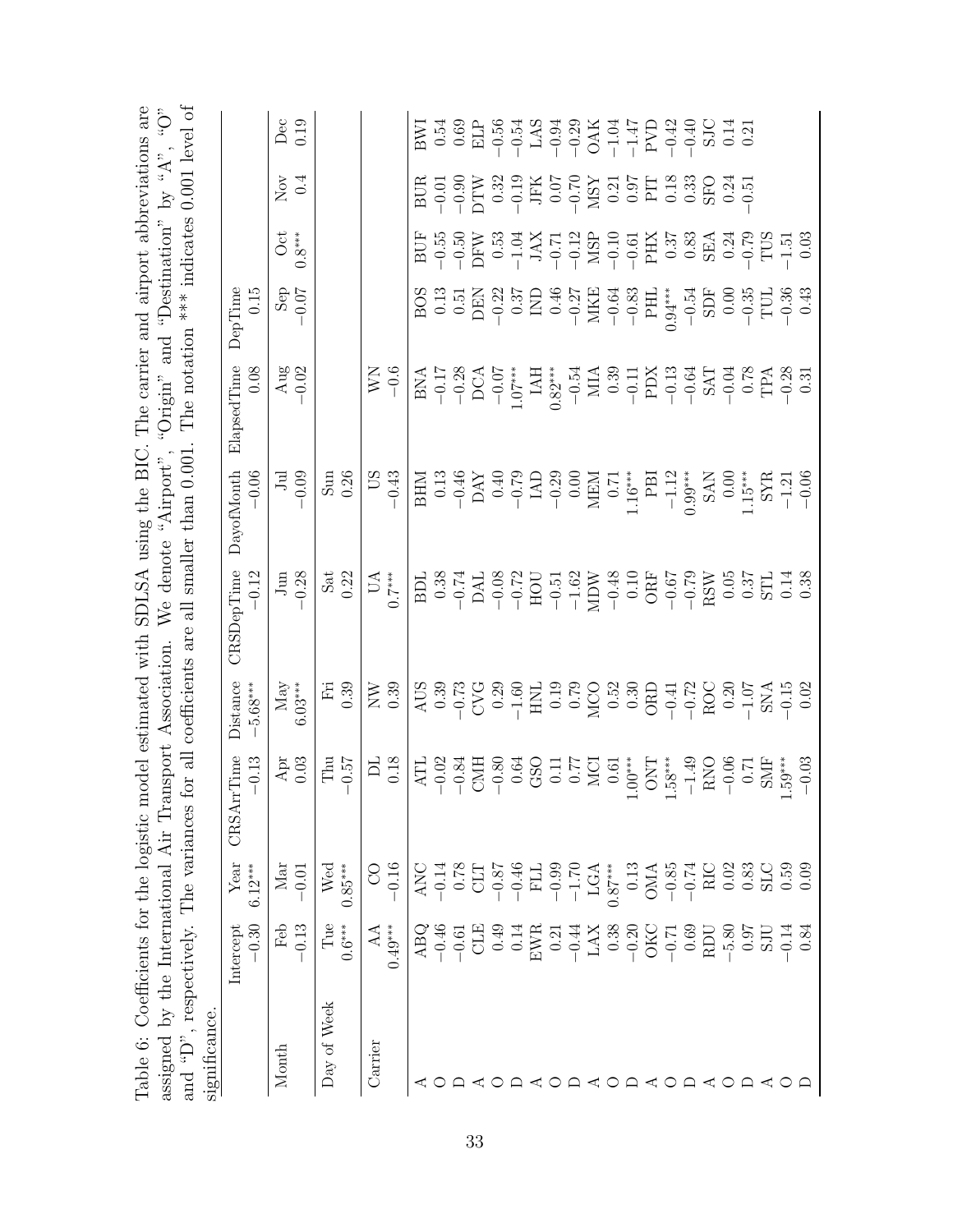extend to other methodologies.

### 7 Acknowledgements

The authors thank the editor, associate editor, and two referees for their insightful comments that have led to significant improvement of this article. We also thank Dr. Zhihui Jin for his constructive suggestions.

## <span id="page-33-0"></span>References

<span id="page-33-1"></span>Apache Software Foundation (2019a), "Apache Hadoop (version 2.7.2)," .

<span id="page-33-2"></span>— (2019b), "Apache Spark (version 2.3.1)," .

- Battey, H., Fan, J., Liu, H., Lu, J., and Zhu, Z. (2015), "Distributed estimation and inference with statistical guarantees," arXiv preprint arXiv:1509.05457.
- <span id="page-33-10"></span>Berk, R., Brown, L., Buja, A., Zhang, K., Zhao, L., et al. (2013), "Valid post-selection inference," The Annals of Statistics, 41, 802–837.
- <span id="page-33-9"></span>Cameron, A. C. and Trivedi, P. K. (2013), Regression analysis of count data, vol. 53, Cambridge university press.
- <span id="page-33-4"></span>Chang, X., Lin, S.-B., and Wang, Y. (2017a), "Divide and conquer local average regression," Electronic Journal of Statistics, 11, 1326–1350.
- <span id="page-33-3"></span>Chang, X., Lin, S.-B., and Zhou, D.-X. (2017b), "Distributed semi-supervised learning with kernel ridge regression," The Journal of Machine Learning Research, 18, 1493–1514.
- <span id="page-33-8"></span>Chen, J. and Chen, Z. (2008), "Extended Bayesian information criteria for model selection with large model spaces," *Biometrika*, 95, 759–771.
- <span id="page-33-11"></span>Chen, T. and Guestrin, C. (2016), "Xgboost: A scalable tree boosting system," in Proceedings of the 22nd acm sigkdd international conference on knowledge discovery and data mining, ACM, pp. 785–794.
- <span id="page-33-7"></span>Chen, X., Liu, W., and Zhang, Y. (2018), "Quantile regression under memory constraint," arXiv preprint arXiv:1810.08264.
- <span id="page-33-5"></span>Chen, X. and Xie, M.-g. (2014), "A split-and-conquer approach for analysis of extraordinarily large data," Statistica Sinica, 1655–1684.
- <span id="page-33-6"></span>Efron, B., Hastie, T., Johnstone, I., and Tibshirani, R. (2004), "Least angle regression,"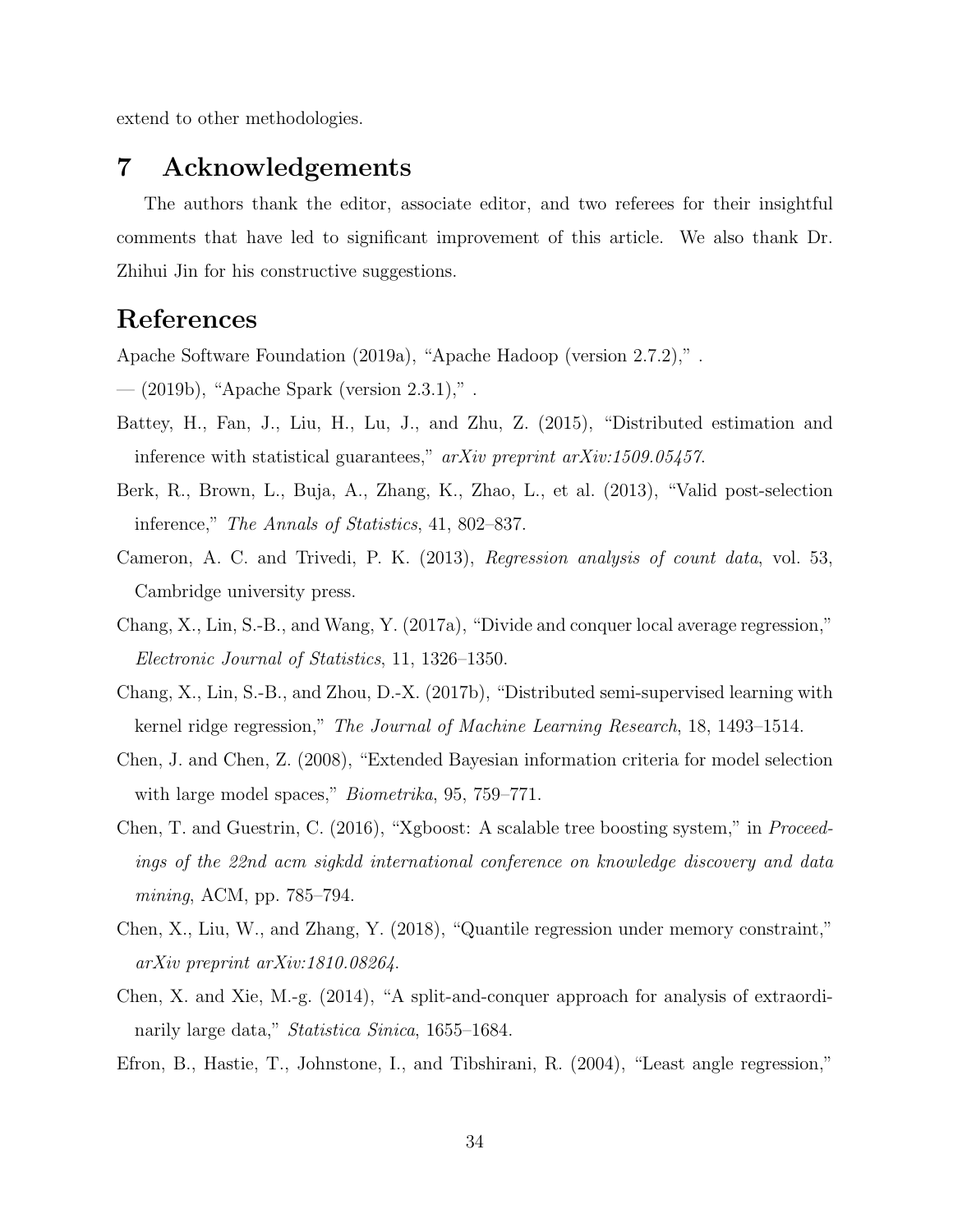Annals of Statistics, 32, 407–499.

- <span id="page-34-4"></span>Fan, J. and Li, R. (2001), "Variable selection via nonconcave penalized likelihood and its oracle properties," Journal of the American Statistical Association, 96, 1348–1360.
- <span id="page-34-8"></span>Fan, J. and Lv, J. (2008), "Sure independence screening for ultra-high dimensional feature space (with discussion)," Journal of the Royal Statistical Society, Series B, 70, 849–911.
- <span id="page-34-2"></span>Fan, J., Wang, D., Wang, K., and Zhu, Z. (2017), "Distributed estimation of principal eigenspaces," arXiv preprint arXiv:1702.06488.
- <span id="page-34-3"></span>Heinze, C., McWilliams, B., and Meinshausen, N. (2016), "Dual-loco: Distributing statistical estimation using random projections," in Artificial Intelligence and Statistics, pp. 875–883.
- <span id="page-34-6"></span>Hosmer Jr, D. W., Lemeshow, S., and Sturdivant, R. X. (2013), Applied logistic regression, vol. 398, John Wiley & Sons.
- <span id="page-34-0"></span>Jordan, M. I., Lee, J. D., and Yang, Y. (2019), "Communication-efficient distributed statistical inference," Journal of the American Statistical Association, 114, 668–681.
- <span id="page-34-12"></span>Kleiner, A., Talwalkar, A., Sarkar, P., and Jordan, M. I. (2014), "A scalable bootstrap for massive data," Journal of the Royal Statistical Society: Series B: Statistical Methodology, 795–816.
- <span id="page-34-11"></span>Lee, J. D., Sun, D. L., Sun, Y., Taylor, J. E., et al. (2016), "Exact post-selection inference, with application to the lasso," Annals of Statistics, 44, 907–927.
- <span id="page-34-1"></span>Lee, J. D., Sun, Y., Liu, Q., and Taylor, J. E. (2015), "Communication-efficient sparse regression: a one-shot approach," arXiv preprint arXiv:1503.04337.
- <span id="page-34-10"></span>Lee, J. D. and Taylor, J. E. (2014), "Exact post model selection inference for marginal screening," arXiv preprint arXiv:1402.5596.
- <span id="page-34-5"></span>Lehmann, E. L. and Casella, G. (2006), *Theory of point estimation*, Springer Science & Business Media.
- <span id="page-34-7"></span>Li, G., Peng, H., Zhang, J., Zhu, L., et al. (2012a), "Robust rank correlation based screening," The Annals of Statistics, 40, 1846–1877.
- <span id="page-34-9"></span>Li, R., Zhong, W., and Zhu, L. (2012b), "Feature screening via distance correlation learning," Journal of the American Statistical Association, 107, 1129–1139.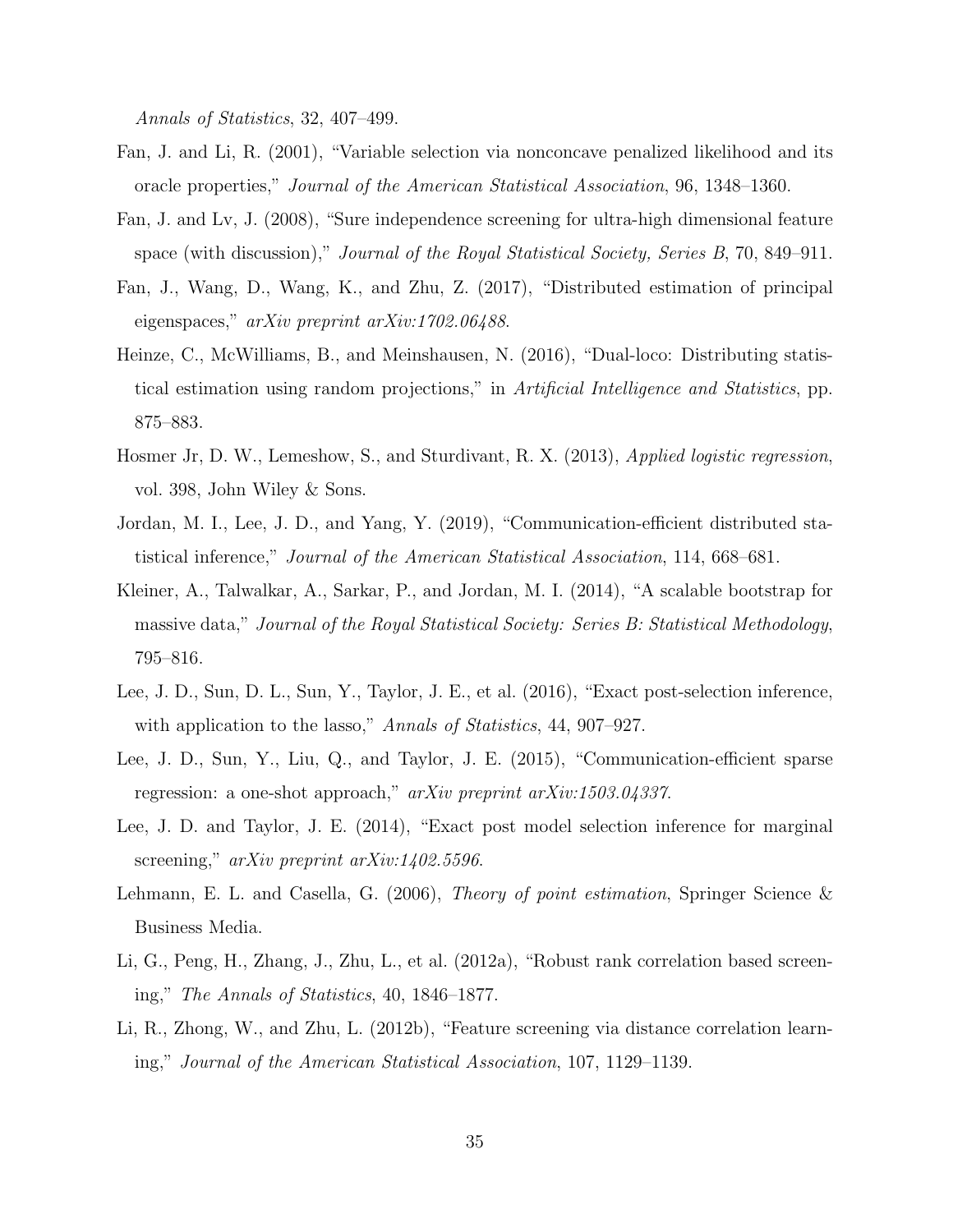- <span id="page-35-3"></span>Li, X., Li, R., Xia, Z., and Xu, C. (2019), "Distributed feature screening via componentwise debiasing," arXiv preprint arXiv:1903.03810.
- <span id="page-35-5"></span>— (2020), "Distributed Feature Screening via Componentwise Debiasing." *Journal of Ma*chine Learning Research, 21, 1–32.
- <span id="page-35-1"></span>Liu, Q. and Ihler, A. T. (2014), "Distributed estimation, information loss and exponential families," in Advances in neural information processing systems, pp. 1098–1106.
- <span id="page-35-10"></span>Pedregosa, F., Varoquaux, G., Gramfort, A., Michel, V., Thirion, B., Grisel, O., Blondel, M., Prettenhofer, P., Weiss, R., Dubourg, V., Vanderplas, J., Passos, A., Cournapeau, D., Brucher, M., Perrot, M., and Duchesnay, E. (2011), "Scikit-learn: Machine Learning in Python," Journal of Machine Learning Research, 12, 2825–2830.
- <span id="page-35-11"></span>Sengupta, S., Volgushev, S., and Shao, X. (2016), "A subsampled double bootstrap for massive data," Journal of the American Statistical Association, 111, 1222–1232.
- <span id="page-35-0"></span>Shamir, O., Srebro, N., and Zhang, T. (2014), "Communication-efficient distributed optimization using an approximate newton-type method," in International conference on machine learning, pp. 1000–1008.
- <span id="page-35-8"></span>Shao, J. (1997), "An asymptotic theory for linear model selection," Statistica Sinica, 221– 242.
- <span id="page-35-2"></span>Smith, V., Forte, S., Ma, C., Takáč, M., Jordan, M. I., and Jaggi, M. (2018), "CoCoA: A General Framework for Communication-Efficient Distributed Optimization," Journal of Machine Learning Research, 18, 1–49.
- <span id="page-35-9"></span>Taylor, J. and Tibshirani, R. J. (2015), "Statistical learning and selective inference," Proceedings of the National Academy of Sciences, 112, 7629–7634.
- <span id="page-35-7"></span>Tibshirani, R. (1996), "Regression shrinkage and selection via the lasso," Journal of the Royal Statistical Society. Series B, 267–288.
- <span id="page-35-12"></span>Volgushev, S., Chao, S.-K., Cheng, G., et al. (2019), "Distributed inference for quantile regression processes," The Annals of Statistics, 47, 1634–1662.
- <span id="page-35-6"></span>Wang, H. and Leng, C. (2007), "Unified LASSO estimation by least squares approximation," Journal of the American Statistical Association, 102, 1039–1048.
- <span id="page-35-4"></span>Wang, H., Li, R., and Tsai, C.-L. (2007), "Tuning parameter selectors for the smoothly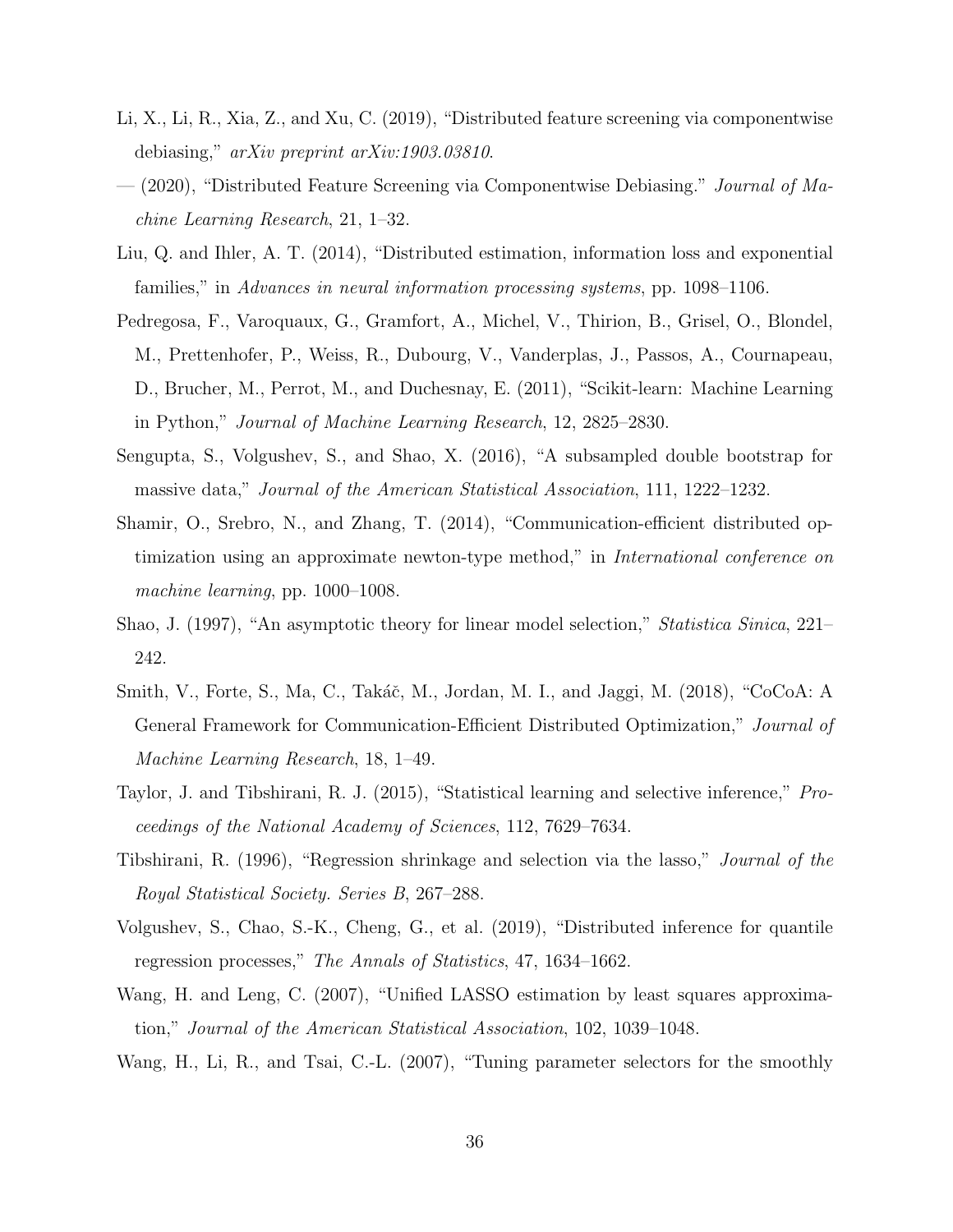clipped absolute deviation method," Biometrika, 94, 553–568.

- <span id="page-36-6"></span>Wang, H., Zhu, R., and Ma, P. (2018), "Optimal subsampling for large sample logistic regression," Journal of the American Statistical Association, 113, 829–844.
- <span id="page-36-2"></span>Wang, J., Kolar, M., Srebro, N., and Zhang, T. (2017a), "Efficient distributed learning with sparsity," in Proceedings of the 34th International Conference on Machine Learning-Volume 70, JMLR. org, pp. 3636–3645.
- <span id="page-36-3"></span>Wang, J., Wang, W., and Srebro, N. (2017b), "Memory and communication efficient distributed stochastic optimization with minibatch prox," in Proceedings of the 2017 Conference on Learning Theory, eds. Kale, S. and Shamir, O., Amsterdam, Netherlands: PMLR, vol. 65 of Proceedings of Machine Learning Research, pp. 1882–1919.
- <span id="page-36-8"></span>Wang, L., Kim, Y., and Li, R. (2013), "Calibrating non-convex penalized regression in ultra-high dimension," Annals of statistics, 41, 2505.
- <span id="page-36-4"></span>Yang, J., Mahoney, M. W., Saunders, M., and Sun, Y. (2016), "Feature-distributed sparse regression: a screen-and-clean approach," in Advances in Neural Information Processing Systems, pp. 2712–2720.
- <span id="page-36-10"></span>Yu, Y., Chao, S.-K., and Cheng, G. (2020), "Simultaneous Inference for Massive Data: Distributed Bootstrap," arXiv preprint arXiv:2002.08443.
- <span id="page-36-0"></span>Zaharia, M., Chowdhury, M., Das, T., Dave, A., Ma, J., McCauley, M., Franklin, M. J., Shenker, S., and Stoica, I. (2012), "Resilient distributed datasets: A fault-tolerant abstraction for in-memory cluster computing," in Proceedings of the 9th USENIX conference on Networked Systems Design and Implementation, USENIX Association, pp. 2–2.
- <span id="page-36-7"></span>Zhang, C.-H. (2010), "Nearly unbiased variable selection under minimax concave penalty," Annals of Statistics, 38, 894–942.
- <span id="page-36-5"></span>Zhang, H. H. and Lu, W. (2007), "Adaptive Lasso for Cox's proportional hazards model," Biometrika, 94, 691–703.
- <span id="page-36-9"></span>Zhang, T. (2004), "Solving large scale linear prediction problems using stochastic gradient descent algorithms," in Proceedings of the twenty-first international conference on Machine learning, ACM, p. 116.
- <span id="page-36-1"></span>Zhang, Y., Duchi, J. C., and Wainwright, M. J. (2013), "Communication-efficient algo-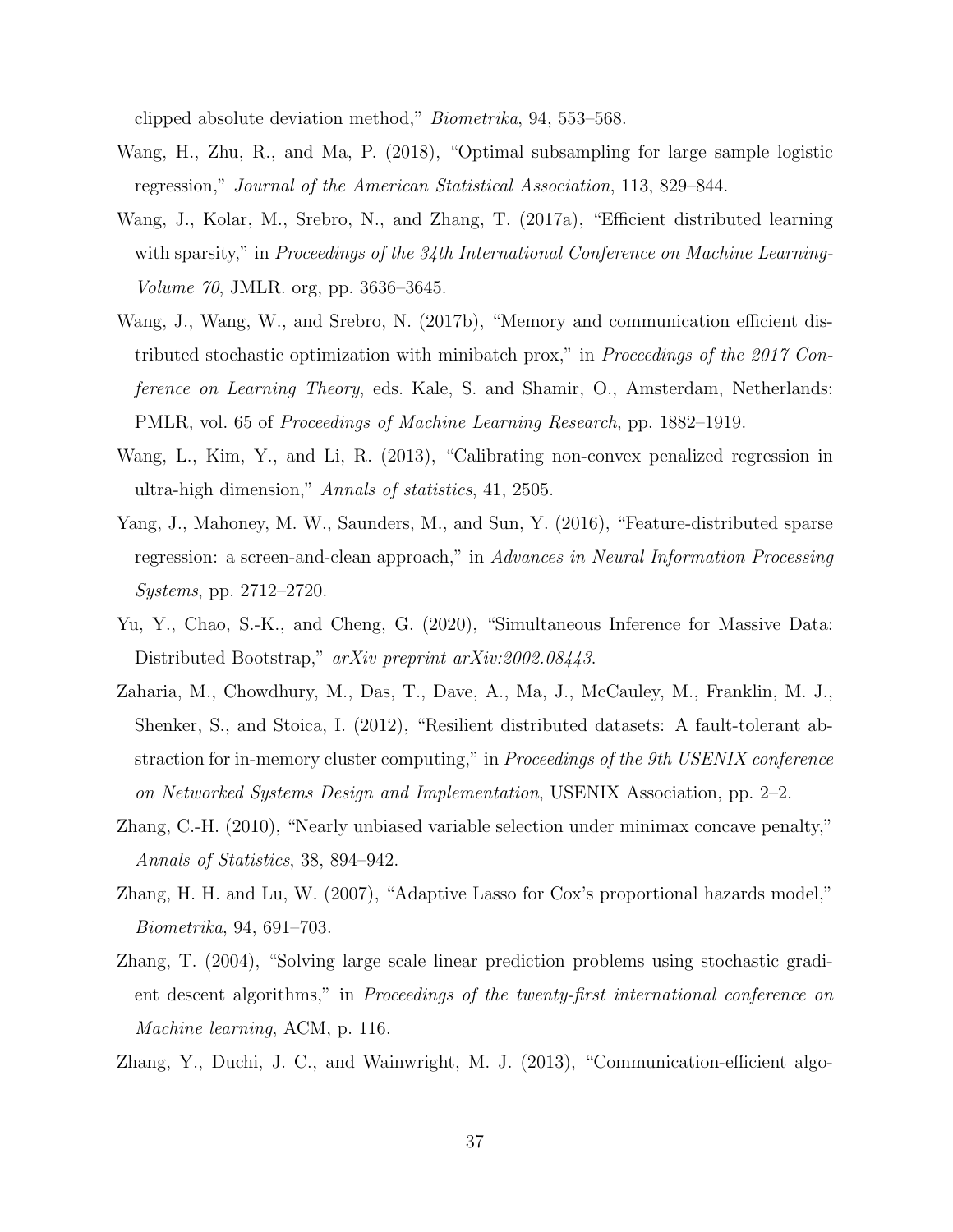rithms for statistical optimization," The Journal of Machine Learning Research, 14, 3321–3363.

- <span id="page-37-3"></span>Zhu, L.-P., Li, L., Li, R., and Zhu, L.-X. (2011), "Model-free feature screening for ultrahighdimensional data," Journal of the American Statistical Association, 106, 1464–1475.
- <span id="page-37-0"></span>Zou, H. (2006), "The adaptive lasso and its oracle properties," Journal of the American Statistical Association, 101, 1418–1429.
- <span id="page-37-1"></span>Zou, H. and Li, R. (2008), "One-step sparse estimates in nonconcave penalized likelihood models," Annals of statistics, 36, 1509.
- <span id="page-37-2"></span>Zou, H. and Zhang, H. H. (2009), "On the adaptive elastic-net with a diverging number of parameters," Annals of statistics, 37, 1733.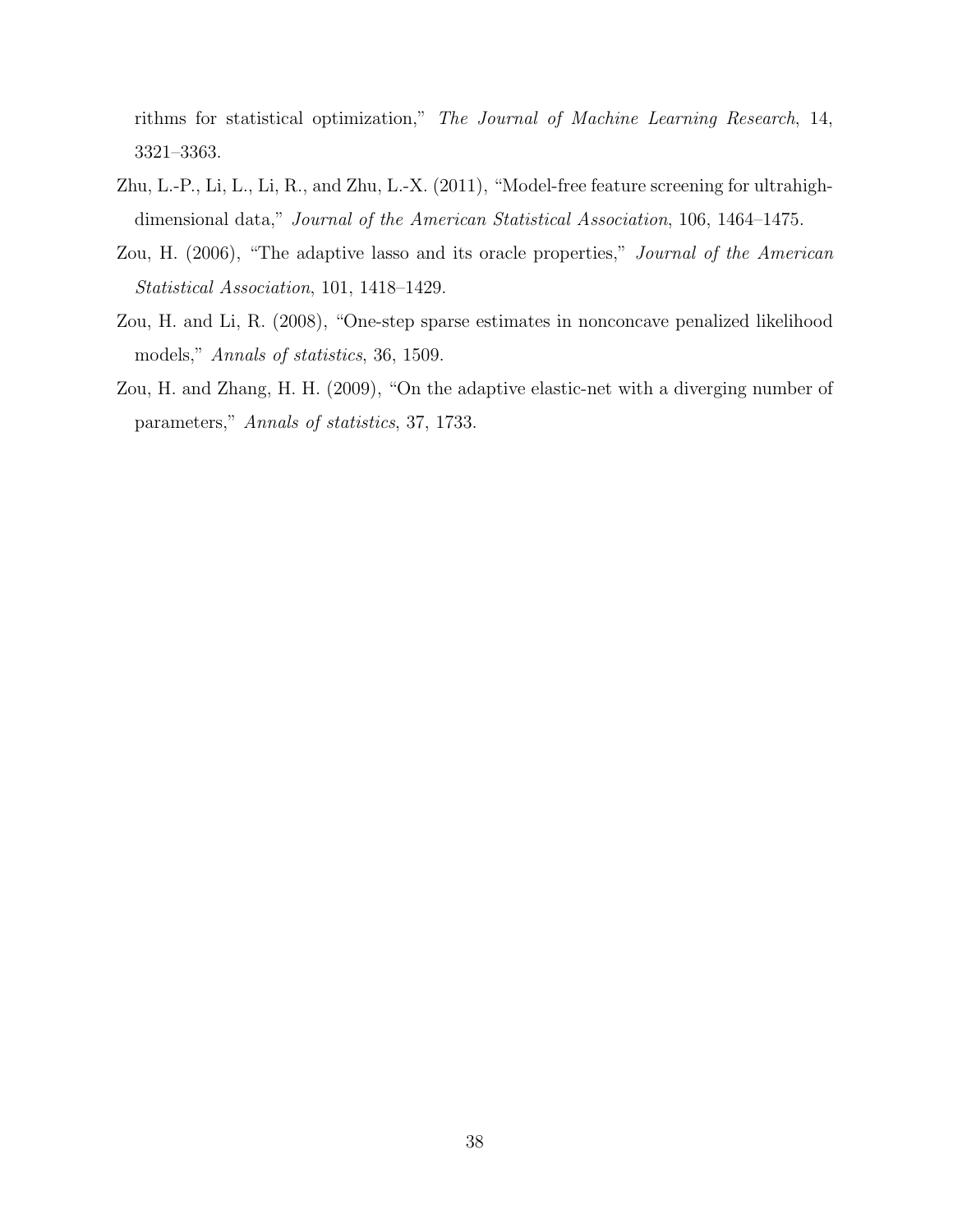# Appendix A

### Appendix A.1: Proof of Proposition [1](#page-9-0)

Note that  $\widetilde{\theta}-\theta_0$  takes the form

<span id="page-38-0"></span>
$$
\widetilde{\theta} - \theta_0 = \Big\{ \sum_k \alpha_k \widehat{\Sigma}_k^{-1} \Big\}^{-1} \Big\{ \sum_k \alpha_k \widehat{\Sigma}_k^{-1} (\widehat{\theta}_k - \theta_0) \Big\}.
$$

Define  $\hat{\Sigma}_k(\theta) = \{\partial^2 \mathcal{L}_k(\theta) / \partial \theta \partial \theta^\top\}^{-1}$ . In the following section, we denote  $\hat{\Sigma}_k$  by  $\hat{\Sigma}_k(\hat{\theta}_k)$  to make it clearer. By Slutsky's Theorem, to prove [\(2.4\)](#page-9-1), it suffices to verify that

<span id="page-38-1"></span>
$$
\sum_{k} \alpha_k \{\widehat{\Sigma}_k(\widehat{\theta}_k)\}^{-1} \to_p \Sigma^{-1},\tag{A.1}
$$

$$
\sqrt{N} \Big[ \sum_{k} \alpha_k \{ \widehat{\Sigma}_k(\widehat{\theta}_k) \}^{-1} (\widehat{\theta}_k - \theta_0) \Big] = V^*(\theta_0) + B^*(\theta_0), \tag{A.2}
$$

where  $cov\{V^*(\theta_0)\} = \Sigma^{-1}$  and  $B^*(\theta_0) = O_p(K/\sqrt{N})$ . We prove them in the following.

1. PROOF OF [\(A.1\)](#page-38-0). Recall that  $\hat{\theta}_k$  is a  $\sqrt{n}$ -consistent estimator of  $\theta_0$ . This enables us to conduct a Taylor's expansion of  $\hat{\Sigma}_k^{-1}(\hat{\theta}_k)$  at  $\theta_0$ , which yields

$$
\begin{split} &\widehat{\Sigma}_{k}^{-1}(\widehat{\theta}_{k}) - \Sigma_{k}^{-1} = \widehat{\Sigma}_{k}^{-1}(\widehat{\theta}_{k}) - \widehat{\Sigma}_{k}^{-1}(\theta_{0}) + \widehat{\Sigma}_{k}^{-1}(\theta_{0}) - \Sigma_{k}^{-1} \\ &= \sum_{j} \frac{\partial^{3} \mathcal{L}_{k}(\theta)}{\partial \theta_{j} \partial \theta \partial \theta^{\top}} \Big|_{\theta = \theta^{*}} (\theta_{j}^{*} - \theta_{j}) + \widehat{\Sigma}_{k}^{-1}(\theta_{0}) - \Sigma_{k}^{-1} \end{split}
$$

where  $\theta^*$  lies on the line joining  $\theta_0$  and  $\hat{\theta}_k$ . By Condition (C5), we have  $\frac{\partial^3 \mathcal{L}_k(\theta)}{\partial \theta_j \partial \theta \partial \theta}$  $\overline{\partial \theta_j \partial \theta \partial \theta^\top}$  $\Big|_{\theta=\theta^*} =$  $O_p(1)$ . Therefore, the order of the first term is  $O_p(1)$ √  $\overline{n}_k$ ). In addition, we have  $\widehat{\Sigma}_k^{-1}(\theta_0)$  –  $\Sigma_k^{-1} = \widehat{\Sigma}_k^{-1}(\theta_0) - E\{\widehat{\Sigma}_k^{-1}(\theta_0)\} = O_p(n_k^{-1/2})$  $\binom{-1/2}{k}$ . Consequently, it can be derived that  $\widehat{\Sigma}_k^{-1}(\widehat{\theta}_k)$  –  $\Sigma_k^{-1} = O_p(n_k^{-1/2})$  $\binom{-1}{k}$ . Further note that  $\alpha_k = n_k/N$  and  $\sum_k \alpha_k = 1$ . Then, we have

<span id="page-38-2"></span>
$$
\widehat{\Sigma} - \Sigma = \sum_{k} \alpha_{k} [\{\widehat{\Sigma}_{k}(\widehat{\theta}_{k})\}^{-1} - \Sigma_{k}^{-1}] = O_{p}(n^{-1/2}) = o_{p}(1).
$$
\n(A.3)

Hence  $(A.1)$  is proven.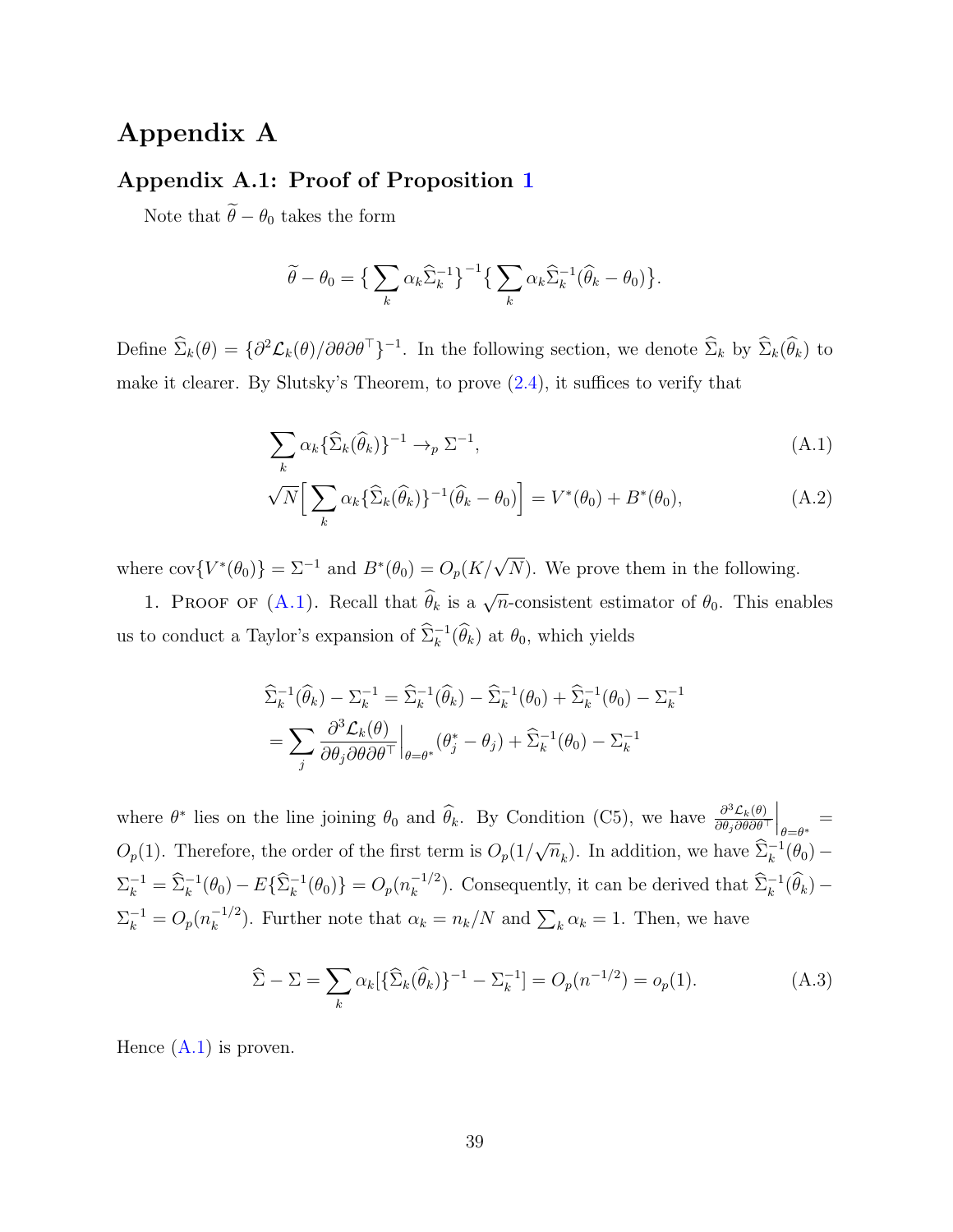2. PROOF OF  $(A.2)$ . Recall that  $\widehat{\theta}_k$  is the local minimizer of  $\mathcal{L}_k(\theta)$ . Therefore, it holds that

$$
0 = \frac{\partial \mathcal{L}_k(\theta)}{\partial \theta}\Big|_{\theta = \widehat{\theta}_k} = \frac{\partial \mathcal{L}_k(\theta)}{\partial \theta}\Big|_{\theta = \theta_0} + \frac{1}{n_k} \sum_{i \in S_k} \frac{\partial^2 \mathcal{L}(\theta; Z_i)}{\partial \theta \partial \theta^\top}\Big|_{\theta = \theta_0} (\widehat{\theta}_k - \theta_0) + \frac{1}{2n_k} \sum_{i \in S_k} \sum_{j=1}^p (\theta^* - \theta_0)^\top \frac{\partial^3 \mathcal{L}(\theta; Z_i)}{\partial \theta_j \partial \theta \partial \theta^\top}\Big|_{\theta = \theta^*} (\theta^* - \theta_0),
$$

where  $\theta^*$  lies between  $\theta_0$  and  $\hat{\theta}_k$ . By standard arguments,

$$
\frac{\partial \mathcal{L}_k(\theta)}{\partial \theta}\Big|_{\theta=\theta_0} = O_p(n_k^{-1/2}),
$$
\n
$$
\hat{\Sigma}_k^{-1}(\theta_0) = E\left\{\frac{\partial^2 \mathcal{L}(\theta; Z_i, i \in \mathcal{S}_k)}{\partial \theta \partial \theta^{\top}}\right\}\Big|_{\theta=\theta_0} + O_p(n_k^{-1/2}) = \Sigma_k^{-1} + O_p(n_k^{-1/2}).
$$
\n
$$
\frac{\partial^3 \mathcal{L}_k(\theta)}{\partial \theta_j \partial \theta \partial \theta^{\top}}\Big|_{\theta=\theta^*} = E\left\{\frac{\partial^3 \mathcal{L}(\theta; Z_i, i \in \mathcal{S}_k)}{\partial \theta \partial \theta^{\top} \partial \theta_j}\Big|_{\theta=\theta^*}\right\} + o_p(1).
$$

Further note that  $\widehat{\theta}_k - \theta_0 = O_p(n_k^{-1/2})$  $\binom{-1}{k}$ . Then, we have

<span id="page-39-0"></span>
$$
\widehat{\theta}_k - \theta_0 = -\Sigma_k \frac{\partial \mathcal{L}_k(\theta)}{\partial \theta}\Big|_{\theta = \theta_0} + \frac{B_k(\theta_0)}{n_k} + O_p\Big(\frac{1}{n_k}\Big),
$$

where  $B_k(\theta_0) = O(1)$  is the bias term. Then, it holds that

$$
\sqrt{N} \sum_{k} \alpha_{k} \widehat{\Sigma}_{k}^{-1}(\widehat{\theta}_{k})(\widehat{\theta}_{k} - \theta_{0})
$$
\n
$$
= \sqrt{N} \sum_{k} \alpha_{k} \Sigma_{k}^{-1} \Big\{ - \Sigma_{k} \frac{\partial \mathcal{L}_{k}(\theta)}{\partial \theta} \Big|_{\theta = \theta_{0}} + \frac{B_{k}(\theta_{0})}{n_{k}} + O_{p}(n_{k}^{-1}) \Big\}
$$
\n
$$
+ \sqrt{N} \sum_{k} \alpha_{k} \{ \widehat{\Sigma}_{k}^{-1}(\widehat{\theta}_{k}) - \Sigma_{k}^{-1} \} (\widehat{\theta}_{k} - \theta_{0})
$$
\n
$$
= -\frac{1}{\sqrt{N}} \sum_{k} n_{k} \frac{\partial \mathcal{L}_{k}(\theta)}{\partial \theta} \Big|_{\theta = \theta_{0}} + \frac{1}{\sqrt{N}} \sum_{k} \Sigma_{k}^{-1} B_{k}(\theta_{0}) + O_{p}\Big(\frac{K}{\sqrt{N}}\Big), \tag{A.4}
$$

where the second equation is implied by  $\sqrt{N} \sum_k \alpha_k \{\widehat{\Sigma}_k^{-1}(\widehat{\theta}_k) - \Sigma_k^{-1}\}$  $\bigcap_{k=0}^{n-1} \{ \widehat{\theta}_k - \theta_0 \} = O_p(K/\sqrt{N}).$ By condition (C4), it can be concluded that  $\text{cov}\left\{\frac{1}{\sqrt{2}}\right\}$  $\frac{1}{N} \sum_{k} n_k \frac{\partial \mathcal{L}_k(\theta)}{\partial \theta} |_{\theta = \theta_0}$  =  $\Sigma^{-1}$ . Consequently, [\(A.2\)](#page-38-1) can be proven.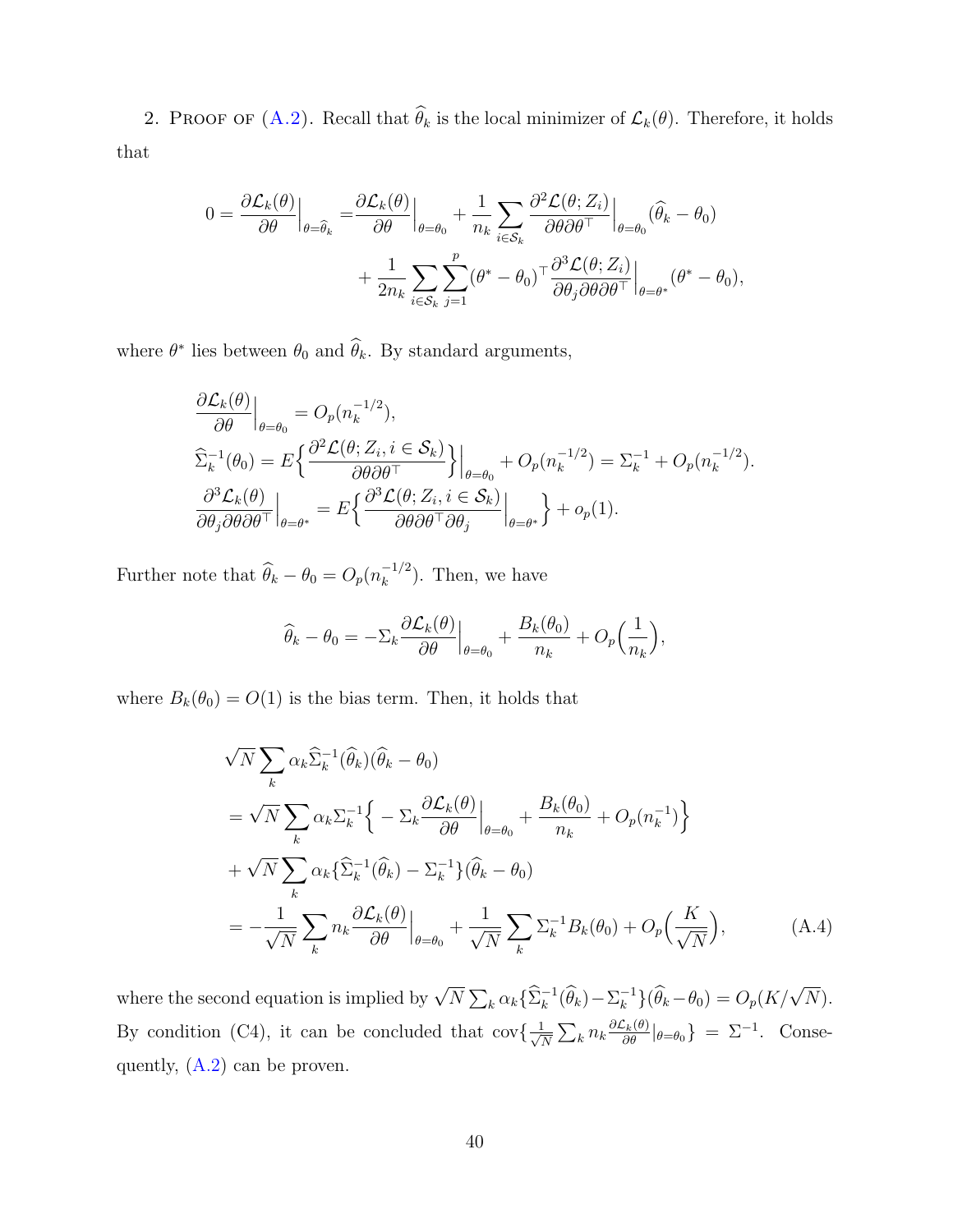### Appendix A.2: Proof of Theorem [1](#page-10-0)

By Slutsky's Theorem, the asymptotic normality is directly implied by [\(A.1\)](#page-38-0) and [\(A.2\)](#page-38-1) with  $V^*(\theta_0) \to_d N(0, \Sigma^{-1})$  and  $B^*(\theta_0) = o_p(1)$ . First, by Condition (C6) and the Lyapunov central limit theorem, we have  $V^*(\theta_0) \to_d N(0, \Sigma^{-1})$ . Next, by the condition that  $n \gg$ √  $N,$ we have  $K \gg \sqrt{N}$ , and thus,  $B^*(\theta_0) = o_p(1)$ . √

# Appendix A.3: Proof of Theorem [2](#page-11-0)

Note that we have

<span id="page-40-1"></span><span id="page-40-0"></span>
$$
\widetilde{\theta}^{(2)} = \left(\sum_k \alpha_k \widehat{\Sigma}_k^{(2)-1}\right)^{-1} \left(\sum_k \widehat{\Sigma}_k^{(2)-1} \widehat{\theta}_k^{(2)}\right).
$$

It suffices to show that,

$$
\sum_{k} \alpha_k \{\widehat{\Sigma}_k^{(2)}\}^{-1} \to_p \Sigma^{-1},\tag{A.5}
$$

$$
\sqrt{N} \Big[ \sum_{k} \alpha_{k} \{ \widehat{\Sigma}_{k}^{(2)} \}^{-1} (\widehat{\theta}_{k}^{(2)} - \theta_{0}) \Big] = V_{2}^{*}(\theta_{0}) + B_{2}^{*}(\theta_{0}), \tag{A.6}
$$

$$
\sqrt{N}(\widetilde{\theta}^{(2)} - \theta_0) \to_d N(\mathbf{0}, \Sigma), \tag{A.7}
$$

where  $\text{cov}\{V_2^*(\theta_0)\} = \Sigma^{-1}$  and  $B_2^*(\theta_0) = O_p(1/(n^2\sqrt{\frac{n^2}{n}}))$  $(N)$ ). We prove them in the following three steps.

STEP 1.  $\hat{\theta}_k^{(2)} - \theta_0 = O_p(n^{-1/2}).$ 

Note that we have

<span id="page-40-2"></span>
$$
\widehat{\theta}_k^{(2)} = \widetilde{\theta} - \Big(\frac{\partial^2 \mathcal{L}_k(\widetilde{\theta})}{\partial \theta \partial \theta^\top}\Big)^{-1} \frac{\partial \mathcal{L}_k(\widetilde{\theta})}{\partial \theta}.
$$

By performing a Taylor's expansion of  $\partial \mathcal{L}_k(\tilde{\theta})/\partial \theta$  at  $\theta_0$ , we could obtain,

$$
\frac{\partial \mathcal{L}_k(\tilde{\theta})}{\partial \theta} = \frac{\partial \mathcal{L}_k(\theta_0)}{\partial \theta} + \frac{\partial^2 \mathcal{L}_k(\bar{\theta})}{\partial \theta \partial \theta^{\top}} (\tilde{\theta} - \theta_0) \n= \frac{\partial \mathcal{L}_k(\theta_0)}{\partial \theta} + \left\{ \frac{\partial^2 \mathcal{L}_k(\bar{\theta})}{\partial \theta \partial \theta^{\top}} - \frac{\partial \mathcal{L}_k(\tilde{\theta})}{\partial \theta \partial \theta^{\top}} \right\} (\tilde{\theta} - \theta_0) + \frac{\partial^2 \mathcal{L}_k(\tilde{\theta})}{\partial \theta \partial \theta} (\tilde{\theta} - \theta_0),
$$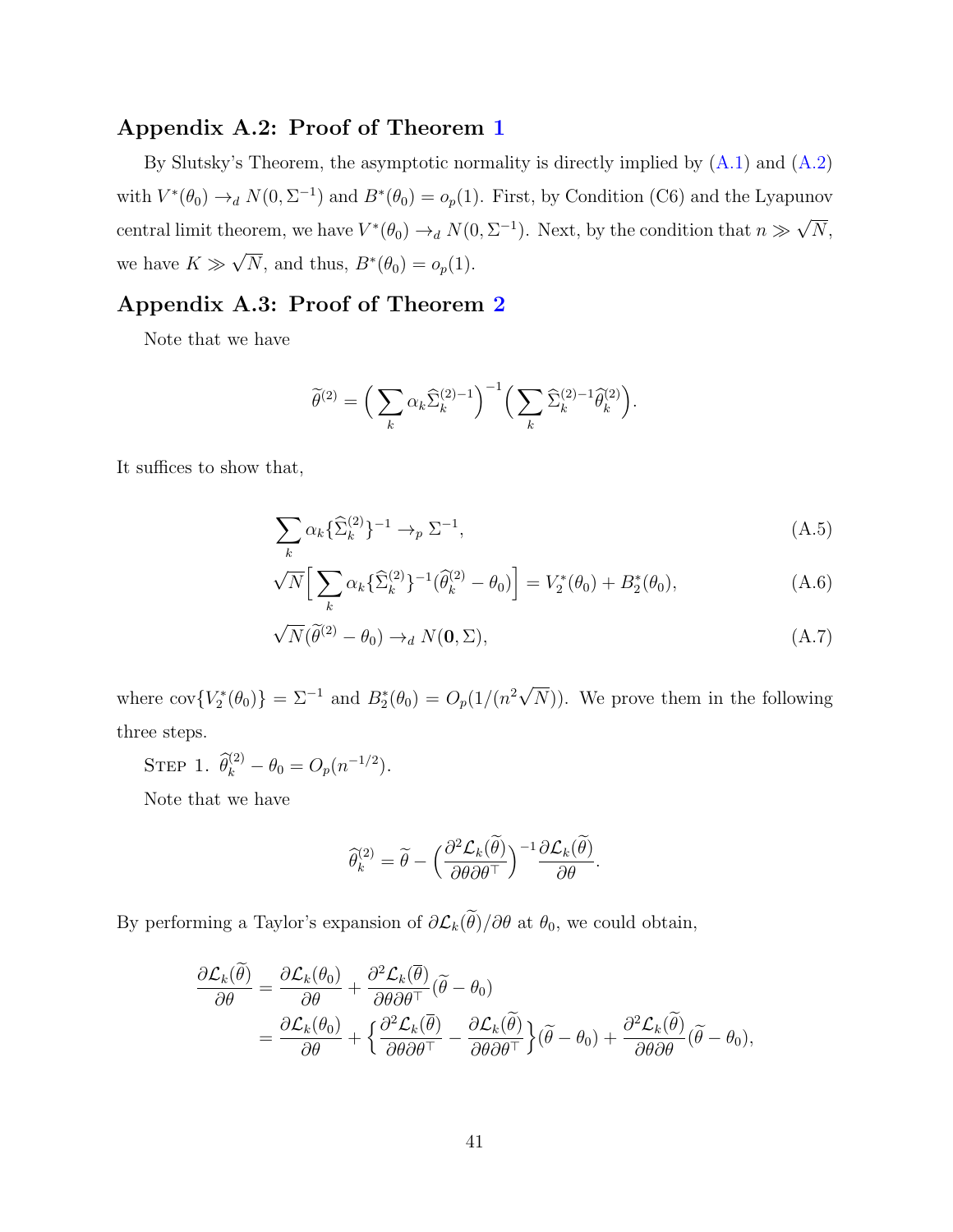where  $\bar{\theta}$  lies on the line joining  $\tilde{\theta}$  and  $\theta_0$ . As a result, we have

$$
\widehat{\theta}_{k}^{(2)} = \theta_{0} - \left(\frac{\partial^{2} \mathcal{L}_{k}(\widehat{\theta})}{\partial \theta \partial \theta^{T}}\right)^{-1} \frac{\partial \mathcal{L}_{k}(\theta_{0})}{\partial \theta} - \left(\frac{\partial^{2} \mathcal{L}_{k}(\widehat{\theta})}{\partial \theta \partial \theta^{T}}\right)^{-1} \left\{\frac{\partial^{2} \mathcal{L}_{k}(\overline{\theta})}{\partial \theta \partial \theta^{T}} - \frac{\partial \mathcal{L}_{k}(\widehat{\theta})}{\partial \theta \partial \theta^{T}}\right\} (\widetilde{\theta} - \theta_{0})
$$
\n
$$
\stackrel{\text{def}}{=} \theta_{0} - \Delta_{k1} - \Delta_{k2} \tag{A.8}
$$

Using Proposition [1](#page-9-0) we have  $\Delta_{k1} = O_p(n^{-1/2})$ . Then it suffices to derive the rate of  $\Delta_{k2}$ .

By using Taylor's expansion again we have

<span id="page-41-0"></span>
$$
\frac{\partial^2 \mathcal{L}_k(\overline{\theta})}{\partial \theta \partial \theta^\top} - \frac{\partial \mathcal{L}_k(\widetilde{\theta})}{\partial \theta \partial \theta^\top} = \sum_j \frac{\partial^3 \mathcal{L}_k(\overline{\theta}^{(2)})}{\partial \theta \partial \theta^\top \partial \theta_j} (\overline{\theta}_j - \widetilde{\theta}_j),
$$

where  $\bar{\theta}^{(2)}$  lies on the line joining  $\bar{\theta}$  and and  $\tilde{\theta}$ . By Proposition [1](#page-9-0) we can obtain  $\partial^3 \mathcal{L}_k(\bar{\theta}^{(2)})/\partial \theta \partial \theta^{\top} \partial \theta_j \rightarrow_p$  $E\{\partial^3 \mathcal{L}_k(\theta_0)/\partial \theta \partial \theta^\top \partial \theta_j\} \stackrel{\text{def}}{=} \mathcal{L}_{kj}^{(3)}$  and  $\partial^2 \mathcal{L}_k(\widetilde{\theta})/\partial \theta \partial \theta^\top \rightarrow_p \Sigma_k^{-1}$  $\overline{k}^1$ . By Proposition [1,](#page-9-0) we have

<span id="page-41-1"></span>
$$
\begin{split}\n&\left(\frac{\partial^2 \mathcal{L}_k(\tilde{\theta})}{\partial \theta \partial \theta^{\top}}\right)^{-1} \left\{\frac{\partial^2 \mathcal{L}_k(\bar{\theta})}{\partial \theta \partial \theta^{\top}} - \frac{\partial \mathcal{L}_k(\tilde{\theta})}{\partial \theta \partial \theta^{\top}}\right\} (\tilde{\theta} - \theta_0) \\
&= \Sigma_k \sum_j \mathcal{L}_{kj}^{(3)} \left\{ V^{*(j)}(\theta_0) + B^{*(j)}(\theta_0) \right\} \{1 + o_p(1)\},\n\end{split} \tag{A.9}
$$

where  $V^{*(j)}(\theta_0) = \{V(\theta_0)B_j(\theta_0) + B(\theta_0)V_j(\theta_0)\}/(n)$ √  $(N) = O_p(1/(n))$ √  $\overline{N}$ ), and  $B^{*(j)}(\theta_0) =$  $B(\theta_0)B_j(\theta_0) = O_p(n^{-2}).$ 

STEP 2. PROOF OF  $(A.5)$ .

Following the same procedure of proving [\(A.1\)](#page-38-0) and using  $\hat{\theta}_k^{(2)} - \theta_0 = O_p(n^{-1/2})$  proved in the first step we could obtain the result.

STEP 3. PROOF OF  $(A.6)$ .

By  $(A.8)$  and  $(A.9)$  we have

$$
\sum_{k} \alpha_{k} \{\hat{\Sigma}_{k}^{(2)}\}^{-1}(\hat{\theta}_{k}^{(2)} - \theta_{0}) = \sum_{k} \alpha_{k} \Big[ -\frac{\partial \mathcal{L}_{k}(\theta_{0})}{\partial \theta} - \Big\{\frac{\partial^{2} \mathcal{L}_{k}(\overline{\theta})}{\partial \theta \partial \theta^{T}} - \frac{\partial \mathcal{L}_{k}(\overline{\theta})}{\partial \theta \partial \theta^{T}}\Big\} (\widetilde{\theta} - \theta_{0}) \Big]
$$
  
=  $-\sum_{k} \alpha_{k} \frac{\partial \mathcal{L}_{k}(\theta_{0})}{\partial \theta} - \sum_{k} \alpha_{k} \sum_{j} \mathcal{L}_{kj}^{(3)} \Big\{ V^{*(j)}(\theta_{0}) + B^{*(j)}(\theta_{0}) \Big\} \{1 + o_{p}(1)\}$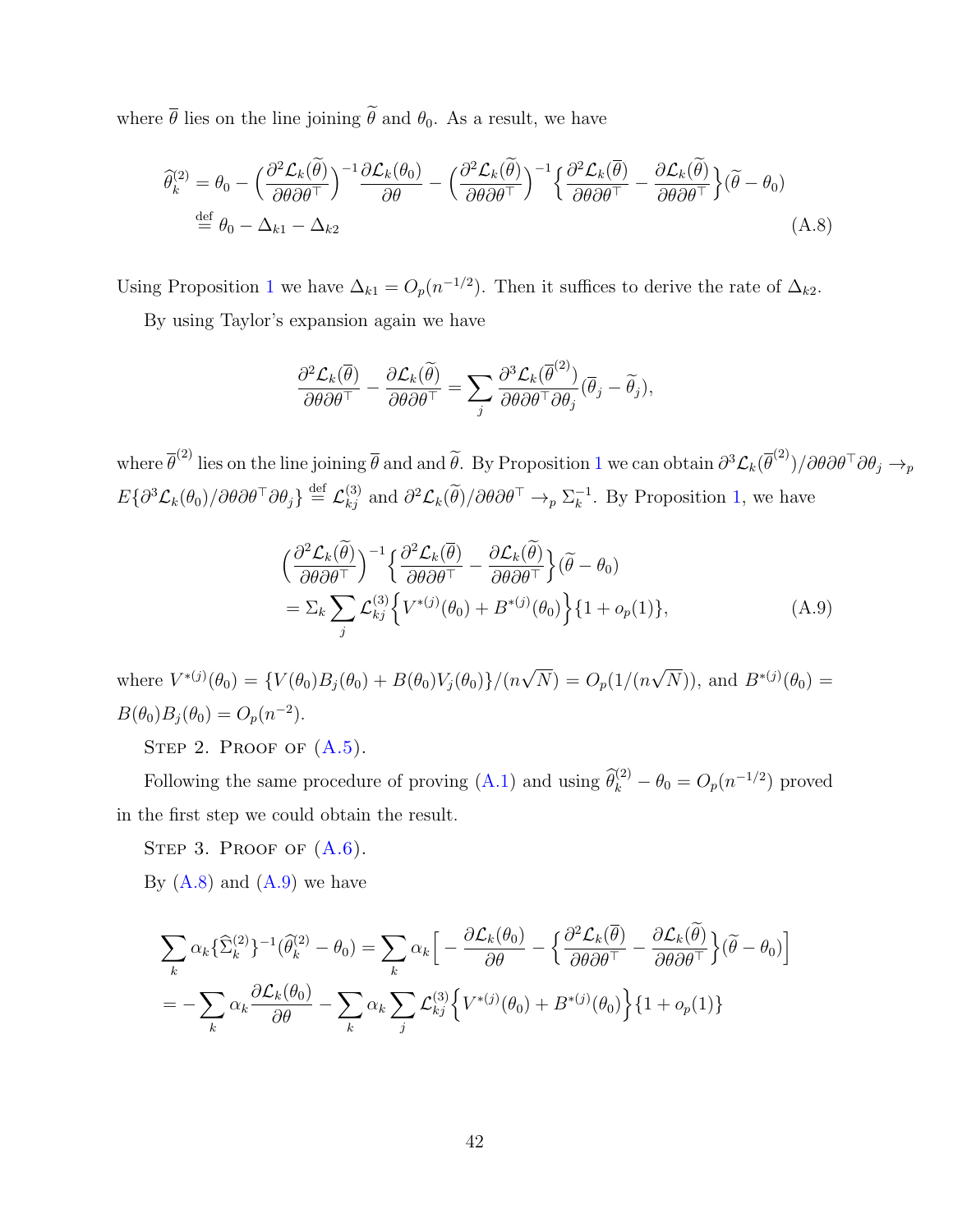Define

$$
V_2^*(\theta_0) \stackrel{\text{def}}{=} -\sqrt{N} \sum_k \alpha_k \frac{\partial \mathcal{L}_k(\theta_0)}{\partial \theta}
$$
  
\n
$$
V_{22}(\theta_0) \stackrel{\text{def}}{=} -\sqrt{N} \sum_k \alpha_k \sum_j \mathcal{L}_{kj}^{(3)} V^{*(j)}(\theta_0) \{1 + o_p(1)\}
$$
  
\n
$$
B_2^*(\theta_0) \stackrel{\text{def}}{=} -\sqrt{N} \sum_k \alpha_k \sum_j \mathcal{L}_{kj}^{(3)} B^{*(j)}(\theta_0) \{1 + o_p(1)\}.
$$

Then we have  $cov{V_2^*(\theta_0)} = \Sigma^{-1}$ ,  $V_{22}(\theta_0) = o_p(1)$ , and  $B_2^*(\theta_0) = O_p(n^{-2}N^{1/2})$  by STEP 2. STEP 4. PROOF OF  $(A.7)$ .

by Condition (C6) and the Lyapunov central limit theorem, we have  $V_2^*(\theta_0) \to_d N(0, \Sigma^{-1})$ . Under the condition that  $n^2/N^{1/2} \to \infty$ , we conclude that  $B_2^*(\theta_0) = o_p(1)$ . Using the Slutsky's Theorem we could obtain the result.

### Appendix A.4: Proof of Proposition [2](#page-11-2)

The result can be proved by induction method. By Theorem [2,](#page-11-0) the bias term of  $\tilde{\theta}^{(2)}$ reduces from  $O_p(n^{-1})$  to  $O_p(n^{-2})$  when we take one more round of iteration. Applying the proof of Theorem [2](#page-11-0) sequentially for m times, we can show that the bias term of  $\tilde{\theta}^{(m)}$  is in the order of  $O_p(n^{-m})$ . If  $n^{-m} \ll N^{-1/2}$ , i.e.,  $m \gg \log N/\log n$ , then the bias term can be ignored. As a result, following the same proof procedure of Theorem [2,](#page-11-0) we can obtain the result.

# Appendix B

### Appendix B.1: Proof of Theorem [3](#page-13-0)

1. Proof of  $\sqrt{N}$ -consistency.

Note that the objective function  $Q_{\lambda}(\theta)$  in [\(3.1\)](#page-12-0) is a strictly convex function. Then, the local minimizer is also a global minimizer. To establish  $\sqrt{N}$ -consistency results, it suffices to verify the following result [\(Fan and Li,](#page-34-4) [2001\)](#page-34-4), i.e., for an arbitrarily small  $\epsilon > 0$ , there exists a sufficiently large constant C such that

$$
\lim_{N} \inf P\left\{\inf_{u \in \mathbb{R}^p: ||u|| = C} Q_{\lambda}(\theta_0 + N^{-1/2}u) > Q(\theta_0) \right\} > 1 - \epsilon.
$$
 (B.1)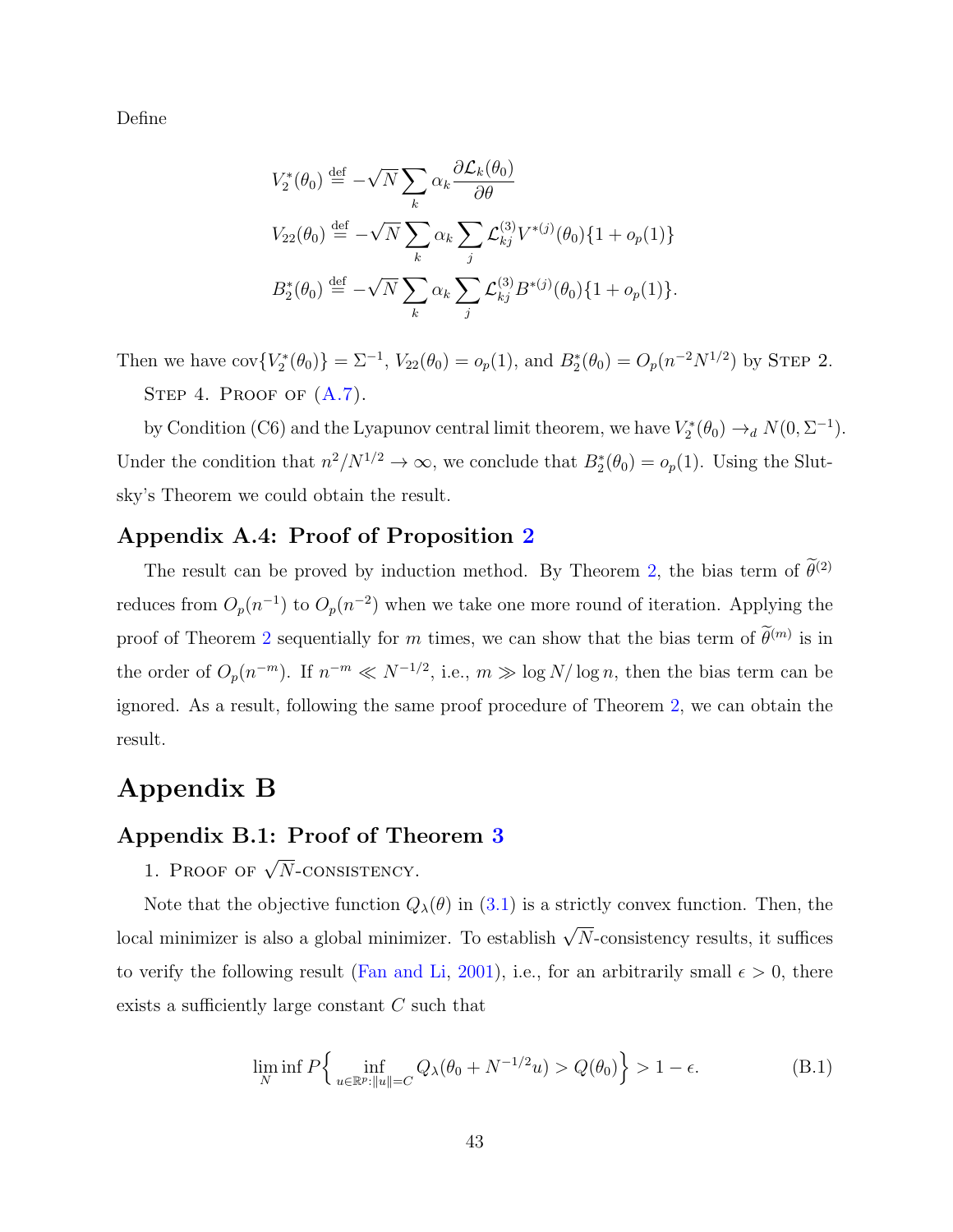Let  $u = (u_1, \dots, u_p)^\top$  and  $\widehat{\Delta}_N = \sum_k \alpha_k \widehat{\Sigma}_k^{-1}(\widehat{\theta}_k) \{ \sqrt{N}(\theta_0 - \widehat{\theta}_k) \},\$ Then, we have

$$
N\Big\{Q_{\lambda}(\theta_{0} + N^{-1/2}u) - Q_{\lambda}(\theta_{0})\Big\}= u^{\top}\hat{\Sigma}^{-1}u + 2u^{\top}\hat{\Delta}_{N} + N\sum_{j=1}^{p} \lambda_{j}|\theta_{0j} + N^{-1/2}u_{j}| - N\sum_{j=1}^{p} \lambda_{j}|\theta_{0j}|\geq u^{\top}\hat{\Sigma}^{-1}u + 2u^{\top}\hat{\Delta}_{N} + N\sum_{j=1}^{d_{0}} \lambda_{j}(|\theta_{0j} + N^{-1/2}u_{j}| - |\theta_{0j}|)\geq u^{\top}\hat{\Sigma}^{-1}u + 2u^{\top}\hat{\Delta}_{N} - d_{0}(\sqrt{N}a_{N})||u||.
$$
\n(B.2)

where the second equality holds because we assume  $\theta_{0j} = 0$  for  $j > d_0$ . Further note that we assume that  $\sqrt{N}a_N \rightarrow_p 0$ . Consequently, the last term [\(B.2\)](#page-38-1) is  $o_p(1)$ . Next, note that the first term of [\(B.2\)](#page-38-1) is lower bounded by  $\lambda_{\max}^{-1}(\hat{\Sigma})C^2$  because  $||u|| = C$ . By [\(A.3\)](#page-38-2), we have  $\lambda_{\max}(\hat{\Sigma}) \to_p \lambda_{\max}(\Sigma)$ . Consequently, with probability tending to 1, we have the first term uniformly larger than  $0.5\lambda_{\max}^{-1}(\Sigma)C^2$ , which is positive due to Condition (C4). In addition, by  $K/\sqrt{N} \to 0$ , we have  $\widehat{\Delta}_N = O_p(1)$ . Consequently, as long as C is sufficiently large, the first term will dominate the last two terms. Then, the result of  $(B.1)$  is proven.

2. Proof of Selection Consistency.

It suffices to verify that  $P(\widetilde{\theta}_{\lambda,j} = 0) \to 1$  for any  $d_0 < j \leq p$ . Note that  $Q_{\lambda}(\theta)$  can be rewritten as

$$
Q_{\lambda}(\theta) = (\theta - \widetilde{\theta})^{\top} \widehat{\Sigma}^{-1} (\theta - \widetilde{\theta}) + \sum_{j} \lambda_{j} |\theta_{j}| + C,
$$

where C is a constant. Define  $\hat{\Omega} = \hat{\Sigma}^{-1}$ , and  $\hat{\Omega}^{(j)}$  denotes the jth row of the matrix  $\hat{\Omega}$ . If  $\widetilde{\theta}_{\lambda,j} \neq 0$  for some  $j > d_0$ , then the partial derivative can be calculated as

$$
\sqrt{N} \frac{\partial Q_{\lambda}(\theta)}{\partial \theta_j} \Big|_{\theta = \widetilde{\theta}_{\lambda}} = 2 \widehat{\Omega}^{(j)\top} \sqrt{N} (\widetilde{\theta}_{\lambda} - \widetilde{\theta}) + \sqrt{N} \lambda_j \text{sign}(\widetilde{\theta}_{\lambda,j}). \tag{B.3}
$$

Note that  $\widehat{\Omega} \to_p \Sigma^{-1}$  and  $\sqrt{N}(\widetilde{\theta}_{\lambda} - \widetilde{\theta}) = \sqrt{N}(\widetilde{\theta}_{\lambda} - \theta_0)$  – √  $N(\theta - \theta_0) = O_p(1)$ , by  $(A.1)$ , Theorem [1,](#page-10-0) and Theorem [3](#page-13-0) (a). Consequently, the first term  $(B.3)$  is  $O_p(1)$ . Next, by this condition, we know that  $\sqrt{N}\lambda_j \geq$ √  $Nb_{\lambda} \rightarrow \infty$  for  $j > d_0$ . Because  $\theta_{\lambda,j} \neq 0$ , we have  $sign(\tilde{\theta}_{\lambda,j}) = 1$  or -1; thus, the second term [\(B.3\)](#page-38-2) goes to infinity. Obviously, the equation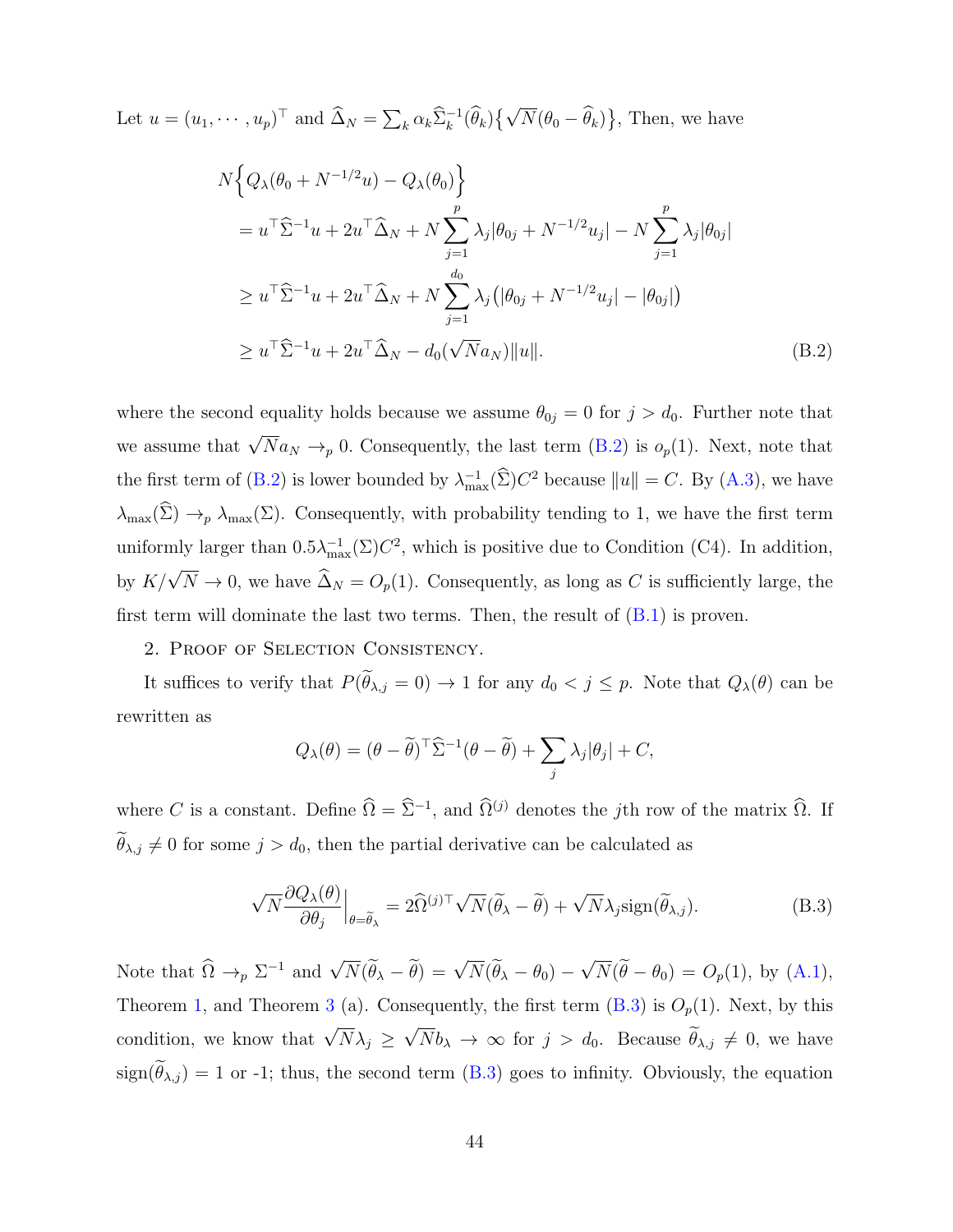will not be equal to zero. This implies  $P(\widetilde{\theta}_{\lambda,j} = 0) \to 1$  as a result.

### Appendix B.2: Proof of Theorem [4](#page-14-0)

We first rewrite the asymptotic covariance  $\Sigma$  into the following block matrix form:

$$
\Sigma = \left(\begin{array}{cc} \Sigma_{11} & \Sigma_{12} \\ \Sigma_{21} & \Sigma_{22} \end{array}\right),
$$

where  $\Sigma_{11} \in \mathbb{R}^{d_0 \times d_0}$ . Similarly, we partition its inverse matrix  $\Omega$  into 4 corresponding parts,  $\Omega = (\Omega_{11}, \Omega_{12}; \Omega_{21}, \Omega_{22})$ . By Theorem [3,](#page-13-0) with probability tending to 1, we have  $\widetilde{\theta}_{\lambda}^{(-\mathcal{M}_T)} = 0$ . Therefore,  $\widetilde{\theta}_{\lambda}^{(\mathcal{M}_T)}$  should be the global minimizer of the objective function,

$$
Q_{\lambda,0}(\theta^{(\mathcal{M}_T)}) = (\theta^{(\mathcal{M}_T)} - \widetilde{\theta}^{(\mathcal{M}_T)})^{\top} \widehat{\Omega}_{11} (\theta^{(\mathcal{M}_T)} - \widetilde{\theta}^{(\mathcal{M}_T)}) - 2(\theta^{(\mathcal{M}_T)} - \widetilde{\theta}^{(\mathcal{M}_T)})^{\top} \widehat{\Omega}_{12} \widetilde{\theta}^{(-\mathcal{M}_T)}
$$
  
+  $\widetilde{\theta}^{(-\mathcal{M}_T)\top} \widehat{\Omega}_{22} \widetilde{\theta}^{(-\mathcal{M}_T)} + \sum_{j=1}^{d_0} \lambda_j |\theta_j|$ 

By Theorem [3,](#page-13-0) it can be concluded that with probability tending to 1,  $\widetilde{\theta}_{\lambda}^{(\mathcal{M}_T)}$  should be nonzero (otherwise, the  $\sqrt{N}$ -consistency result in Theorem [3](#page-13-0) will not hold). As a result, The partial derivative  $\partial Q_{\lambda}(\theta)/\partial \theta_j$  should exist for  $1 \leq j \leq d_0$ , which yields

$$
0 = \frac{1}{2} \frac{\partial Q_{\lambda,0}(\theta^{(\mathcal{M}_T)})}{\partial \theta^{(\mathcal{M}_T)}} \Big|_{\theta^{(\mathcal{M}_T)} = \widetilde{\theta}_{\lambda}^{(\mathcal{M}_T)}} = \widehat{\Omega}_{11}(\widetilde{\theta}_{\lambda}^{(\mathcal{M}_T)} - \widetilde{\theta}^{(\mathcal{M}_T)}) - \widehat{\Omega}_{12}\widetilde{\theta}^{(-\mathcal{M}_T)} + D(\widetilde{\theta}_{\lambda}^{(\mathcal{M}_T)}). \quad (B.4)
$$

where  $D(\widetilde{\theta}_{\lambda}^{(\mathcal{M}_T)})$  is a  $d_0$ -dimensional vector, with its jth component given by  $0.5\lambda_j sign(\widetilde{\theta}_{\lambda,j})$ . By [\(B.4\)](#page-39-0), it can be derived that

$$
\sqrt{N}(\widetilde{\theta}_{\lambda}^{(\mathcal{M}_T)} - \theta_0^{(\mathcal{M}_T)}) = \sqrt{N}(\widetilde{\theta}^{(\mathcal{M}_T)} - \theta_0^{(\mathcal{M}_T)}) + \widehat{\Omega}_{11}^{-1}\widehat{\Omega}_{12}(\sqrt{N}\widetilde{\theta}^{(-\mathcal{M}_T)}) - \widehat{\Omega}_{11}^{-1}\sqrt{N}D(\widetilde{\theta}_{\lambda}^{(\mathcal{M}_T)})
$$
  
=  $\sqrt{N}(\widetilde{\theta}^{(\mathcal{M}_T)} - \theta_0^{(\mathcal{M}_T)}) + \Omega_{11}^{-1}\Omega_{12}(\sqrt{N}\widetilde{\theta}^{(-\mathcal{M}_T)}) + o_p(1),$  (B.5)

where the second equality follows because  $\sqrt{N}\widetilde{\theta}^{(-\mathcal{M}_T)} = O_p(1)$  by Theorem [1,](#page-10-0)  $\widehat{\Omega}_{11} \to_p \Omega_{11}$ and  $\widehat{\Omega}_{12} \to_p \Omega_{12}$  by [\(A.1\)](#page-38-0), and  $\sqrt{N}\lambda_j = o_p(1)$  ( $1 \le j \le d_0$ ) by Theorem [3.](#page-13-0) Furthermore,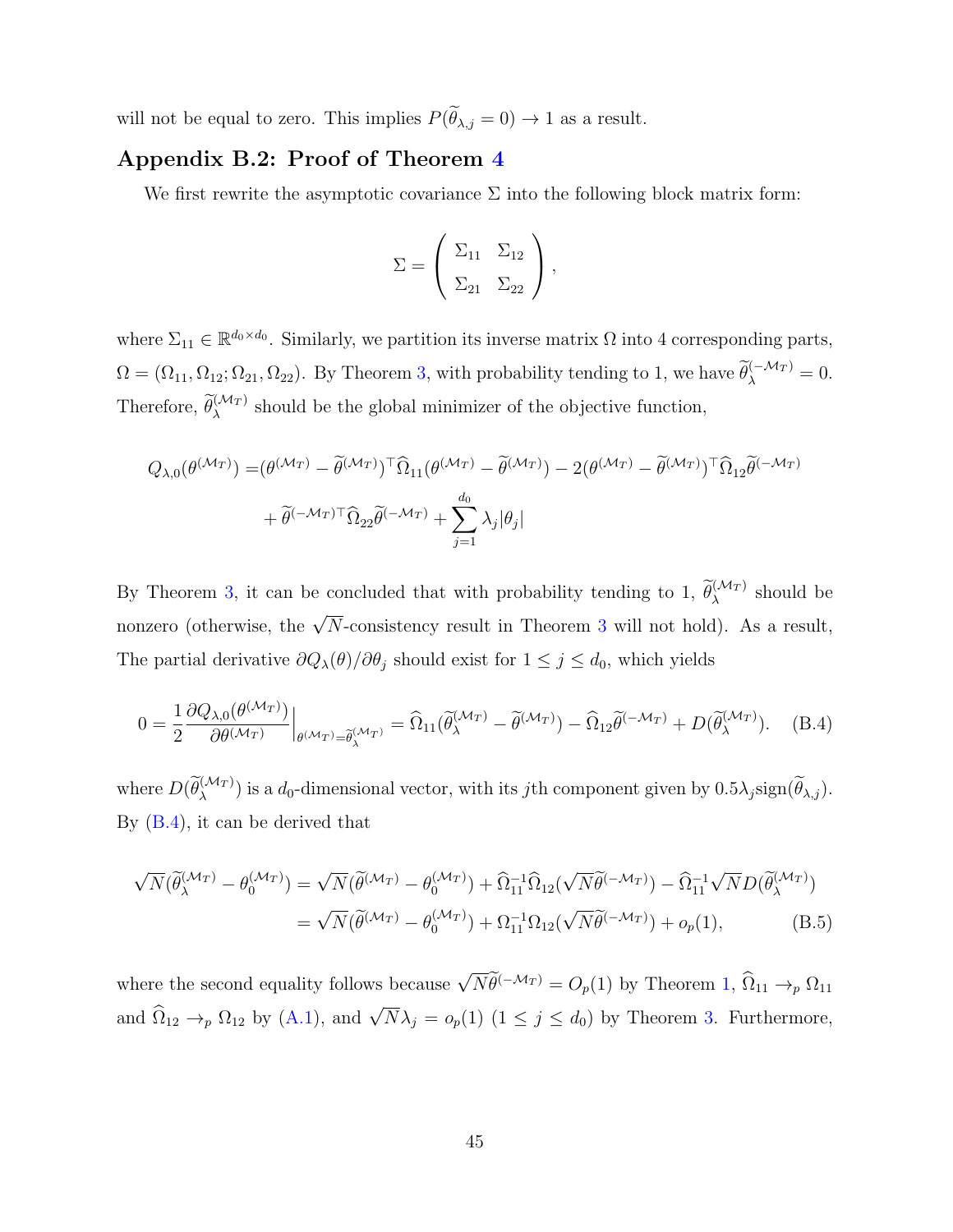by the matrix inverse formula, it holds that  $\Omega_{11}^{-1}\Omega_{12} = -\Sigma_{12}\Sigma_{22}^{-1}$ . Consequently, we have

$$
\sqrt{N}(\widetilde{\theta}_{\lambda}^{(\mathcal{M}_T)} - \theta_0^{(\mathcal{M}_T)}) = \sqrt{N}(\widetilde{\theta}^{(\mathcal{M}_T)} - \theta_0^{(\mathcal{M}_T)}) - \Sigma_{12}\Sigma_{22}^{-1}(\sqrt{N}\widetilde{\theta}^{(-\mathcal{M}_T)}) + o_p(1).
$$

By Theorem [1,](#page-10-0) we have that the above is asymptotically normal with a mean of 0, and the inverse asymptotic covariance matrix is given by  $(\Sigma_{11} - \Sigma_{12} \Sigma_{22}^{-1} \Sigma_{21})^{-1} = \Omega_{11}$ . By condition (C6), we have  $\Omega_{11} = \Omega_{\mathcal{M}_T}$ . Consequently, the estimator  $\widetilde{\theta}_{\lambda}^{(\mathcal{M})}$  shares the same asymptotic distribution with the oracle estimator  $\widehat{\theta}_{\mathcal{M}_T}^{(\mathcal{M}_T)}$ .

### Appendix B.3: Proof of Theorem [5](#page-16-0)

To establish the selection consistency property of the DBIC, we consider the following two cases for any  $\mathcal{M}_{\lambda} \neq \mathcal{M}_T$ . The first case is the underfitted case, and the second case is the overfitted case.

1. UNDERFITTED MODEL. Note that  $\lambda_N$  satisfies the condition in Theorem [3.](#page-13-0) Consequently, we have that  $\widetilde{\theta}_{\lambda_N}$  is  $\sqrt{N}$ -consistent. We thus also have  $DBIC_{\lambda_N} = o_p(1)$ . For  $\mathcal{M} \not\supset \mathcal{M}_T$ , it can be derived that

$$
DBIC_{\lambda} = (\widetilde{\theta}_{\lambda} - \widetilde{\theta})^{\top} \widehat{\Sigma}^{-1} (\widetilde{\theta}_{\lambda} - \widetilde{\theta}) + df_{\lambda} (\log N) / N
$$
  
 
$$
\geq (\widetilde{\theta}_{\lambda} - \widetilde{\theta})^{\top} \widehat{\Sigma}^{-1} (\widetilde{\theta}_{\lambda} - \widetilde{\theta})^{\top}
$$

Define  $\theta_{\mathcal{M}} = \arg \min_{\theta \in \mathbb{R}^p : \theta_j = 0, \forall j \notin \mathcal{M}} (\theta - \theta)^{\top} \widehat{\Sigma}^{-1} (\theta - \theta)$  as the unpenalized estimator given the model identified by  $M$ . Consequently, by definition, we should have

$$
\begin{aligned} &(\widetilde{\theta}_{\lambda}-\widetilde{\theta})^{\top} \widehat{\Sigma}^{-1}(\widetilde{\theta}_{\lambda}-\widetilde{\theta})^{\top} \geq (\widetilde{\theta}_{\mathcal{M}_{\lambda}}-\widetilde{\theta})^{\top} \widehat{\Sigma}^{-1}(\widetilde{\theta}_{\mathcal{M}_{\lambda}}-\widetilde{\theta}) \\ &\geq \min_{\mathcal{M} \not \sup \mathcal{M}_T} (\widetilde{\theta}_{\mathcal{M}}-\widetilde{\theta})^{\top} \widehat{\Sigma}^{-1}(\widetilde{\theta}_{\mathcal{M}}-\widetilde{\theta}) \rightarrow_p \min_{\mathcal{M} \not \sup \mathcal{M}_T} (\widetilde{\theta}_{\mathcal{M}}-\widetilde{\theta})^{\top} \Sigma^{-1}(\widetilde{\theta}_{\mathcal{M}}-\widetilde{\theta}), \end{aligned}
$$

where the last convergence is due to  $(A.1)$ . Because  $\Sigma$  is positive definite by Condition (C4), we have  $\min_{\mathcal{M}\neq\mathcal{M}_T}(\tilde{\theta}_{\mathcal{M}} - \tilde{\theta})^T \Sigma^{-1}(\tilde{\theta}_{\mathcal{M}} - \tilde{\theta}) > 0$  with probability tending to 1. One could then conclude immediately that  $P(\inf_{\lambda \in \mathbb{R}_+} DBIC_{\lambda} > DBIC_{\lambda_N}) \to 1$ .

2. OVERFITTED MODEL. We next consider the overfitted model. In contrast, let  $\lambda$  be an arbitrary tuning parameter that over selects the parameters. We then have  $df_{\lambda}-d_0 \geq 1$ .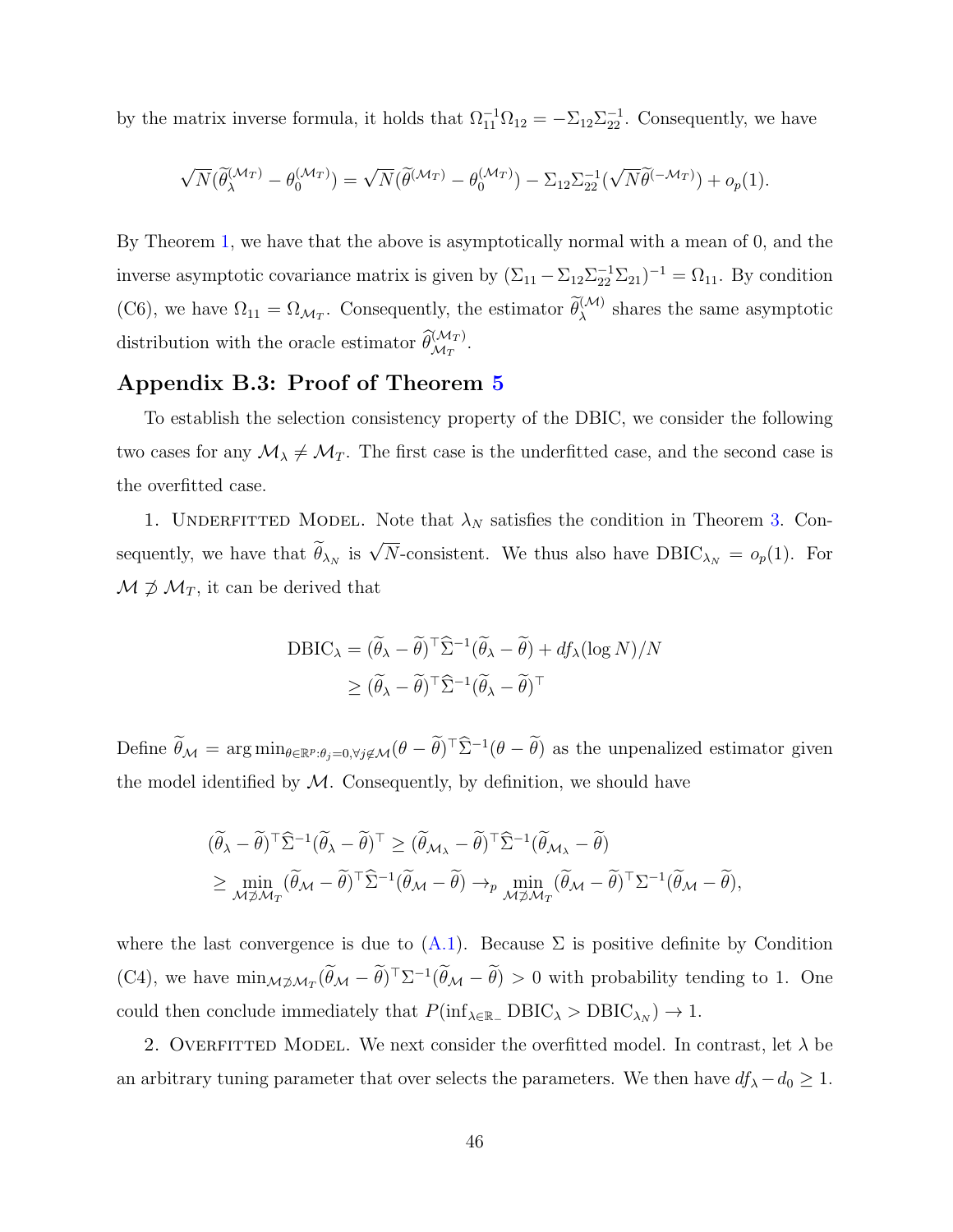It can then be concluded that  $N(\text{DBIC}_{\lambda} - \text{DBIC}_{\lambda_N}) =$ 

$$
N(\widetilde{\theta}_{\lambda} - \widetilde{\theta})^{\top} \widehat{\Sigma}^{-1}(\widetilde{\theta}_{\lambda} - \widetilde{\theta}) - N(\widetilde{\theta}_{\lambda_N} - \widetilde{\theta})^{\top} \widehat{\Sigma}^{-1}(\widetilde{\theta}_{\lambda_N} - \widetilde{\theta}) + (df_{\lambda} - d_0) \log N
$$
  
\n
$$
\geq N(\widetilde{\theta}_{\mathcal{M}_{\lambda}} - \widetilde{\theta})^{\top} \widehat{\Sigma}^{-1}(\widetilde{\theta}_{\mathcal{M}_{\lambda}} - \widetilde{\theta}) - N(\widetilde{\theta}_{\lambda_N} - \widetilde{\theta})^{\top} \widehat{\Sigma}^{-1}(\widetilde{\theta}_{\lambda_N} - \widetilde{\theta}) + \log N
$$
  
\n
$$
\geq \inf_{\mathcal{M} \supset \mathcal{M}_T} N(\widetilde{\theta}_{\mathcal{M}} - \widetilde{\theta})^{\top} \widehat{\Sigma}^{-1}(\widetilde{\theta}_{\mathcal{M}} - \widetilde{\theta}) - N(\widetilde{\theta}_{\lambda_N} - \widetilde{\theta})^{\top} \widehat{\Sigma}^{-1}(\widetilde{\theta}_{\lambda_N} - \widetilde{\theta}) + \log N.
$$
 (B.6)

First note that for  $M \supset M_T$ , we have that  $\widetilde{\theta}_M$  is  $\sqrt{N}$ -consistent. As a result, the first term of [\(B.6\)](#page-40-1) is  $O_p(1)$ . Similarly, by Theorem [3,](#page-13-0)  $\widetilde{\theta}_{\lambda_N}$  is  $\sqrt{N}$ -consistent, Thus, the second term [\(B.6\)](#page-40-1) is also  $O_p(1)$ . As a result, (B.6) diverges to infinity as  $N \to \infty$ . This implies that  $P(\inf_{\lambda \in \mathbb{R}_+} DBIC_{\lambda} > DBIC_{\lambda_N}) \to 1$ . This completes the proof.

### Appendix B.4: Comparison of the Shrinkage Estimations

One could consider an alternative approach to conduct variable selection. Based on the asymptotic theory given in Theorem [1,](#page-10-0) we could perform simultaneous hypothesis testing for the variable selections. Specifically, for each  $1 \leq j \leq p$ , we could construct a 95% confidence interval for  $\theta_{0j}$  as  $CI_j = (\theta_j - z_{0.975}SE_j, \theta_j + z_{0.975}SE_j)$ , where  $SE_j$  is the *j*th diagonal element of  $\hat{\Sigma} = (\sum_k \alpha_k \hat{\Sigma}_k^{-1})^{-1}$ , and  $z_\alpha$  is the  $\alpha$ th quantile of a standard normal distribution. As a result, if  $0 \notin CI_j$ , we could identify the *j*th variable as an important variable.

We compare the finite sample performance of the above variable selection method with the proposed shrinkage estimation method for the logistic regression model. We set  $p = 30$ , and for  $1 \leq j \leq 15$ , we specify  $\theta_{0j} = U_1 \text{sign}(U_2)$ , where  $U_1$  and  $U_2$  are generated from uniform distribution  $U[0.5, 2]$  and  $U[-0.2, 0.8]$  respectively. In addition, for  $15 < j \le p$ , we set  $\theta_{0j} = 0$ . We also denote the percentage for covering true model and identifying the true model as CR and CM respectively. As shown in Table [12,](#page-51-1) both methods are able to cover the true model with high accuracy. However, the hypothesis testing method tends to over select the important features while the SDLSA method could still guarantee the variable selection consistency property.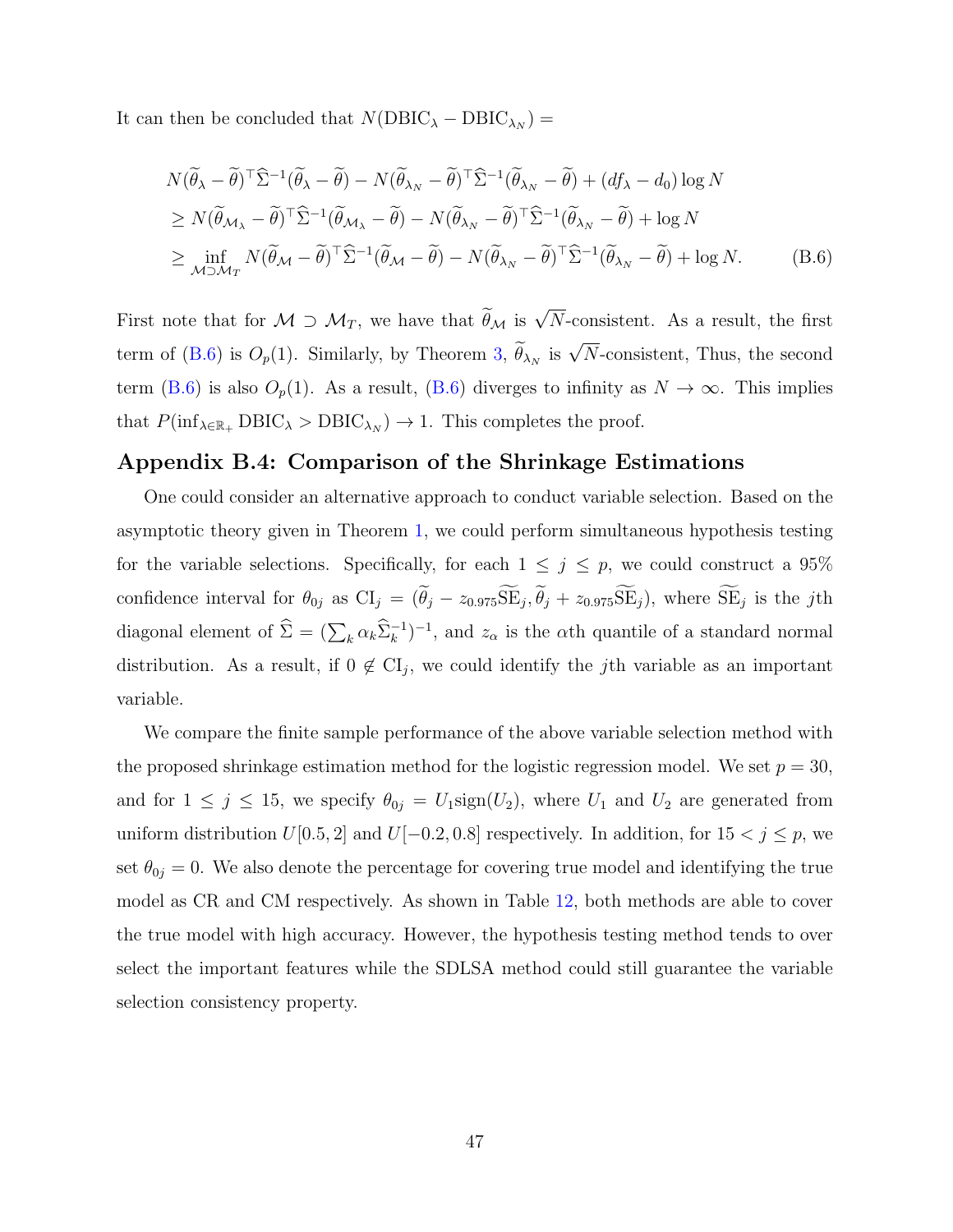#### Appendix B.5: Interleave with Bootstrap Methods

An alternative way to deal with statistical inference for massive dataset is to use bootstrap methods. Recently, a surge of researches have investigated related methodologies. For instance, [Kleiner et al.](#page-34-12) [\(2014\)](#page-34-12) and [Sengupta et al.](#page-35-11) [\(2016\)](#page-35-11) propose to use subsample and resample methods to conduct statistical inference to reduce computational cost of traditional bootstrap methods. [Volgushev et al.](#page-35-12) [\(2019\)](#page-35-12) and [Yu et al.](#page-36-10) [\(2020\)](#page-36-10) further discuss how to incorporate the bootstrap methods into distributed learning algorithms. Particularly, we note that if we have a large number of workers, we could adopt the idea of [Volgushev et al.](#page-35-12) [\(2019\)](#page-35-12) to transmit estimators  $\widehat{\theta}_k$  to the master and estimate the asymptotic covariance  $\widehat{\Sigma}$ as  $\hat{\Sigma} = K^{-1} \sum_{k=1}^{K} (\hat{\theta}_k - \overline{\theta}) (\hat{\theta}_k - \overline{\theta})^{\top}$ , where  $\overline{\theta} = K^{-1} \sum_{k=1}^{K} \hat{\theta}_k$ . The advantage here is to avoid the communication of the second order derivative of  $\mathcal{L}_k(\theta)$ . However, the estimation requires a large number of workers to be valid and in addition, the estimated asymptotic covariance is for the one-shot estimator. Hence, the methodology cannot be directly applied especially for our heterogenous data setting.

As an alternative, we can interleave the bootstrap methods on workers for the estimation of the covariance  $\widehat{\Sigma}_k$ . The method can be useful when it is hard to obtain an analytical form of the asymptotic covariance  $\widehat{\Sigma}_k$ . To show that it is a possible direction for future study, we conduct a simulation study for the logistic regression model. Specifically, we use the subsampled double bootstrap (SDB) estimation method on workers to obtain the covariance estimator  $\hat{\Sigma}_k^{boot}$ . Next, we substitute  $\hat{\Sigma}_k^{boot}$  to  $\hat{\Sigma}_k$  in [\(2.2\)](#page-8-0) to obtain the bootstraped-WLSE (BWLSE) estimator. We set the bootstrap sample size  $b = n^{\gamma}$  with  $\gamma = 0.9$  and the resampling times  $R = n_k$ . The estimation REE with respect to global estimator is presented in Table [9.](#page-50-1) Under the i.i.d data setting, all the three methods are comparable when  $N = 20,000$  and  $K = 10$ . However, under the heterogenous data setting, one could observe that the bootstrap method is better than the OS method and is comparable to the DLSA method.

#### Appendix B.6: Supplementary results for simulation studies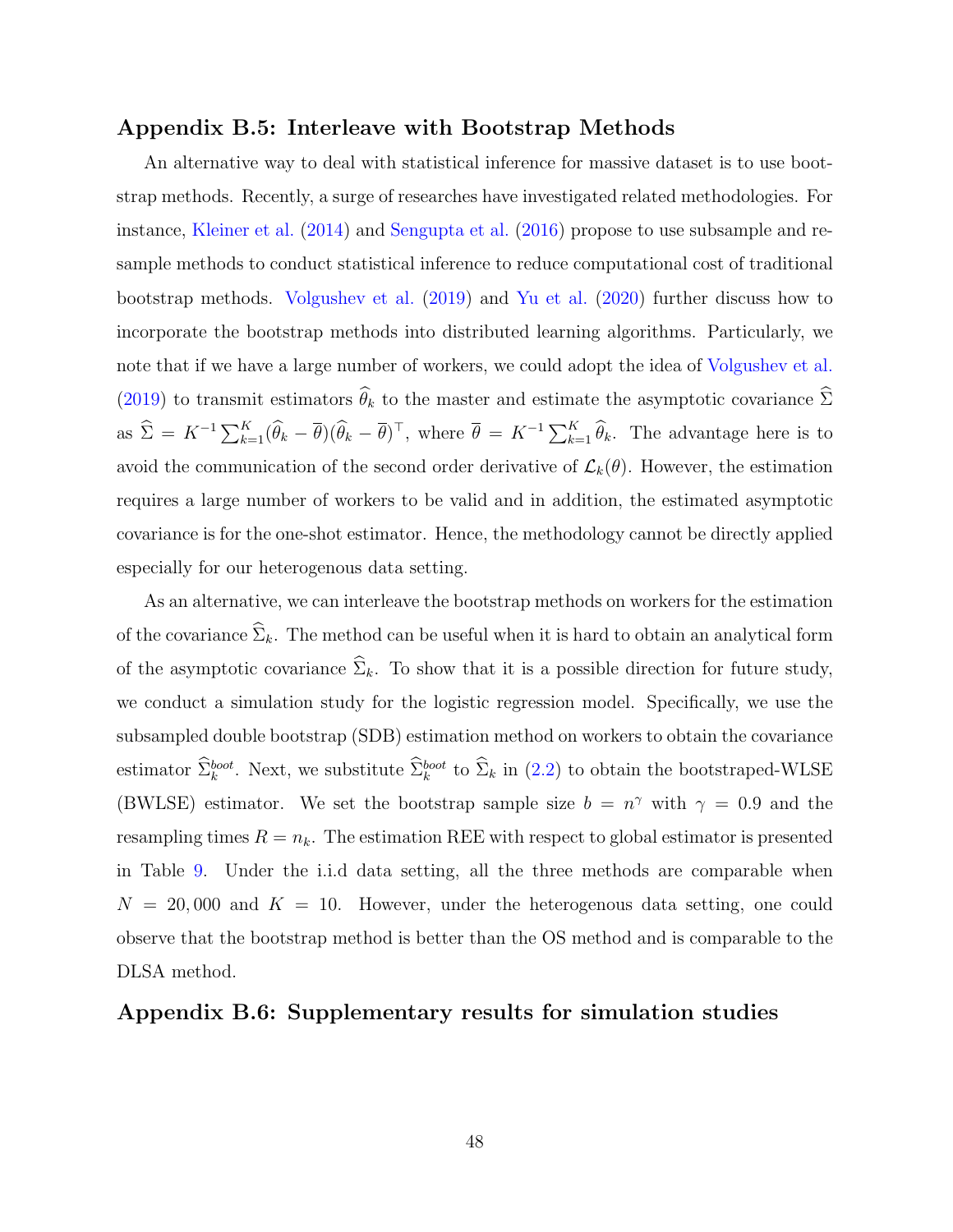<span id="page-48-0"></span>Table 7: Simulation results for Example 1 (Setting 1) with 500 replications. The numerical performances are evaluated for different sample sizes  $N \ (\times 10^3)$  and numbers of workers K. The REE is reported for all estimators. For the CSL, DLSA, TDLSA method, the CP is further reported in parentheses. Finally, the MS and CM are reported for the SDLSA method to evaluate the variable selection accuracy.

| Est.         | $\theta_1$ | $\theta_{2}$ | $\theta_3$ | $\theta_4$ | $\theta_{5}$      | $\theta_6$ | $\theta_7$ | $\theta_8$ | MS   | CM   |
|--------------|------------|--------------|------------|------------|-------------------|------------|------------|------------|------|------|
|              |            |              |            |            | $N = 20, K = 10$  |            |            |            |      |      |
| <b>OS</b>    | 1.00       | 1.00         | 1.00       | 1.00       | 1.00              | 1.00       | 1.00       | 0.99       |      |      |
| CSL          | 0.96       | 0.93         | 0.95       | 0.93       | 0.95              | 0.96       | 0.93       | 0.96       |      |      |
|              | (94.0)     | (94.0)       | (94.8)     | (92.8)     | (92.8)            | (93.2)     | (90.8)     | (90.4)     |      |      |
| <b>DLSA</b>  | 1.00       | 1.00         | 1.00       | 1.00       | 1.00              | 1.00       | 1.00       | 1.00       |      |      |
|              | (96.4)     | (96.0)       | (96.4)     | (94.6)     | (94.6)            | (94.4)     | (94.0)     | (93.8)     |      |      |
| <b>TDLSA</b> | 1.00       | 1.00         | 1.00       | 1.00       | 1.00              | 1.00       | 1.00       | 1.00       |      |      |
|              | (96.4)     | (96.0)       | (96.4)     | (94.6)     | (94.6)            | (94.4)     | (94.0)     | (93.8)     |      |      |
| SDLSA        | 1.03       |              |            | 1.07       |                   |            | 1.08       |            | 3.01 | 1.00 |
|              |            |              |            |            | $N = 100, K = 20$ |            |            |            |      |      |
| <b>OS</b>    | 1.00       | 1.00         | 1.00       | 1.00       | 1.00              | 1.00       | 1.00       | 1.00       |      |      |
| CSL          | 0.95       | 0.92         | 0.93       | 0.94       | 0.95              | 0.93       | 0.92       | 0.96       |      |      |
|              | (93.8)     | (92.2)       | (91.4)     | (92.6)     | (92.2)            | (92.2)     | (92.0)     | (94.6)     |      |      |
| <b>DLSA</b>  | 1.00       | 1.00         | 1.00       | 1.00       | 1.00              | 1.00       | 1.00       | 1.00       |      |      |
|              | (95.4)     | (94.8)       | (94.8)     | (95.6)     | (95.2)            | (94.0)     | (94.6)     | (95.2)     |      |      |
| <b>TDLSA</b> | 1.00       | 1.00         | 1.00       | 1.00       | 1.00              | 1.00       | 1.00       | 1.00       |      |      |
|              | (95.4)     | (94.8)       | (94.8)     | (95.6)     | (95.2)            | (94.0)     | (94.6)     | (95.2)     |      |      |
| <b>SDLSA</b> | 1.03       |              |            | 1.05       |                   |            | 1.08       |            | 3.01 | 1.00 |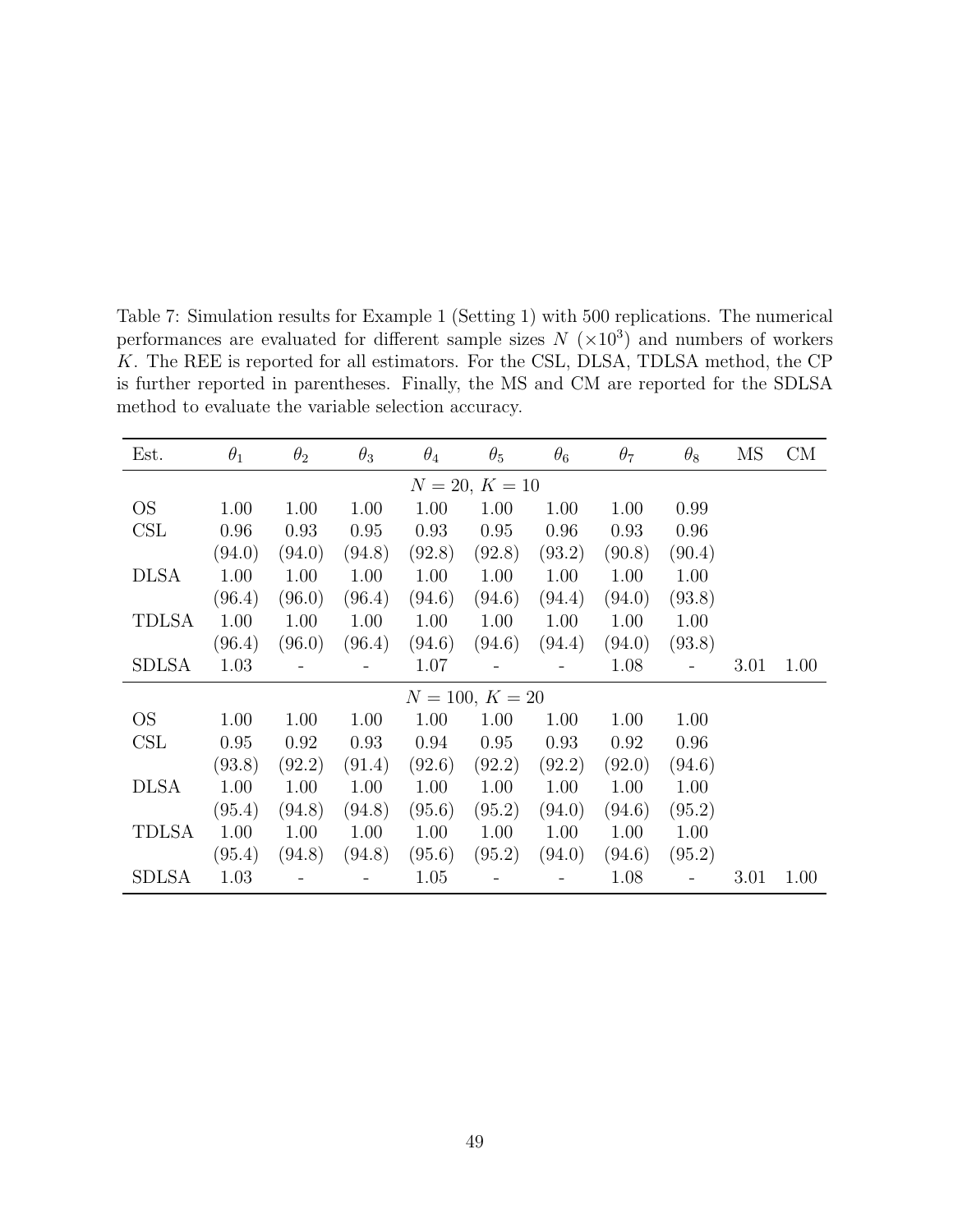<span id="page-49-0"></span>Table 8: Simulation results for Example 2 (Setting 1) with 500 replications. The numerical performances are evaluated for different sample sizes  $N \ (\times 10^3)$  and numbers of workers K. The REE is reported for all estimators. For the CSL, DLSA, TDLSA method, the CP is further reported in parentheses. Finally, the MS and CM are reported for the SDLSA method to evaluate the variable selection accuracy.

| Est.         | $\theta_1$ | $\theta_{2}$ | $\theta_3$ | $\theta_4$ | $\theta_{5}$      | $\theta_6$ | $\theta_7$ | $\theta_8$ | MS   | CM   |
|--------------|------------|--------------|------------|------------|-------------------|------------|------------|------------|------|------|
|              |            |              |            |            | $N = 20, K = 10$  |            |            |            |      |      |
| <b>OS</b>    | 0.84       | 0.98         | 0.99       | 0.90       | 0.98              | 0.99       | 0.88       | 0.99       |      |      |
| CSL          | 0.88       | 0.98         | 0.94       | 0.91       | 0.95              | 0.94       | 0.86       | 0.96       |      |      |
|              | (91.0)     | (93.6)       | (93.0)     | (93.8)     | (92.0)            | (92.4)     | (90.2)     | (92.0)     |      |      |
| <b>DLSA</b>  | 0.93       | 1.01         | 1.01       | 0.96       | 1.01              | 1.01       | 0.94       | 1.01       |      |      |
|              | (92.2)     | (95.6)       | (94.8)     | (94.6)     | (94.2)            | (95.0)     | (92.8)     | (93.2)     |      |      |
| <b>TDLSA</b> | 1.00       | 1.00         | 1.00       | 1.00       | 1.00              | 1.00       | 1.00       | 1.00       |      |      |
|              | (94.8)     | (95.2)       | (95.0)     | (95.4)     | (93.8)            | (95.0)     | (95.2)     | (93.4)     |      |      |
| SDLSA        | 1.00       |              |            | 1.01       |                   |            | 1.03       |            | 3.01 | 1.00 |
|              |            |              |            |            | $N = 100, K = 20$ |            |            |            |      |      |
| OS.          | 0.87       | 1.00         | 1.00       | 0.91       | 1.00              | 1.00       | 0.92       | 0.99       |      |      |
| CSL          | 0.88       | 0.98         | 0.91       | 0.93       | 0.94              | 0.93       | 0.90       | 0.96       |      |      |
|              | (90.6)     | (94.0)       | (91.8)     | (92.4)     | (94.8)            | (93.2)     | (91.8)     | (94.8)     |      |      |
| <b>DLSA</b>  | 0.92       | 1.00         | 1.00       | 0.98       | 1.00              | 1.00       | 0.92       | 1.00       |      |      |
|              | (92.0)     | (95.4)       | (96.8)     | (93.8)     | (97.2)            | (95.8)     | (92.2)     | (95.6)     |      |      |
| <b>TDLSA</b> | 1.00       | 1.00         | 1.00       | 1.00       | 1.00              | 1.00       | 1.00       | 1.00       |      |      |
|              | (95.0)     | (94.8)       | (96.8)     | (94.4)     | (97.0)            | (95.6)     | (95.4)     | (95.6)     |      |      |
| <b>SDLSA</b> | 1.01       |              |            | 1.04       |                   |            | 1.03       |            | 3.00 | 1.00 |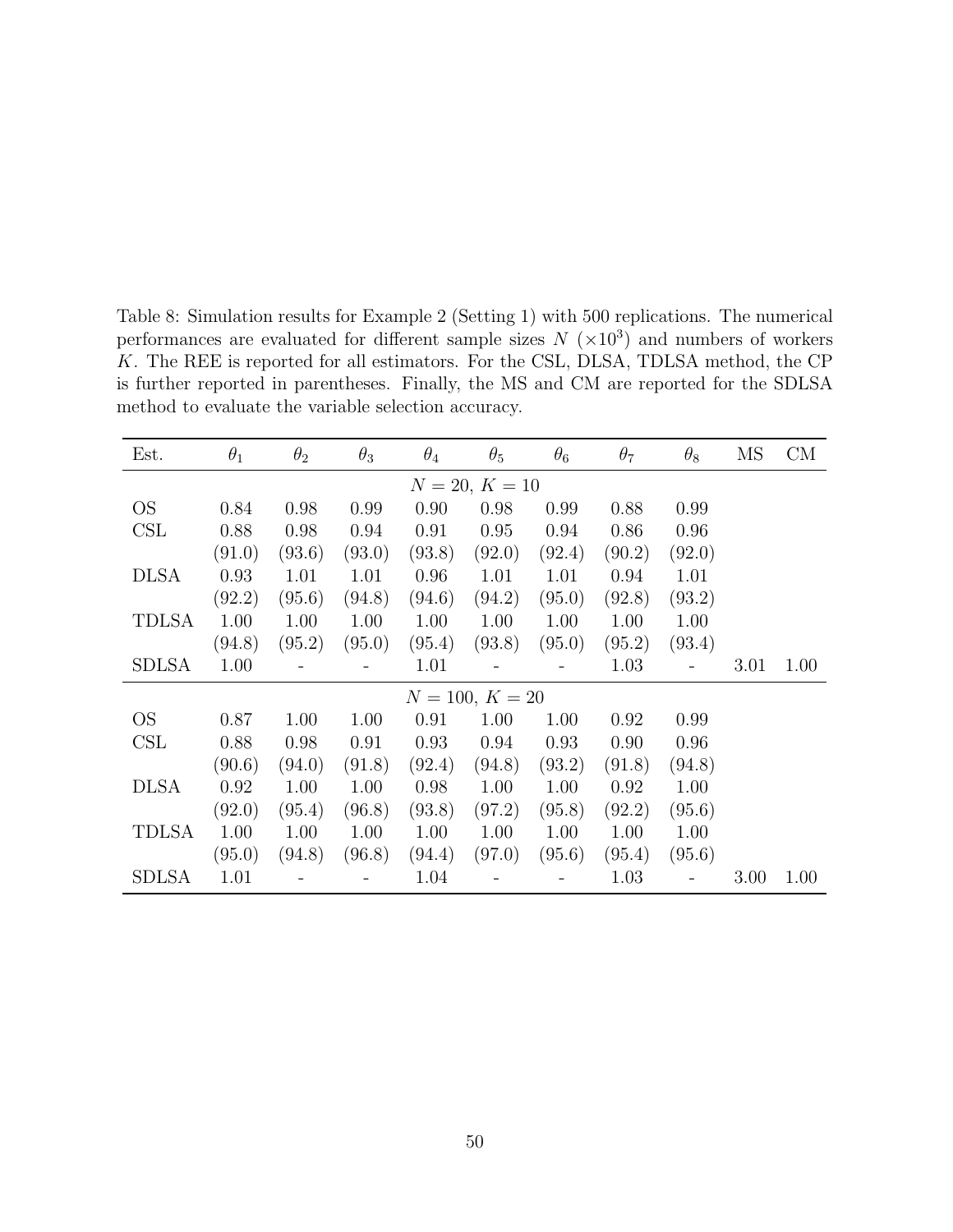<span id="page-50-1"></span>Table 9: Simulation results (with 100 replications) for logistic regression model by interleaving the bootstrap methods. The REE of one-shot (OS), DLSA, and bootstrap estimators are reported.

| N            | Κ  | Est.             | $\theta_1$ | $\theta_2$ | $\theta_3$                         | $\theta_4$ | $\theta_5$ | $\theta_6$          | $\theta_7$ | $\theta_8$ |
|--------------|----|------------------|------------|------------|------------------------------------|------------|------------|---------------------|------------|------------|
|              |    |                  |            |            | <b>SETTING</b>                     |            |            | 1: I.I.D COVARIATES |            |            |
| 5            | 8  | OS               | 0.70       | 0.97       | 0.97                               | 0.78       | 0.94       | 0.97                | 0.73       | 0.96       |
|              |    | <b>DLSA</b>      | 0.90       | 1.03       | 1.02                               | 0.90       | 1.03       | 1.02                | 0.95       | 1.02       |
|              |    | Bootstrap        | 0.68       | 1.02       | 1.04                               | 0.71       | 1.01       | 1.04                | 0.76       | 1.01       |
| 20           | 10 | <b>OS</b>        | 0.90       | 0.99       | 0.99                               | 0.91       | 0.98       | 1.00                | 0.92       | 0.99       |
|              |    | <b>DLSA</b>      | 0.89       | 1.00       | 1.01                               | 0.97       | 1.00       | 1.00                | 0.92       | 1.01       |
|              |    | <b>Bootstrap</b> | 0.86       | 0.97       | 1.00                               | 0.95       | 1.00       | 0.99                | 0.90       | 0.99       |
|              |    |                  |            |            | SETTING 2: HETEROGENOUS COVARIATES |            |            |                     |            |            |
| $\mathbf{5}$ | 8  | OS               | 0.54       | 0.85       | 0.82                               | 0.63       | 0.78       | 0.87                | 0.62       | 0.77       |
|              |    | <b>DLSA</b>      | 0.77       | 1.02       | 1.02                               | 0.86       | 1.04       | 1.04                | 0.84       | 1.04       |
|              |    | Bootstrap        | 0.52       | 0.97       | 1.00                               | 0.65       | 0.99       | 1.01                | 0.61       | 1.05       |
| 20           | 10 | <b>OS</b>        | 0.68       | 0.88       | 0.99                               | 0.79       | 0.91       | 0.91                | 0.75       | 0.89       |
|              |    | <b>DLSA</b>      | 0.90       | 1.02       | 1.01                               | 1.01       | 1.00       | 1.01                | 0.92       | 1.02       |
|              |    | <b>Bootstrap</b> | 0.83       | 1.04       | 0.99                               | 0.98       | 0.98       | 0.99                | 0.86       | 1.00       |

Table 10: Simulation results for screening result with 100 replications. The CRs of 4 screening methods are reported.

<span id="page-50-0"></span>

|       |               |                | K SIS SIRS KC DC         |                      |      |                                           | SIS SIRS KC                |      | DC   |
|-------|---------------|----------------|--------------------------|----------------------|------|-------------------------------------------|----------------------------|------|------|
|       |               |                | <b>LINEAR REGRESSION</b> |                      |      |                                           | <b>LOGISTIC REGRESSION</b> |      |      |
|       |               |                |                          |                      |      | SETTING 1: I.I.D COVARIATES               |                            |      |      |
| 2000  |               | $5 \quad 1.00$ |                          | $0.71$ $0.87$ $0.91$ |      | 0.99                                      | 0.48                       | 0.73 | 0.89 |
| 10000 | $8^{\circ}$   | 1.00           | $0.92 \quad 1.00$        |                      |      | 0.99 1.00                                 | 0.81                       | 0.73 | 0.99 |
|       |               |                |                          |                      |      | <b>SETTING 2: HETEROGENOUS COVARIATES</b> |                            |      |      |
| 2000  | $\mathcal{D}$ | 0.98           | 0.73                     | 0.79                 | 0.84 | 0.95                                      | 0.55                       | 0.73 | 0.85 |
|       |               |                | 0.86                     | (1.91)               | 0.95 | 100                                       |                            |      | 0.94 |